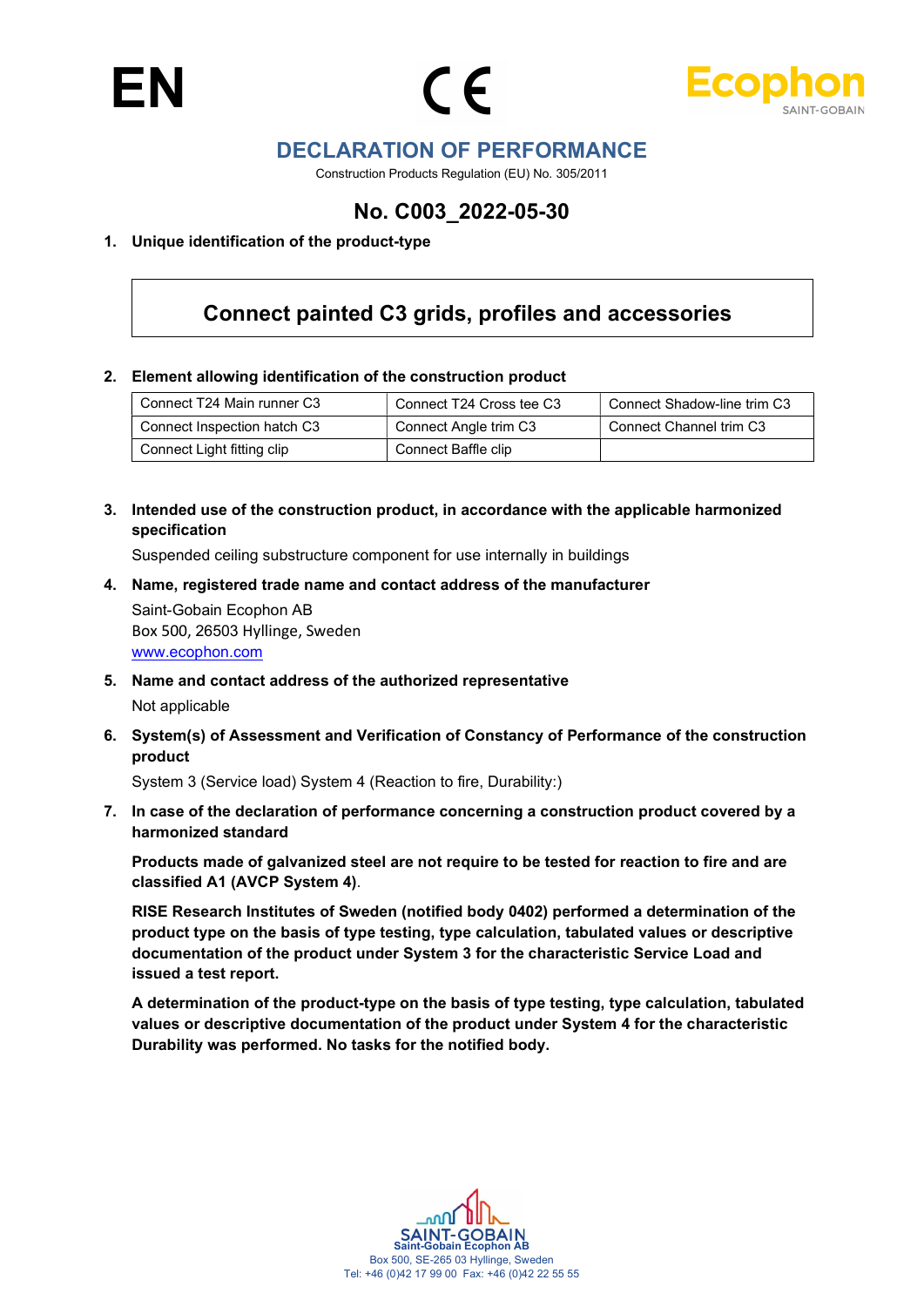



8. In case of the declaration of performance concerning a construction product for which a European Technical Assessment has been issued

Not applicable

#### 9. Declared performance

| <b>Essential characteristics</b> | <b>Performance</b> | <b>Harmonized Technical</b><br><b>Specification</b> |
|----------------------------------|--------------------|-----------------------------------------------------|
| Reaction to fire:                | A1                 |                                                     |
| Durability:                      | Class D            | EN13964:2014                                        |
| Release of asbestos:             | No content         |                                                     |

Service load (Harmonized Technical Specification: EN13964:2014)

| <b>Product</b>                         | <b>Essential characteristics</b>  | Performance |
|----------------------------------------|-----------------------------------|-------------|
| Connect T24 Main runner C3             | Service load, span= 1200, Class 1 | 95 N        |
| Connect T24 Cross tee C3 (L=600-625)   | Service load, span= 600, Class 1  | 85 N        |
| Connect T24 Cross tee C3 (L=1200-1250) | Service load, span= 1200, Class 1 | 58 N        |
| Connect Shadow-line trim C3            | Service load, span= 200, Class 1  | 70 N        |
| Connect Angle trim C3                  | Service load, span= 200, Class 1  | 70 N        |
| Connect Channel trim C3                | Service load, span= 600, Class 1  | 15 N        |
| Connect Light fitting clip             | Service load                      | 50 N        |
| Connect Baffle clip                    | Service load                      | 50 N        |
| Connect Inspection hatch C3            | N/A                               | <b>NPD</b>  |

Properties not listed in the tables: NPD (No Performance Determined).

#### 10. The performance of the product identified in points 1 and 2 is in conformity with the declared performance in point 9

This declaration of performance is issued under the sole responsibility of the manufacturer identified in point 4. Signed for and on behalf of the manufacturer:

Martin Tykesson Product Engineer

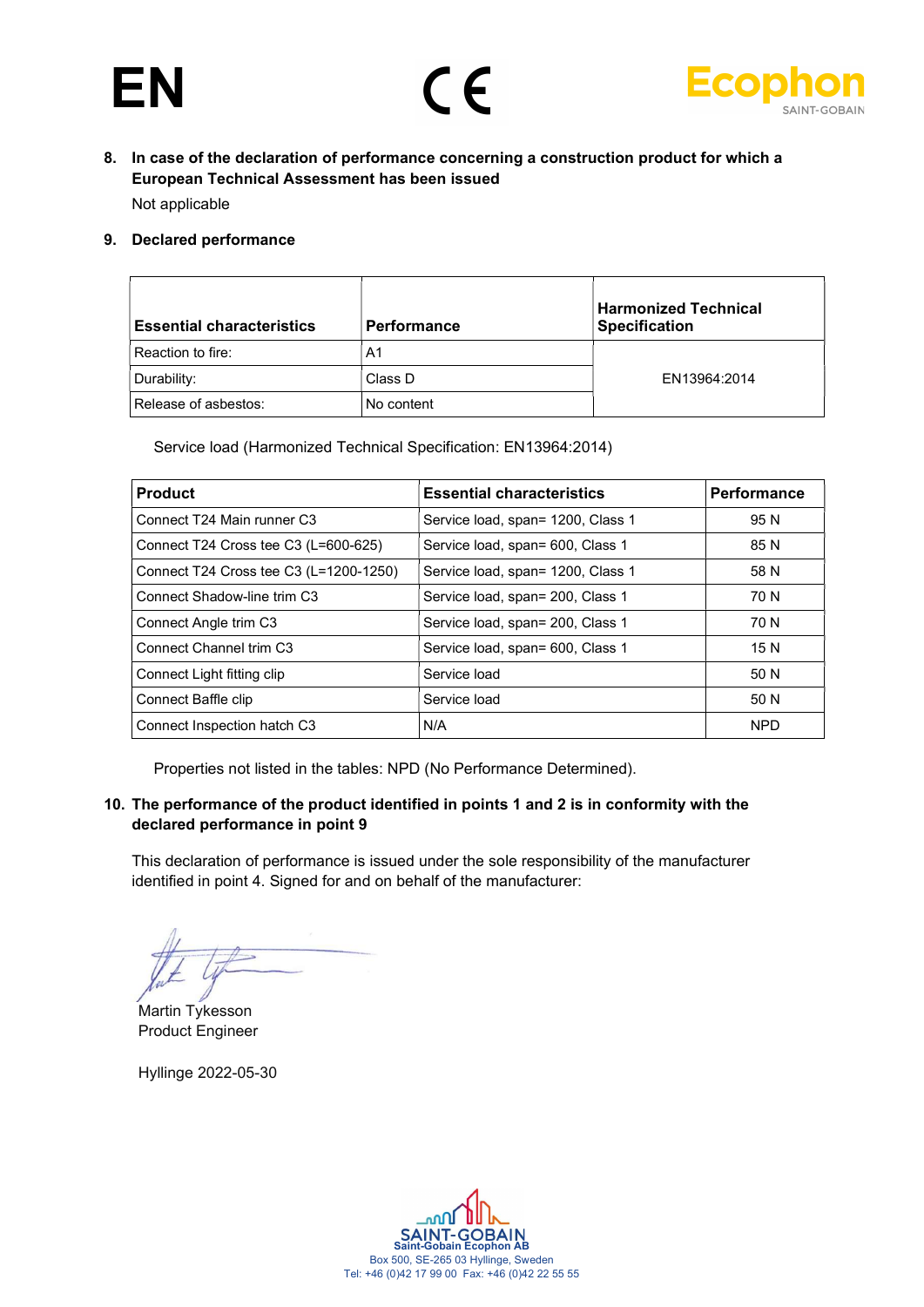



## DÉCLARATION DE PERFORMANCE

Régles Produits de la construction (UE) N.305/2011

## No. C003\_2022-05-30

#### 1. Code d'identification unique du produit type:

## Ossature peinte Connect C3 , profils et accessoires

#### 2. Elément permettant l'identification du produit de construction:

| Profil porteur Connect T24 C3                       | Entretoise Connect T24 C3   | Cornière de rive à joint creux<br>Connect C <sub>3</sub> |
|-----------------------------------------------------|-----------------------------|----------------------------------------------------------|
| Connect trappe de visite C3                         | Cornière de rive Connect C3 | Coulisse de rive Connect C3                              |
| Connect clip de suspension pour<br><i>luminaire</i> | Connect clip baffle         |                                                          |

3. Usage prévu du produit de construction, conformément à la spécification technique harmonisée applicable:

Composant d'ossature de plafond suspendu pour usage intérieur dans les bâtiments

4. Nom, raison sociale ou marque déposée et adresse de contact du fabricant Saint-Gobain Ecophon AB

Box 500, 26503 Hyllinge, Sweden www.ecophon.com

5. Nom et adresse de contact du mandataire:

Non applicable

6. Le ou les systèmes d'évaluation et de vérification de la constance des performances du produit de construction, conformément à l'annexe V:

Système 3 (Charge de service) Système 4 (Réaction au feu, Durabilité:)

7. En cas de déclaration de performance concernant un produit de construction couvert par une norme harmonisée

Les produits en acier galvanisé ne nécessitent pas de test de réaction au feu et sont classés A1 (AVCP système 4).

Les instituts de recherche RISE de Suède (organisme notifié 0402) ont déterminé le type de produit sur la base d'essais de type, de calculs de type, de valeurs tabulées ou d'une documentation descriptive du produit selon le système 3 pour la caractéristique de charge de service et ont publié un rapport d'essai.

Une détermination du type de produit sur la base d'essais de type, de calculs de type, de valeurs tabulées ou de documentation descriptive du produit selon le système 4 pour la caractéristique Durabilité a été effectuée. Aucune tâche pour l'organisme notifié.

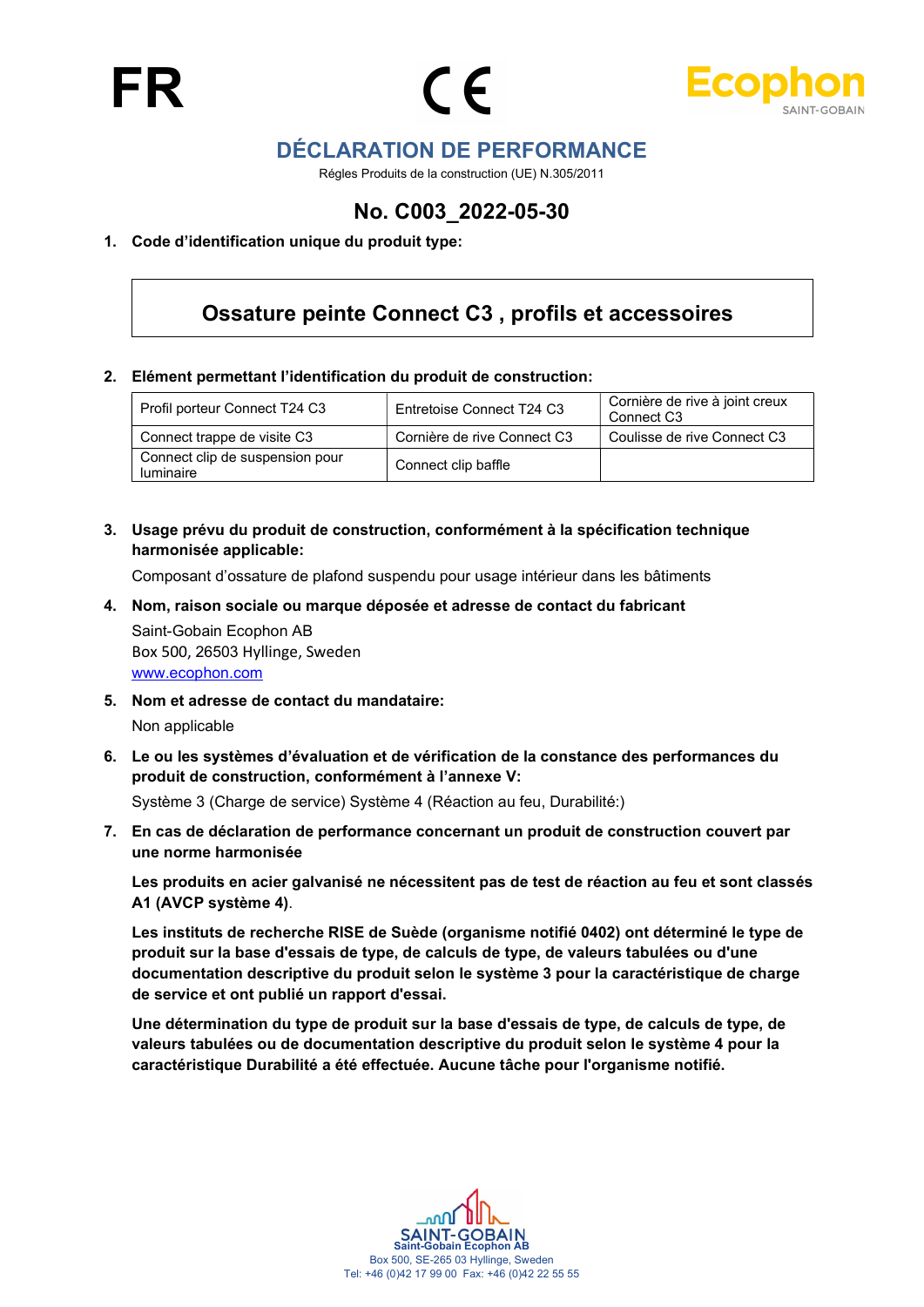# FR





- 8. Dans le cas de la déclaration des performances concernant un produit de construction pour lequel une évaluation technique européenne a été délivrée: Non applicable
- 9. Performances déclarées:

| Caractéristiques essentielles | ∣ Performance  | Spécification technique<br>harmonisée |
|-------------------------------|----------------|---------------------------------------|
| Réaction au feu:              | A1             |                                       |
| Durabilité:                   | Classe D       | EN13964:2014                          |
| Libération d'amiante:         | Pas de contenu |                                       |

Charge de service (Spécification technique harmonisée: EN13964:2014)

| <b>Produits</b>                           | Caractéristiques essentielles              | <b>Performance</b> |
|-------------------------------------------|--------------------------------------------|--------------------|
| Profil porteur Connect T24 C3             | Charge de service, envergure= 1200, Classe | 95 N               |
| Entretoise Connect T24 C3 (L=600-625)     | Charge de service, envergure= 600, Classe  | 85 N               |
| Entretoise Connect T24 C3 (L=1200-1250)   | Charge de service, envergure= 1200, Classe | 58 N               |
| Cornière de rive à joint creux Connect C3 | Charge de service, envergure= 200, Classe  | 70 N               |
| Cornière de rive Connect C3               | Charge de service, envergure= 200, Classe  | 70 N               |
| Coulisse de rive Connect C3               | Charge de service, envergure= 600, Classe  | 15 N               |
| Connect clip de suspension pour luminaire | Charge de service                          | 50 N               |
| Connect clip baffle                       | Charge de service                          | 50 N               |
| Connect trappe de visite C3               | N/A                                        | <b>NPD</b>         |

Propriétés qui n'apparaissent pas dans le tableau ont la valeur NPD (No Performance Determined).

10. Les performances du produit identifié aux points 1 et 2 sont conformes aux performances déclarées indiquées au point 9.

La présente déclaration des performances est établie sous la seule responsabilité du fabricant identifié au point 4.

Signé pour le fabricant et en son nom par:

that life

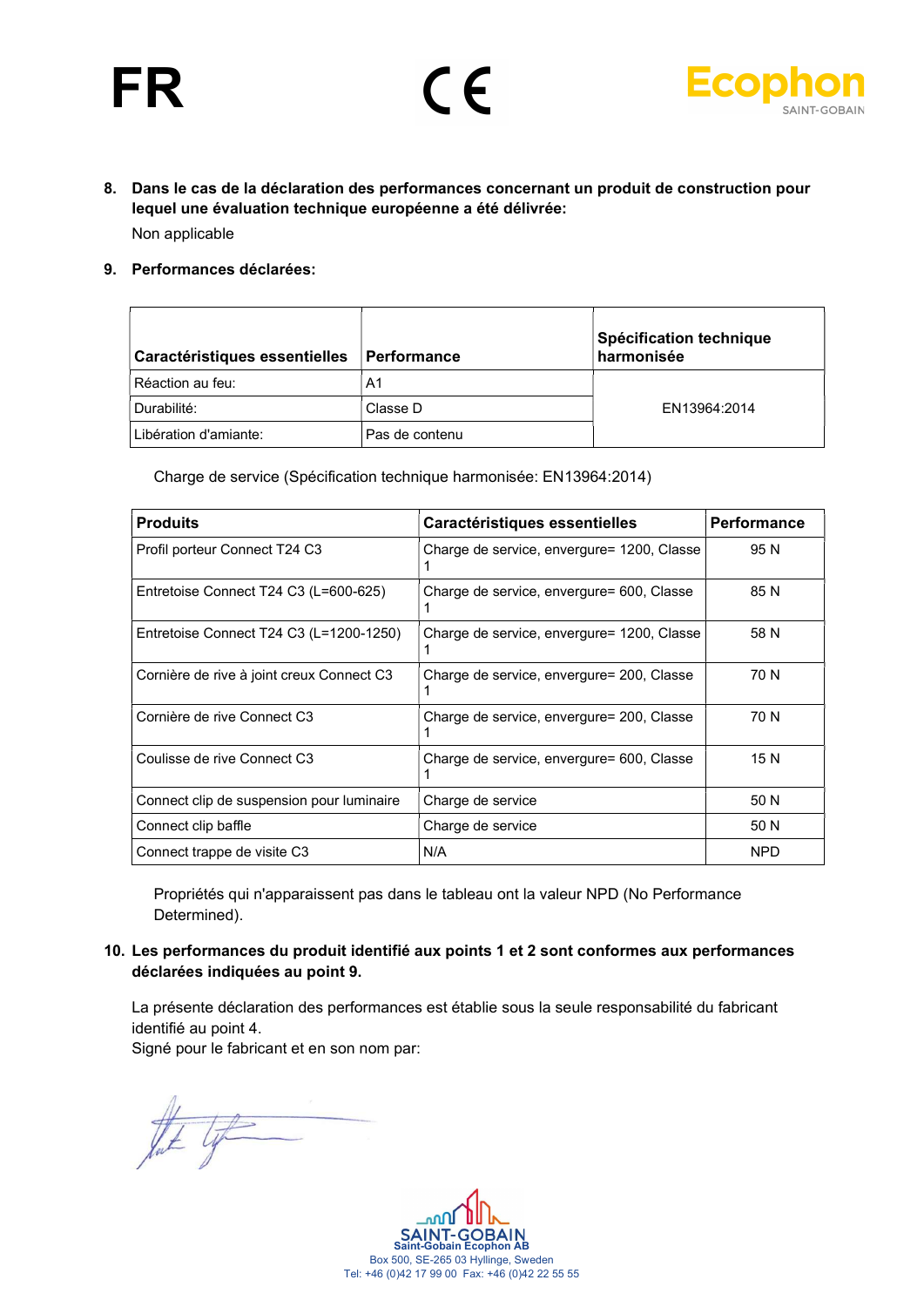



Martin Tykesson Product Engineer

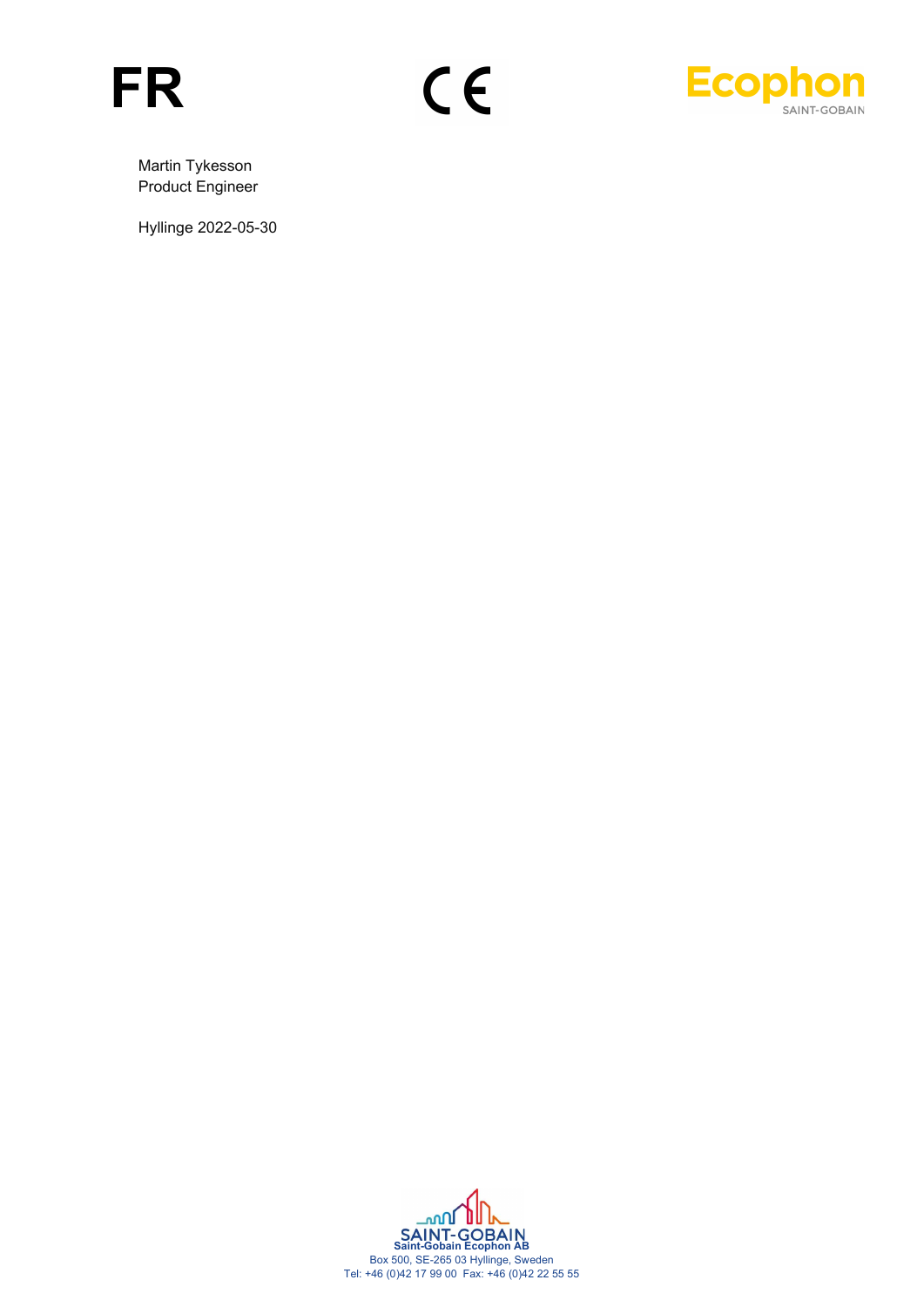



## LEISTUNGSERKLÄRUNG

EU-Bauproduktenverordnung (Nr. 305/2011)

## No. C003\_2022-05-30

#### 1. Eindeutiger Kenncode des Produkttyps:

## beschichtete Connect C3 Schienen, Profile und Zubehör

2. Typen-, Chargen- oder Seriennummer oder ein anderes Kennzeichen zur Identifikation des Bauprodukts:

| Connect T24 Hauptschiene C3 | Connect T24 Querschiene C3 | Connect Stufenwandwinkel C3  |
|-----------------------------|----------------------------|------------------------------|
| Connect Inspektionsluke C3  | Connect Wandwinkel C3      | Connect U-Abschlussprofil C3 |
| <b>Connect Armatur Clip</b> | <b>Connect Baffle Clip</b> |                              |

3. Vorgesehener Verwendungszweck des Bauprodukts (gemäß der anwendbaren harmonisierten technischen Spezifikation):

Komponenten der Unterkonstruktion für abgehängte Decken zur Verwendung in Gebäuden

4. Name, eingetragener Handelsname oder eingetragene Marke und Kontaktanschrift des Herstellers:

Saint-Gobain Ecophon AB Box 500, 26503 Hyllinge, Sweden www.ecophon.com

5. Name und Kontaktanschrift des Bevollmächtigten:

Nicht anwendbar

6. System oder Systeme zur Bewertung und Überprüfung der Leistungsbeständigkeit des Bauprodukts:

System 3 (Nutzlast) Système 4 (Prüfungen zum Brandverhalten, Dauerhaftigkeit:)

7. Im Falle der Leistungserklärung, die ein Bauprodukt betrifft, das von einer harmonisierten Norm erfasst wird:

Produkte aus verzinktem Stahl müssen nicht auf ihr Brandverhalten geprüft werden und sind als A1 (AVCP System 4) klassifiziert.

RISE Research Institutes of Sweden (benannte Stelle 0402) hat eine Bestimmung des Produkttyps auf der Grundlage von Typprüfungen, Typberechnungen, tabellierten Werten oder beschreibender Dokumentation des Produkts unter System 3 für das Merkmal Nutzlast durchgeführt und einen Prüfbericht erstellt.

Eine Bestimmung des Produkttyps auf der Grundlage von Typprüfungen, Typberechnungen, Tabellenwerten oder einer beschreibenden Dokumentation des Produkts nach System 4 für das Merkmal Langlebigkeit wurde durchgeführt. Für die benannte Stelle ergeben sich keine Aufgaben.

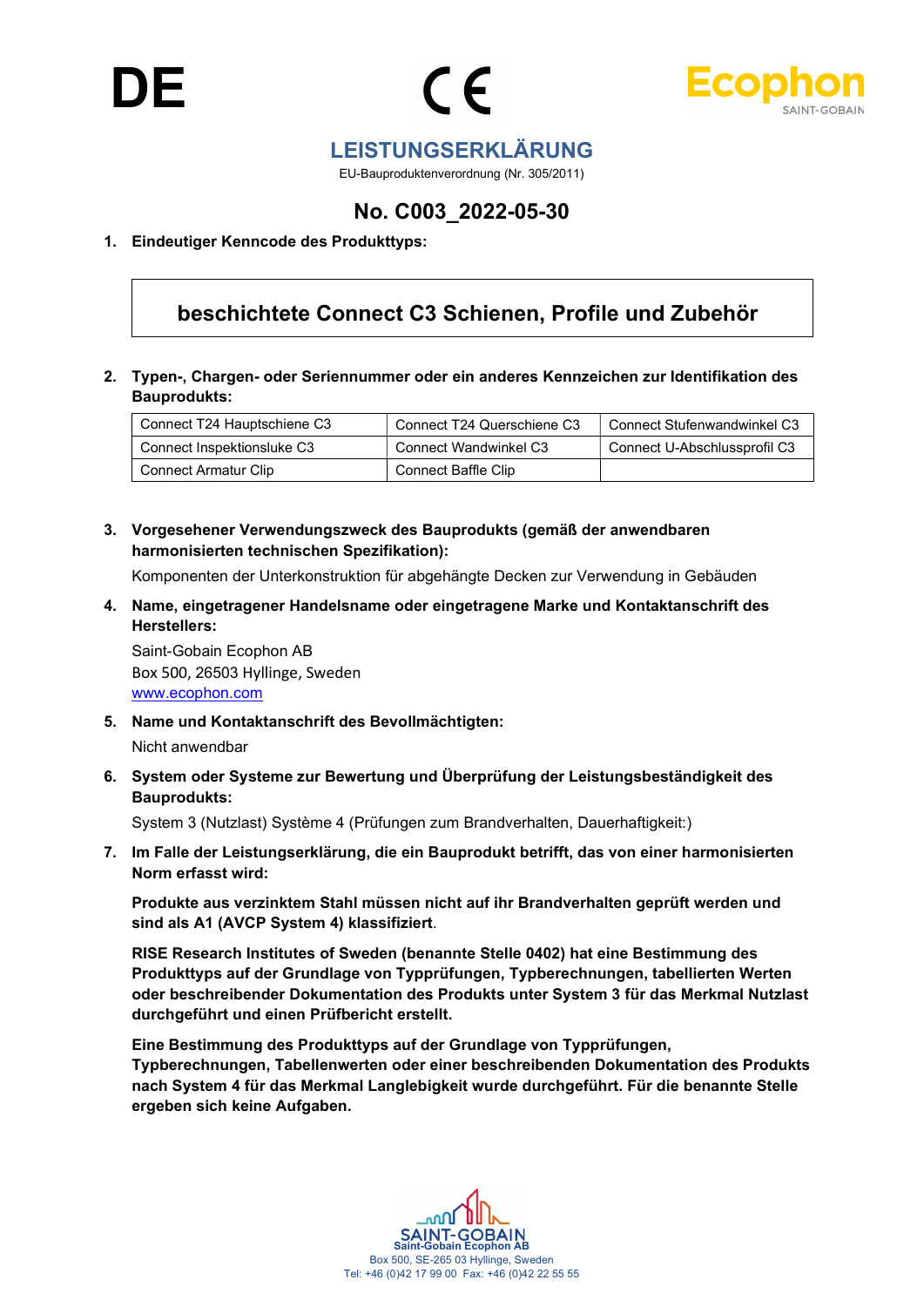# DE





8. Im Falle der Leistungserklärung, die ein Bauprodukt betrifft, für das eine Europäische Technische Bewertung ausgestellt worden ist: Nicht anwendbar

#### 9. Erklärte Leistung:

| Wesentliche Merkmale          | Leistung       | Einheitliche technische<br><b>Spezifikation</b> |
|-------------------------------|----------------|-------------------------------------------------|
| Prüfungen zum Brandverhalten: | A <sub>1</sub> |                                                 |
| Dauerhaftigkeit:              | Klasse D       | EN13964:2014                                    |
| Freisetzung von Asbest:       | kein Inhalt    |                                                 |

Nutzlast (Einheitliche technische Spezifikation: EN13964:2014)

| <b>Produkte</b>                              | Wesentliche Merkmale                 | Leistung   |
|----------------------------------------------|--------------------------------------|------------|
| Connect T24 Hauptschiene C3                  | Nutzlast, Spannweite= 1200, Klasse 1 | 95 N       |
| Connect T24 Querschiene C3 (L=600-625)       | Nutzlast, Spannweite= 600, Klasse 1  | 85 N       |
| Connect T24 Querschiene C3 (L=1200-<br>1250) | Nutzlast, Spannweite= 1200, Klasse 1 | 58 N       |
| <b>Connect Stufenwandwinkel C3</b>           | Nutzlast, Spannweite= 200, Klasse 1  | 70 N       |
| Connect Wandwinkel C3                        | Nutzlast, Spannweite= 200, Klasse 1  | 70 N       |
| Connect U-Abschlussprofil C3                 | Nutzlast, Spannweite= 600, Klasse 1  | 15 N       |
| <b>Connect Armatur Clip</b>                  | Nutzlast                             | 50 N       |
| <b>Connect Baffle Clip</b>                   | Nutzlast                             | 50 N       |
| Connect Inspektionsluke C3                   | N/A                                  | <b>NPD</b> |

Eigenschaften, die nicht in der Tabelle aufgeführt sind haben den Wert NPD (No Performance Determined = keine Leistung festgestellt).

#### 10. Die Leistung des Produkts gemäß den Nummern 1 und 2 entspricht der erklärten Leistung nach Nummer 9.

Verantwortlich für die Erstellung dieser Leistungserklärung ist allein der Hersteller gemäß Nummer 4.

Martin Tykesson Product Engineer

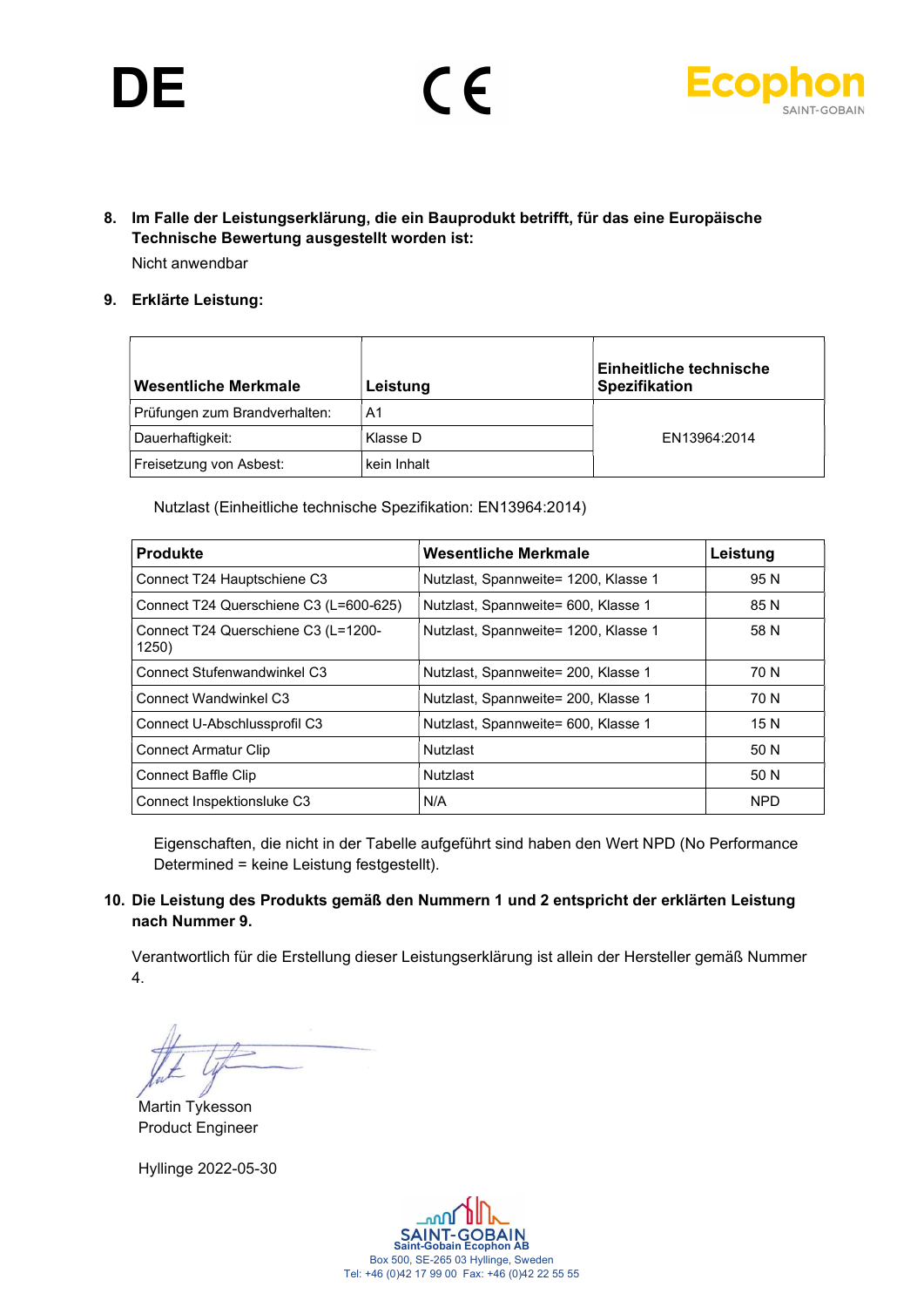



## DECLARACIÓN DE PRESTACIONES

Reglamento Productos de Construcción (UE) nº 305/2011

## No. C003\_2022-05-30

#### 1. Código de identificación única del producto tipo

## Connect perfilería pintada C3, perfiles y accesorios

2. Elemento que permita la identificación del producto de construcción:

| Connect T24 C3 Perfil primario | Connect T24 C3 Secundario  | Connect Doble Angular "W" C3 |
|--------------------------------|----------------------------|------------------------------|
| Connect Trampilla C3           | Connect Perfil angularC3   | Connect Perfil "C" C3        |
| Connect Percha Light           | Connect Percha Baffle clip |                              |

3. Uso previsto del producto de construcción, de acuerdo con la especificación técnica aplicable

Componente de la subestructura del techo suspendido para uso interno en edificios

4. Nombre, nombre o marca registrados y dirección de contacto del fabricante

Saint-Gobain Ecophon AB Box 500, 26503 Hyllinge, Sweden www.ecophon.com

- 5. nombre y dirección de contacto del representante autorizado No aplicable
- 6. Sistema o sistemas de evaluación y verificación de la constancia de las prestaciones del producto de construcción

Sistema 3 (Carga de servicio) Sistema 3 (Reacción al fuego, Durabilidad:)

7. En caso de declaración de prestaciones relativa a un producto de construcción cubierto por una norma armonizada

Productos fabricados de acero galvanizado no requieren ser testados a reacción a fuego y son clasificados A1 (AVCP System 4).

RISE Research Institutes of Sweden (organismo notificado 0402) determinó el producto tipo sobre la base de ensayos de tipo, cálculos de tipo, valores tabulados o documentación descriptiva del producto, según sistema 3 para la característica Carga de servicio y emitió un informe.

La determinación del producto tipo sobre la base de ensayos de tipo, cálculos de tipo, valores tabulados o documentación descriptiva del producto según el sistema 4 para la característica Durabilidad fue realizada. El organismo notificado no interviene.

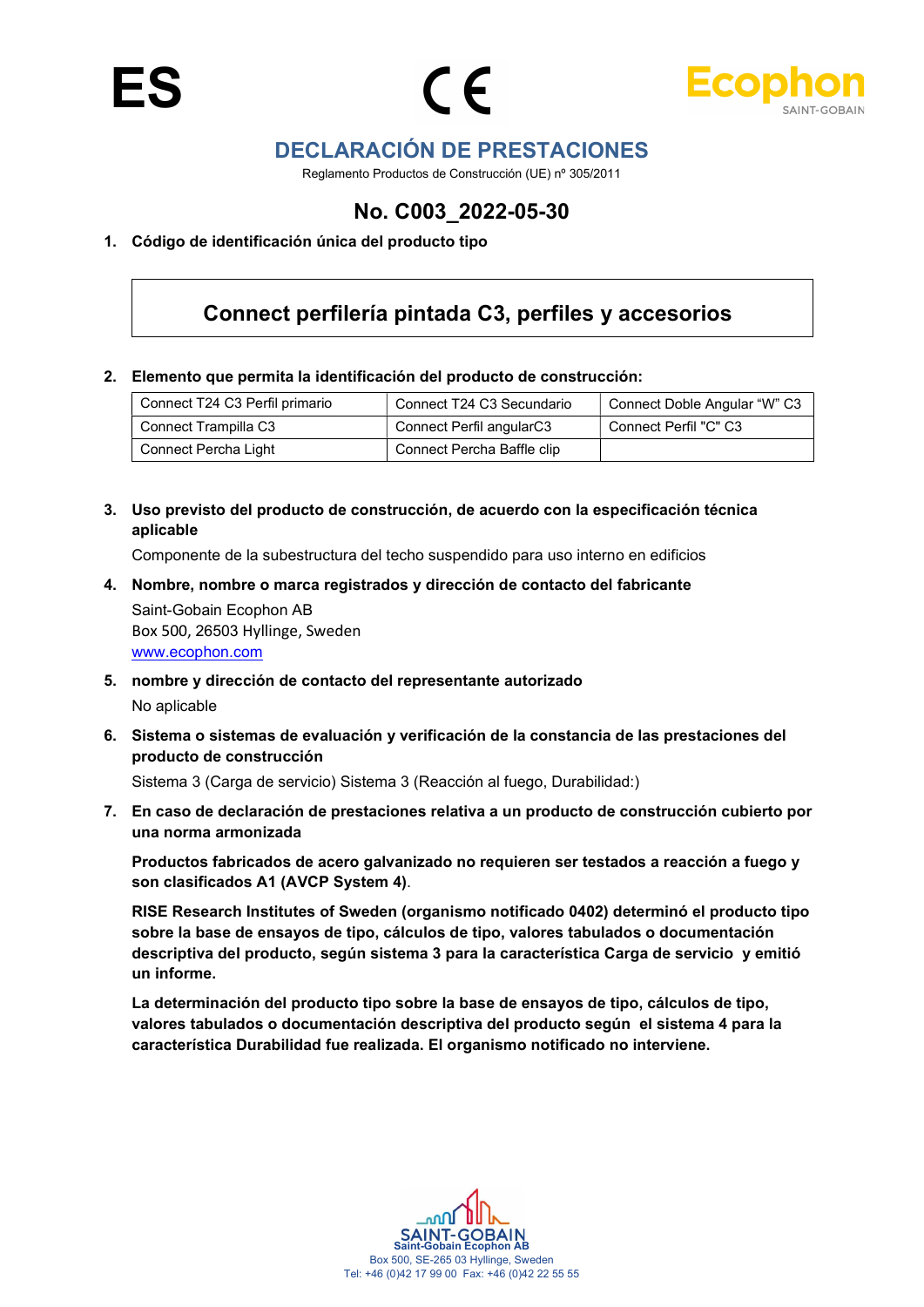



8. En caso de declaración de prestaciones relativa a un producto de construcción para el que se ha emitido una evaluación técnica europea

No aplicable

#### 9. Prestaciones declaradas

| Características esenciales | <b>Prestación</b> | <b>Especificación Técnica</b> |
|----------------------------|-------------------|-------------------------------|
| Reacción al fuego:         | A1                |                               |
| Durabilidad:               | Clase D           | EN13964:2014                  |
| Emisión de asbestos:       | Sin contenido     |                               |

Carga de servicio (Especificación Técnica: EN13964:2014)

| <b>Producto</b>                         | Características esenciales            | Prestación |
|-----------------------------------------|---------------------------------------|------------|
| Connect T24 C3 Perfil primario          | Carga de servicio, luz= 1200, Clase 1 | 95 N       |
| Connect T24 C3 Secundario (L=600-625)   | Carga de servicio, luz= 600, Clase 1  | 85 N       |
| Connect T24 C3 Secundario (L=1200-1250) | Carga de servicio, luz= 1200, Clase 1 | 58 N       |
| Connect Doble Angular "W" C3            | Carga de servicio, luz= 200, Clase 1  | 70 N       |
| Connect Perfil angularC3                | Carga de servicio, luz= 200, Clase 1  | 70 N       |
| Connect Perfil "C" C3                   | Carga de servicio, luz= 600, Clase 1  | 15 N       |
| Connect Percha Light                    | Carga de servicio                     | 50 N       |
| Connect Percha Baffle clip              | Carga de servicio                     | 50 N       |
| Connect Trampilla C3                    | N/A                                   | <b>NPD</b> |

Las propiedades que no aparecen en la tabla: NPD (Prestación No Determinada).

#### 10. Las prestaciones del producto identificado en los puntos 1 y 2 son conformes con las prestaciones declaradas en el punto 9.

La presente declaración de prestaciones se emite bajo la sola responsabilidad del fabricante identificado en el punto 4. Firmado por y en nombre del fabricante por:

Martin Tykesson Product Engineer

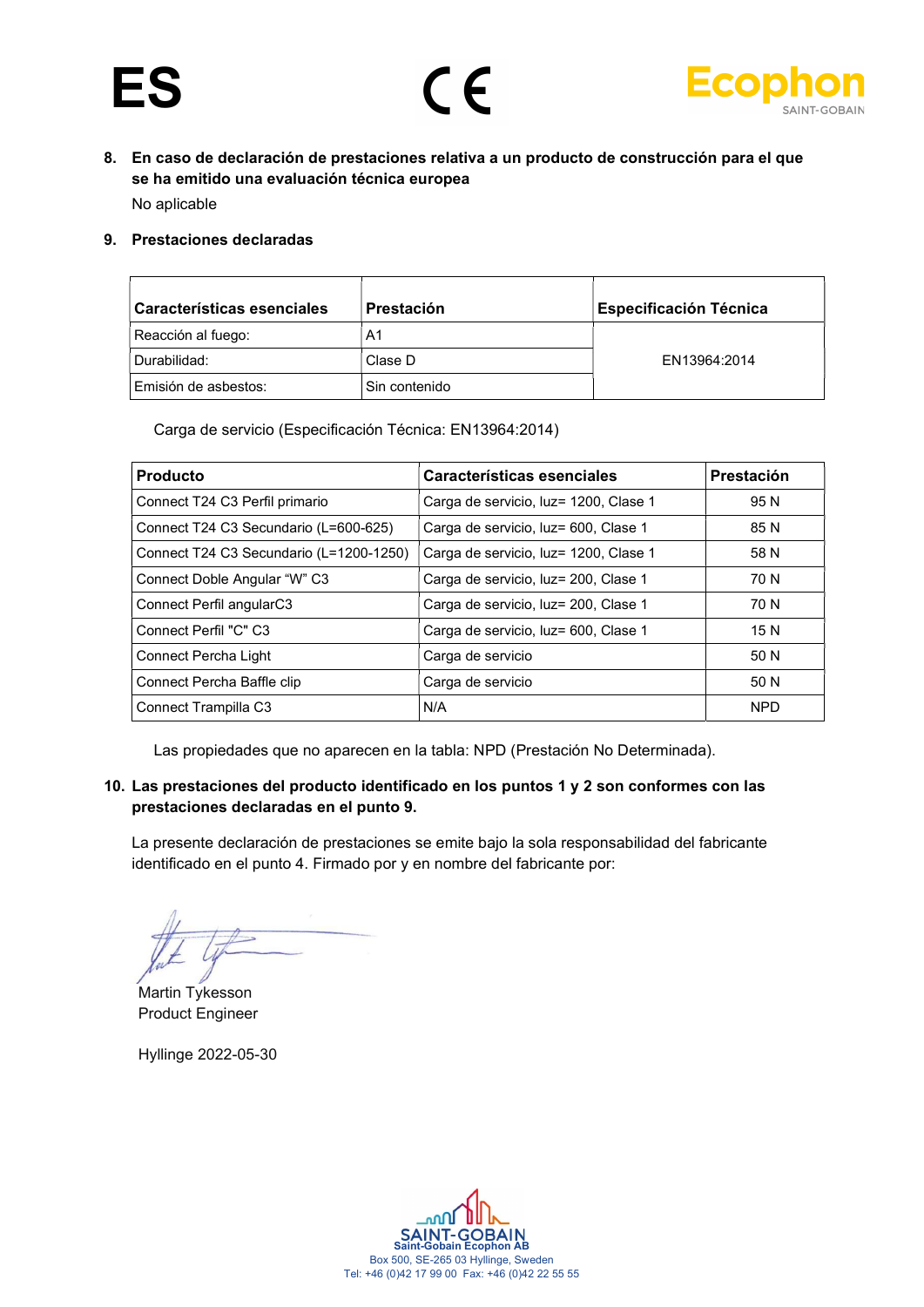



## DICHIARAZIONE DI PRESTAZIONE

Regolamento Prodotti per le Costruzioni (EU) No. 305/2011

## No. C003\_2022-05-30

#### 1. Codice di identificazione unico del prodotto-tipo

## Griglie verniciate Connect C3 , profi e accessori

#### 2. Elemento che consente l'identificazione del prodotto da costruzione

| Connect T24 Main runner C3  | Connect T24 Cross tee C3 | Connect Shadow-line trim C3 |
|-----------------------------|--------------------------|-----------------------------|
| Connect Inspection hatch C3 | Connect Angle trim C3    | Connect Channel trim C3     |
| Connect Light fitting clip  | Connect Baffle clip      |                             |

3. Uso previsto del prodotto da costruzione, in accordo alla relativa specifica tecnica armonizzata

Componenti per sottostruttura di controsoffitti sospesi per l'utilizzo all'interno degli edifici

4. Nome, denominazione commerciale registrata e indirizzo del fabbricante

Saint-Gobain Ecophon AB Box 500, 26503 Hyllinge, Sweden www.ecophon.com

- 5. Nome e indirizzo del rappresentante Non applicabile
- 6. Sistema o sistemi di Valutazione e Verifica della Costanza della Prestazione del prodotto da costruzione

Sistema 3 (Carico di servizio) Sistema 4 (Reazione al fuoco, Durata:)

7. Nel caso di una dichiarazione di prestazione relativa ad un prodotto da costruzione che rientra nell'ambito di applicazione di una norma armonizzata

I prodotti in acciaio zincato non necessitano di essere testati per la reazione al fuoco e sono classificati A1 (AVCP Sistema 4).

RISE Research Institutes of Sweden (organismo notificato 0402) ha eseguito una determinazione del tipo di prodotto sulla base di prove tipo, calcoli tipo, valori tabulati o documentazione descrittiva del prodotto nel Sistema 3 per il carico di servizio e ha emesso un rapporto di prova.

È stata eseguita una determinazione del tipo di prodotto sulla base di prove tipo, calcoli tipo, valori tabulati o documentazione descrittiva del prodotto secondo il Sistema 4 per la caratteristica di Durabilità. Nessun compito per l'organismo notificato.

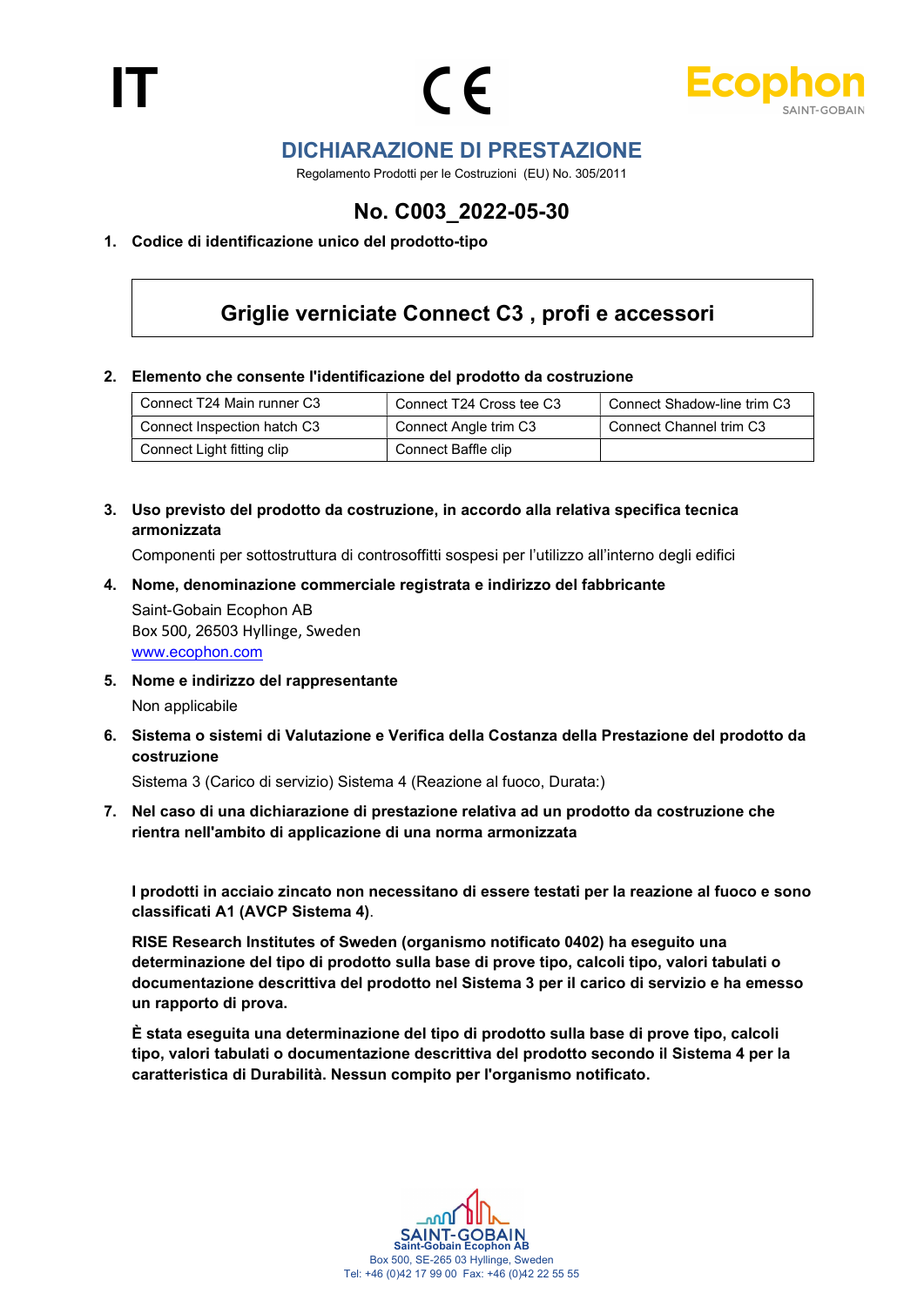



### 8. Nel caso di una dichiarazione di prestazione relativa ad un prodotto da costruzione per il quale è stata rilasciata una Valutazione Tecnica europea Non applicabile

#### 9. Prestazione dichiarata

| Caratteristiche essenziali | <b>Prestazione</b> | <b>Specifiche tecniche</b><br>armonizzate |
|----------------------------|--------------------|-------------------------------------------|
| Reazione al fuoco:         | A1                 |                                           |
| Durata:                    | Classe D           | EN13964:2014                              |
| Rilascio di amianto:       | Nessun contenuto   |                                           |

Carico di servizio (Specifiche tecniche armonizzate: EN13964:2014)

| <b>Prodotto</b>                        | Caratteristiche essenziali                   | <b>Prestazione</b> |
|----------------------------------------|----------------------------------------------|--------------------|
| Connect T24 Main runner C3             | Carico di servizio, Larghezza= 1200, Classe  | 95 N               |
| Connect T24 Cross tee C3 (L=600-625)   | Carico di servizio, Larghezza= 600, Classe 1 | 85 N               |
| Connect T24 Cross tee C3 (L=1200-1250) | Carico di servizio, Larghezza= 1200, Classe  | 58 N               |
| Connect Shadow-line trim C3            | Carico di servizio, Larghezza= 200, Classe 1 | 70 N               |
| Connect Angle trim C3                  | Carico di servizio, Larghezza= 200, Classe 1 | 70 N               |
| Connect Channel trim C3                | Carico di servizio, Larghezza= 600, Classe 1 | 15 N               |
| Connect Light fitting clip             | Carico di servizio                           | 50 N               |
| Connect Baffle clip                    | Carico di servizio                           | 50 N               |
| Connect Inspection hatch C3            | N/A                                          | <b>NPD</b>         |

Proprietà non elencate nella tabella: NPD (Nessuna Performance Determinata)

#### 10. La prestazione del prodotto di cui ai punti 1 e 2 è conforme alla prestazione dichiarata al punto 9.

Si rilascia la presente dichiarazione di prestazione sotto la responsabilità esclusiva del fabbricante di cui al punto 4.

Firmato a nome e per conto del produttore:

Martin Tykesson Product Engineer

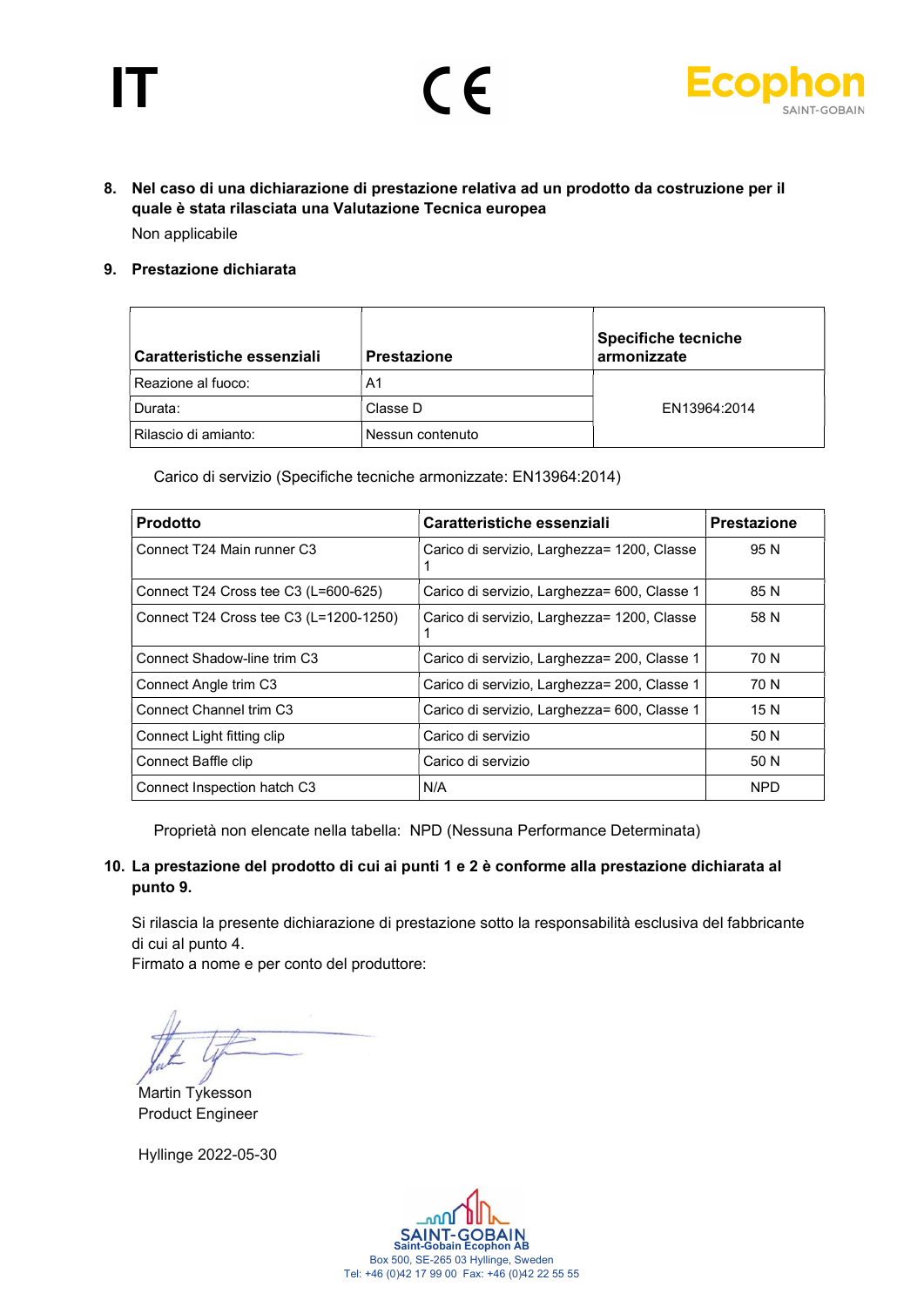



### PRESTATIEVERKLARING

Bouwproductenverordening (EU)No. 305/2011

## No. C003\_2022-05-30

#### 1. Unieke identificatiecode van het producttype:

## Connect geverfd C3 ophangsysteem, profielen en accessoires

2. Type-, partij- of serienummer, dan wel een ander identificatiemiddel voor het bouwproduct:

| Connect T24 hoofdprofiel C3 | Connect T24 Dwarsprofiel C3 | Connect Verdiept hoekprofiel<br>C3 |
|-----------------------------|-----------------------------|------------------------------------|
| Connect Inspectieluik C3    | Connect Hoekprofiel C3      | Connect U-profiel C3               |
| Connect armatuur clip       | Connect Baffle clip         |                                    |

3. Beoogd gebruik van het bouwproduct, overeenkomstig de toepasselijke geharmoniseerde technische specificatie:

Plafond onderbouw component voor intern gebruik in gebouwen

4. Naam, geregistreerde handelsnaam of geregistreerd handelsmerk en contactadres van de fabrikant:

Saint-Gobain Ecophon AB Box 500, 26503 Hyllinge, Sweden www.ecophon.com

- 5. Indien van toepassing, naam en contactadres van de gemachtigde: Niet van toepassing
- 6. Het systeem of de systemen voor de beoordeling en verificatie van de prestatiebestendigheid van het bouwproduct, vermeld in bijlage V:

Systeem 3 (Nuttige belasting) Systeem 4 (Reactie op brand, Duurzaamheid:)

7. Indien de prestatieverklaring betrekking heeft op een bouwproduct dat onder een geharmoniseerde norm valt:

Producten gemaakt van gegalvaniseerd staal hoeven niet te worden getest op brandgedrag en zijn geclassificeerd als A1 (AVCP-systeem 4).

RISE Research Institutes of Sweden (aangemelde instantie 0402) heeft een bepaling van het producttype uitgevoerd op basis van typetests, typeberekening, vastgelegde waarden of beschrijvende documentatie van het product onder systeem 3 voor de karakteristieke servicebelasting en heeft een testrapport uitgebracht.

Er werd een bepaling van het producttype uitgevoerd op basis van typetesten, typeberekening, vastgelegde waarden of beschrijvende documentatie van het product onder Systeem 4 voor het kenmerk Duurzaamheid. Geen taken voor de aangemelde instantie.

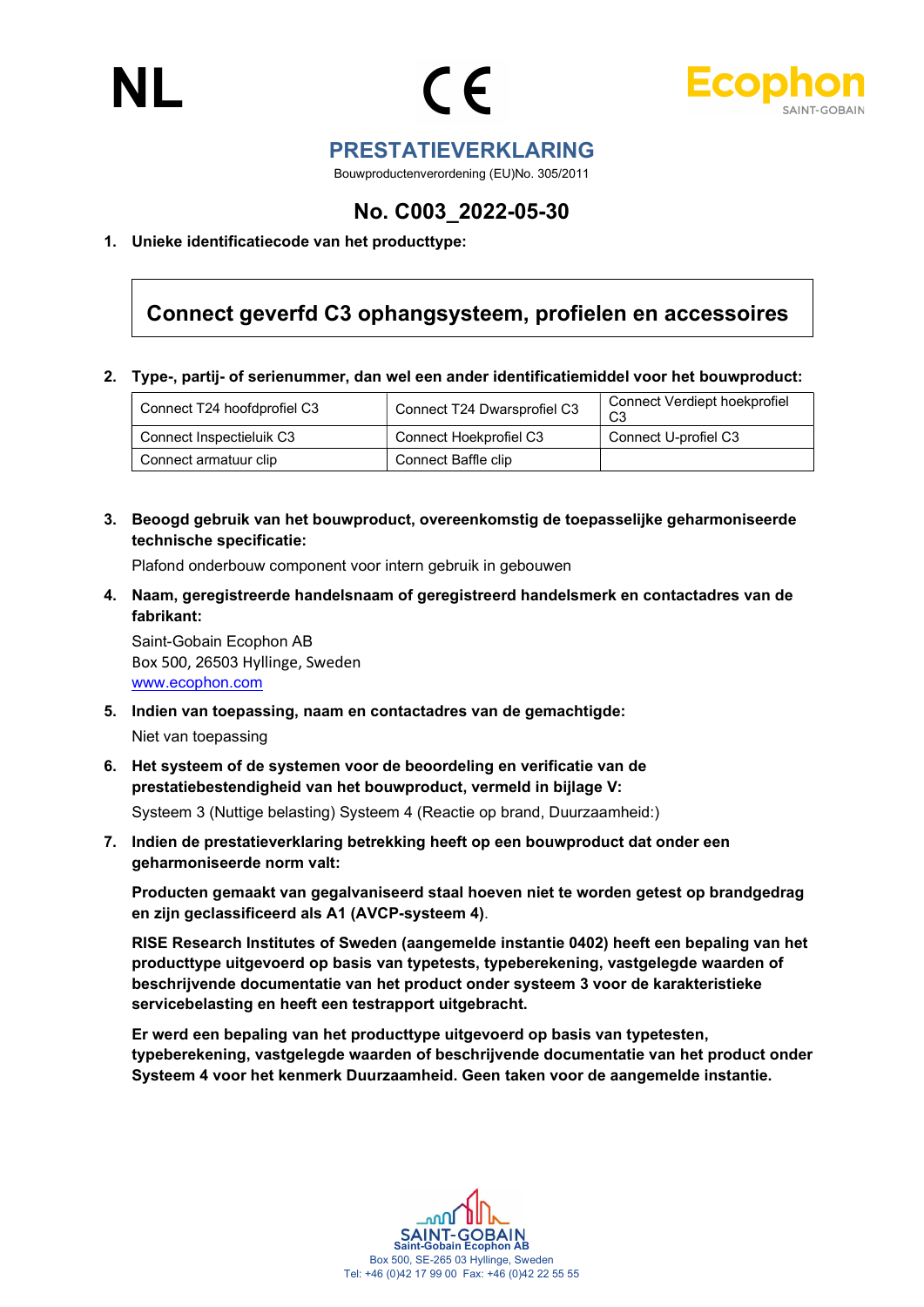# NL



## 8. Indien de prestatieverklaring betrekking heeft op een bouwproduct waarvoor een Europese technische beoordeling is afgegeven:

 $\epsilon$ 

Niet van toepassing

#### 9. Aangegeven prestatie:

| Essentiële kenmerken | <b>Prestatie</b> | Geharmoniseerde technische<br>specificatie |
|----------------------|------------------|--------------------------------------------|
| Reactie op brand:    | A1               |                                            |
| Duurzaamheid:        | Klasse D         | EN13964:2014                               |
| Afgifte asbest:      | Geen inhoud      |                                            |

Nuttige belasting (Geharmoniseerde technische specificatie: EN13964:2014)

| <b>Product</b>                                | Essentiële kenmerken                         | <b>Prestatie</b> |
|-----------------------------------------------|----------------------------------------------|------------------|
| Connect T24 hoofdprofiel C3                   | Nuttige belasting, spanwijdte= 1200, Klasse  | 95 N             |
| Connect T24 Dwarsprofiel C3 (L=600-625)       | Nuttige belasting, spanwijdte= 600, Klasse 1 | 85 N             |
| Connect T24 Dwarsprofiel C3 (L=1200-<br>1250) | Nuttige belasting, spanwijdte= 1200, Klasse  | 58 N             |
| Connect Verdiept hoekprofiel C3               | Nuttige belasting, spanwijdte= 200, Klasse 1 | 70 N             |
| Connect Hoekprofiel C3                        | Nuttige belasting, spanwijdte= 200, Klasse 1 | 70 N             |
| Connect U-profiel C3                          | Nuttige belasting, spanwijdte= 600, Klasse 1 | 15 N             |
| Connect armatuur clip                         | Nuttige belasting                            | 50 N             |
| Connect Baffle clip                           | Nuttige belasting                            | 50 N             |
| Connect Inspectieluik C3                      | N/A                                          | <b>NPD</b>       |

Eigenschappen niet weergegeven in de tabel hebben de waarde NPD (No Performance Determined)

#### 10. De prestaties van het in de punten 1 en 2 omschreven product zijn conform de in punt 9 aangegeven prestaties.

Deze prestatieverklaring wordt verstrekt onder de exclusieve verantwoordelijkheid van de in punt 4 vermelde fabrikant:

Ondertekend voor en namens de fabrikant door:

Martin Tykesson Product Engineer

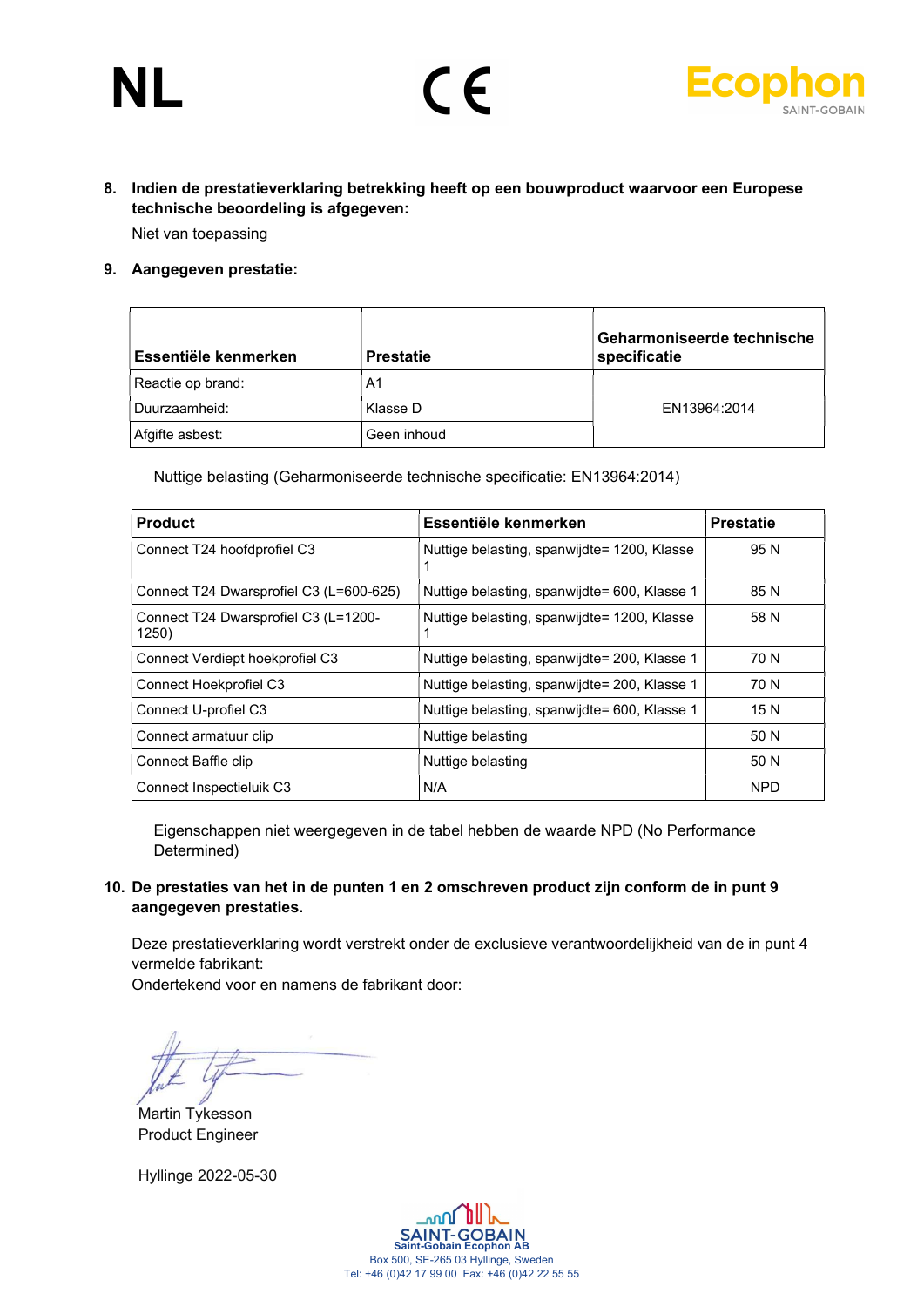



### PRESTANDADEKLARATION

Förordningen om byggprodukter (EU) Nr. 305/2011

## No. C003\_2022-05-30

#### 1. Produkttypens unika identifikationskod:

## Connect C3 behandlade bärverk, profiler och tillbehör

#### 2. Typ-, parti- eller serienummer som möjliggör identifiering:

| Connect T24 Huvudprofil C3  | Connect T24 Tvärprofil C3  | Connect Skugglist C3              |
|-----------------------------|----------------------------|-----------------------------------|
| Connect Inspektionslucka C3 | Connect Vägglist C3        | <b>Connect Avslutningslist C3</b> |
| <b>Connect Armaturclips</b> | <b>Connect Baffleclips</b> |                                   |

3. Byggproduktens avsedda användning i enlighet med den tillämpliga, harmoniserade tekniska specifikationen:

Komponenter till undertakskonstruktion för användning i byggnader inomhus

4. Tillverkarens namn, registrerade företagsnamn samt kontaktadress:

Saint-Gobain Ecophon AB Box 500, 26503 Hyllinge, Sweden www.ecophon.com

- 5. I tillämpliga fall namn och kontaktadress för tillverkarens representant: Ej tillämpligt
- 6. Systemet eller systemen för bedömning och fortlöpande kontroll av byggproduktens prestanda enligt bilaga V:

System 3 (Nyttolast) System 4 (Reaktion vid brandpåverkan, Hållbarhet:)

7. För det fall att prestandadeklarationen avser en byggprodukt som omfattas av en harmoniserad standard:

Produkter av galvaniserat stål behöver inte testas för reaktion vid brand och klassificeras som A1 (AVCP-system 4).

RISE Research Institutes of Sweden (anmält organ 0402) utförde en bestämning av produkttypen på basis av typtestning, typberäkning, tabellvärden eller beskrivande dokumentation av produkten under System 3 för den förväntade belastningen och utfärdade en testrapport

En bestämning av produkttypen på grundval av typtestning, typberäkning, tabellvärden eller beskrivande dokumentation av produkten under System 4 för den karakteristiska hållbarheten utfördes. Inga uppgifter för det anmälda organet.

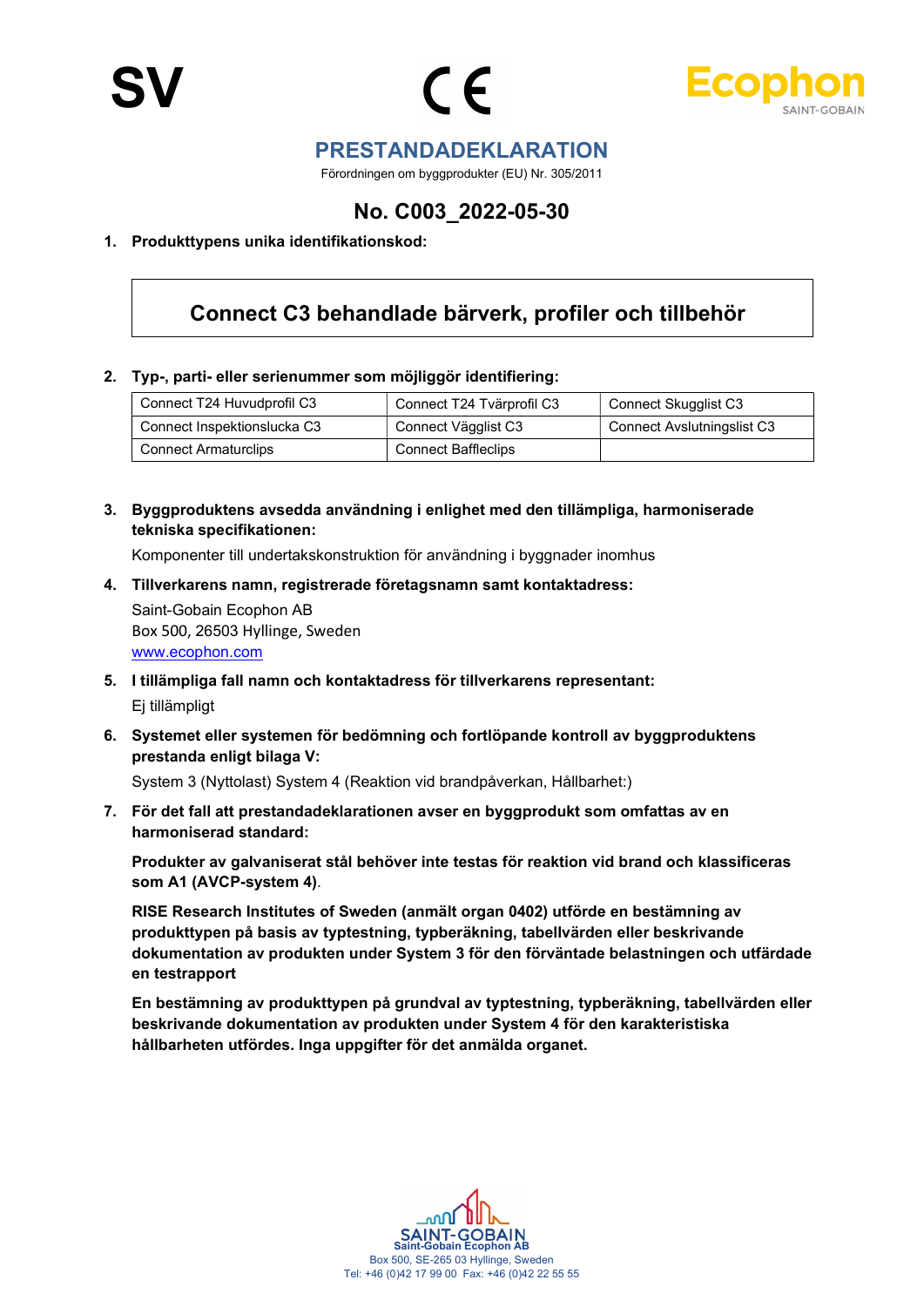# SV





8. För det fall att prestandadeklarationen avser en byggprodukt för vilken en europeisk teknisk bedömning har utfärdats:

Ej tillämpligt

9. Angiven prestanda:

| Väsentliga egenskaper       | Prestanda      | <b>Harmoniserad Teknisk</b><br><b>Specifikation</b> |
|-----------------------------|----------------|-----------------------------------------------------|
| Reaktion vid brandpåverkan: | A1             |                                                     |
| Hållbarhet:                 | Klass D        | EN13964:2014                                        |
| Utsläpp av asbest:          | Inget innehåll |                                                     |

Nyttolast (Harmoniserad Teknisk Specifikation: EN13964:2014)

| <b>Produkt</b>                          | Väsentliga egenskaper           | Prestanda  |
|-----------------------------------------|---------------------------------|------------|
| Connect T24 Huvudprofil C3              | Nyttolast, spann= 1200, Klass 1 | 95 N       |
| Connect T24 Tvärprofil C3 (L=600-625)   | Nyttolast, spann= 600, Klass 1  | 85 N       |
| Connect T24 Tvärprofil C3 (L=1200-1250) | Nyttolast, spann= 1200, Klass 1 | 58 N       |
| <b>Connect Skugglist C3</b>             | Nyttolast, spann= 200, Klass 1  | 70 N       |
| Connect Vägglist C3                     | Nyttolast, spann= 200, Klass 1  | 70 N       |
| <b>Connect Avslutningslist C3</b>       | Nyttolast, spann= 600, Klass 1  | 15 N       |
| <b>Connect Armaturclips</b>             | Nyttolast                       | 50 N       |
| <b>Connect Baffleclips</b>              | Nyttolast                       | 50 N       |
| Connect Inspektionslucka C3             | N/A                             | <b>NPD</b> |

Egenskaper som inte nämns i tabellen har värdet NPD (No Performance Determined)

10. Prestandan för den produkt som anges i punkterna 1 och 2 överensstämmer med den prestanda som anges i punkt 9.

Denna prestandadeklaration utfärdas på eget ansvar av den tillverkare som anges under punkt 4.

Martin Tykesson Product Engineer

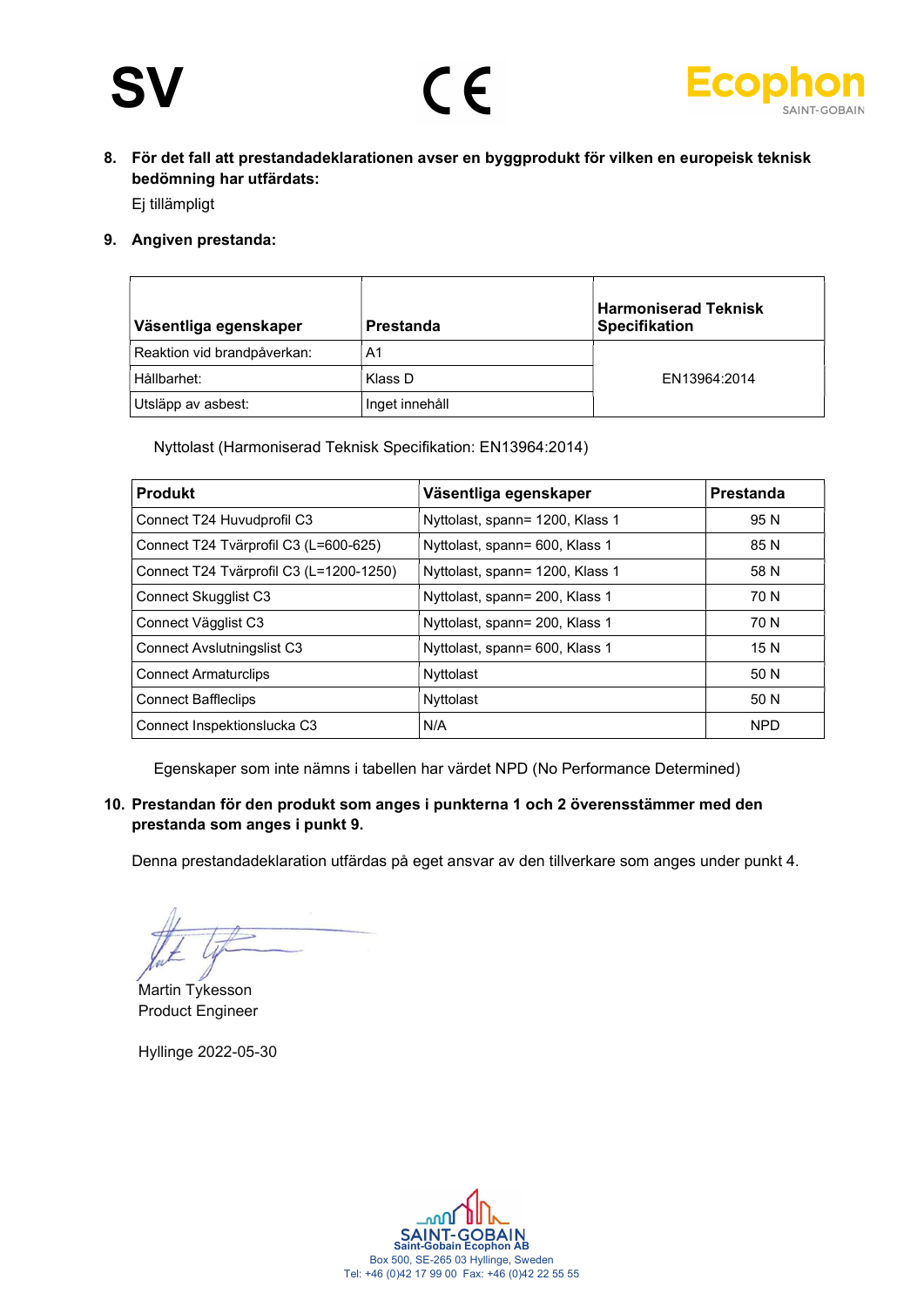



### YDEEVNEDEKLARATION

Forordning om byggevarer (EU) nr. 305/2011

## No. C003\_2022-05-30

#### 1. Varetypens unikke identifikationskode:

## Connect malet C3 skinnesystem, profiler og tilbehør

#### 2. Element, der muliggør identifikation af byggevaren

| Connect T24 hovedprofil C3 | Connect T24 tværprofil C3 | Connect skyggekant C3 |
|----------------------------|---------------------------|-----------------------|
| Connect Inspektionslem C3  | Connect vinkelkant C3     | Connect U-profil C3   |
| Connect armaturbeslag      | Connect Baffle clip       |                       |

3. Byggevarens tilsigtede anvendelse i overensstemmelse med den gældende harmoniserede tekniske specifikation

Komponenter for nedhængt loft underkonstruktion til brug indvendig i bygninger

4. Fabrikantens navn, registrerede firmabetegnelse eller registrerede varemærke og kontaktadresse

Saint-Gobain Ecophon AB Box 500, 26503 Hyllinge, Sweden www.ecophon.com

- 5. Navn og kontaktadresse på den bemyndigede repræsentant Ikke egnet
- 6. Systemet eller systemerne til vurdering og kontrol af konstansen af byggevarens ydeevne System 3 (Driftsbelastning) System 4 (Reaktion på brand, Holdbarhed:)
- 7. Hvis ydeevnedeklarationen vedrører en byggevare, der er omfattet af en harmoniseret standard

Produkter fremstillet af galvaniseret stål behøver ikke at blive testet for reaktion på brand og er klassificeret A1 (AVCP System 4).

RISE forskningsinstitutter i Sverige (bemyndiget organ 0402) udførte en bestemmelse af produkttypen på basis af typetest, typeberegning, tabelværdier eller beskrivende dokumentation af produktet under system 3 for den karakteristiske driftsbelastning og udsendte en testrapport.

En bestemmelse af produkttypen på basis af typetest, typeberegning, tabelværdier eller beskrivende dokumentation af produktet under System 4 for den karakteristiske holdbarhed blev udført. Ingen opgaver for det bemyndigede organ.

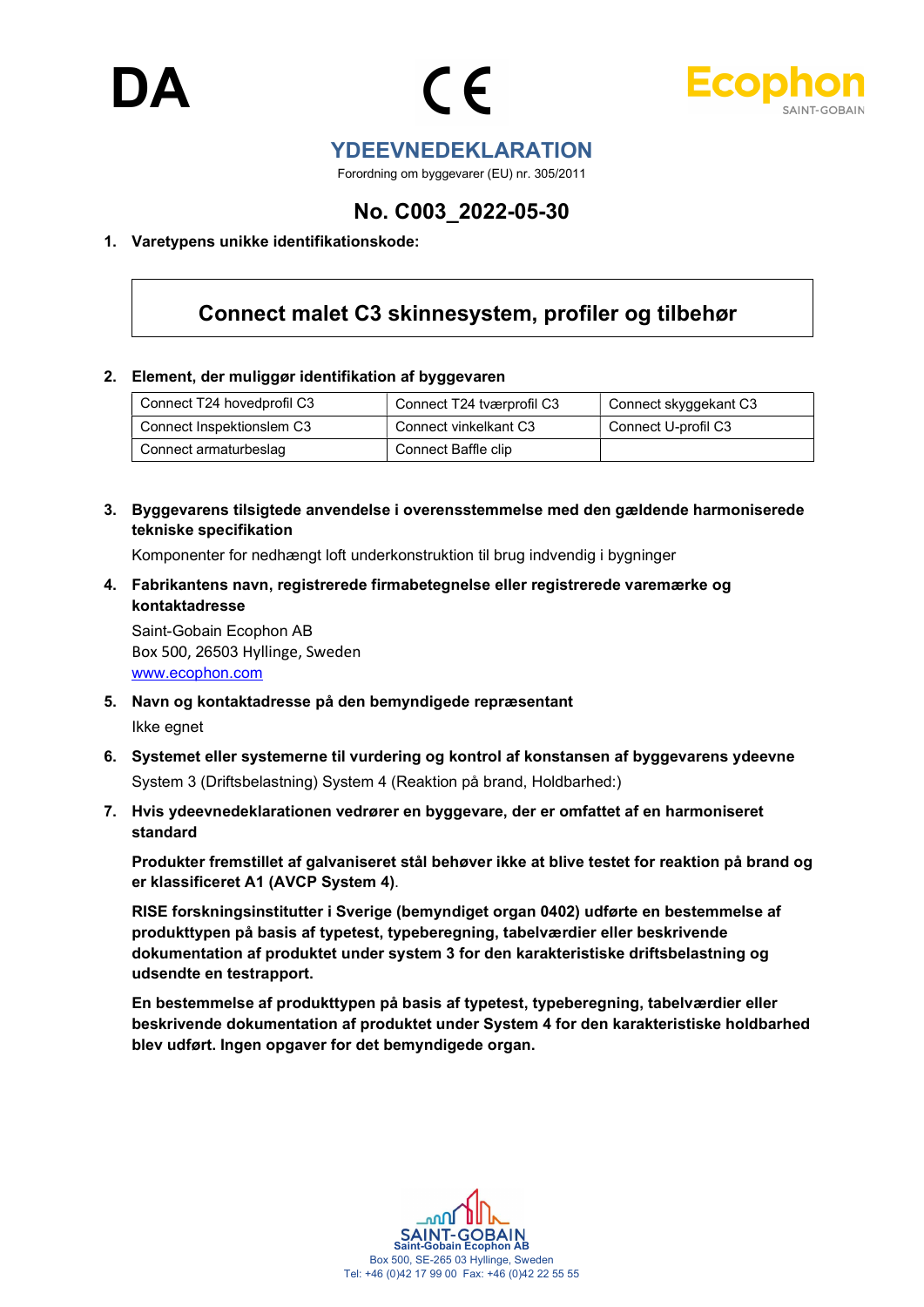# **DA**





8. Hvis ydeevnedeklarationen vedrører en byggevare, for hvilken der er udstedt en europæisk teknisk vurdering

Ikke egnet

9. Deklareret ydeevne:

| Væsentlige egenskaber | Ydeevne       | <b>Harmoniseret teknisk</b><br>specifikation |
|-----------------------|---------------|----------------------------------------------|
| Reaktion på brand:    | A1            |                                              |
| Holdbarhed:           | Klasse D      | EN13964:2014                                 |
| Frigivelse af asbest: | Ingen indhold |                                              |

Driftsbelastning (Harmoniseret teknisk specifikation: EN13964:2014)

| <b>Produkt</b>                          | Væsentlige egenskaber                   | Ydeevne    |
|-----------------------------------------|-----------------------------------------|------------|
| Connect T24 hovedprofil C3              | Driftsbelastning, spænd= 1200, Klasse 1 | 95 N       |
| Connect T24 tværprofil C3 (L=600-625)   | Driftsbelastning, spænd= 600, Klasse 1  | 85 N       |
| Connect T24 tværprofil C3 (L=1200-1250) | Driftsbelastning, spænd= 1200, Klasse 1 | 58 N       |
| Connect skyggekant C3                   | Driftsbelastning, spænd= 200, Klasse 1  | 70 N       |
| Connect vinkelkant C3                   | Driftsbelastning, spænd= 200, Klasse 1  | 70 N       |
| Connect U-profil C3                     | Driftsbelastning, spænd= 600, Klasse 1  | 15 N       |
| Connect armaturbeslag                   | Driftsbelastning                        | 50 N       |
| Connect Baffle clip                     | Driftsbelastning                        | 50 N       |
| Connect Inspektionslem C3               | N/A                                     | <b>NPD</b> |

Egenskaber der ikke er anført i tabellen: NPD (No Performance Determined).

#### 10. Ydeevnen for den byggevare, der er anført i punkt 1 og 2, er i overensstemmelse med den deklarerede ydeevne i punkt 9.

Denne ydeevnedeklaration udstedes på eneansvar af den fabrikant, der er anført i punkt 4. Underskrevet for fabrikanten og på dennes vegne af:

Martin Tykesson Product Engineer

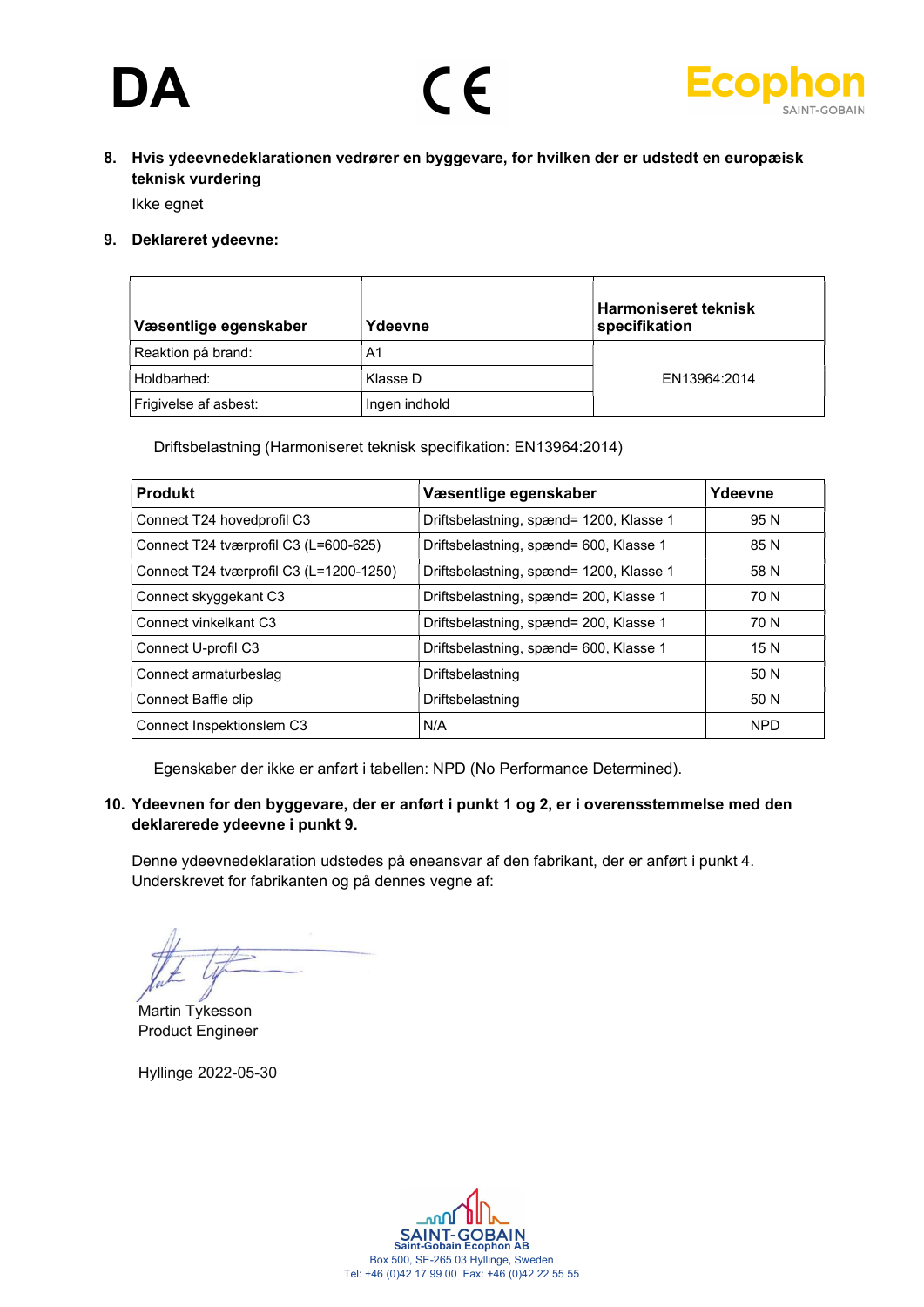



## SUORITUSTASOILMOITUS

Rakennustuoteasetus (EU) N:o 305/2011

## No. C003\_2022-05-30

#### 1. Tuotetyypin yksilöllinen tunniste:

## Connect Maalatut C3-listat, -profiilit ja -asennustarvikkeet

2. Tyyppi-, erä- tai sarjanumero tai muu merkintä, jonka ansiosta rakennustuotteet voidaan tunnistaa, kuten 11 artiklan 4 kohdassa edellytetään:

| Connect T24 Pääkannatuslista TKL<br>C3 | Connect T24 Välilista TVL C3 | Connect Kaksoiskulmalista C3 |
|----------------------------------------|------------------------------|------------------------------|
| Connect Hygiene Tarkastusluukku C3     | Connect Kulmalista C3        | Connect U-lista C3           |
| Connect Valaisinklipsi                 | Connect Baffle-klipsi        |                              |

3. Valmistajan ennakoima, sovellettavan yhdenmukaistetun teknisen eritelmän mukainen rakennustuotteen aiottu käyttötarkoitus tai -tarkoitukset:

Alakaton kannatinrakennekomponentti rakennuksen sisällä käytettäväksi

4. Valmistajan nimi, rekisteröity kauppanimi tai tavaramerkki sekä osoite, josta valmistajaan saa yhteyden, kuten 11 artiklan 5 kohdassa edellytetään:

Saint-Gobain Ecophon AB Box 500, 26503 Hyllinge, Sweden www.ecophon.com

5. Mahdollisen valtuutetun edustajan, jonka toimeksiantoon kuuluvat 12 artiklan 2 kohdassa eritellyt tehtävät, nimi sekä osoite, josta tähän saa yhteyden:

Ei sovelleta

6. Rakennustuotteen suoritustason pysyvyyden arviointi- ja varmennusjärjestelmä(t) liitteen V mukaisesti:

Järjestelmä 3 (Käyttökuorma) Järjestelmä 4 (Palotekninen käyttäytyminen, Kestävyys:)

7. Kun kyse on yhdenmukaistetun standardin piiriin kuuluvan rakennustuotteen suoritustasoilmoituksesta:

Galvanoidusta teräksestä valmistettujen tuotteiden paloteknistä käyttäytymistä ei tarvitse testata, ja ne kuuluvat luokkaan A1 (AVCP Järjestelmä 4).

Research Institutes of Sweden – RISE – (ilmoitettu laitos 0402) on suorittanut tuotetyypin määrityksen tuotteen tyyppitestauksen, tyyppilaskennan, taulukoitujen arvojen tai tuotetta kuvailevien asiakirjojen perusteella järjestelmän 3 mukaisesti tietyn olennaisen ominaisuuden: käyttökuormitus, osalta ja laatinut siitä testiraportin.

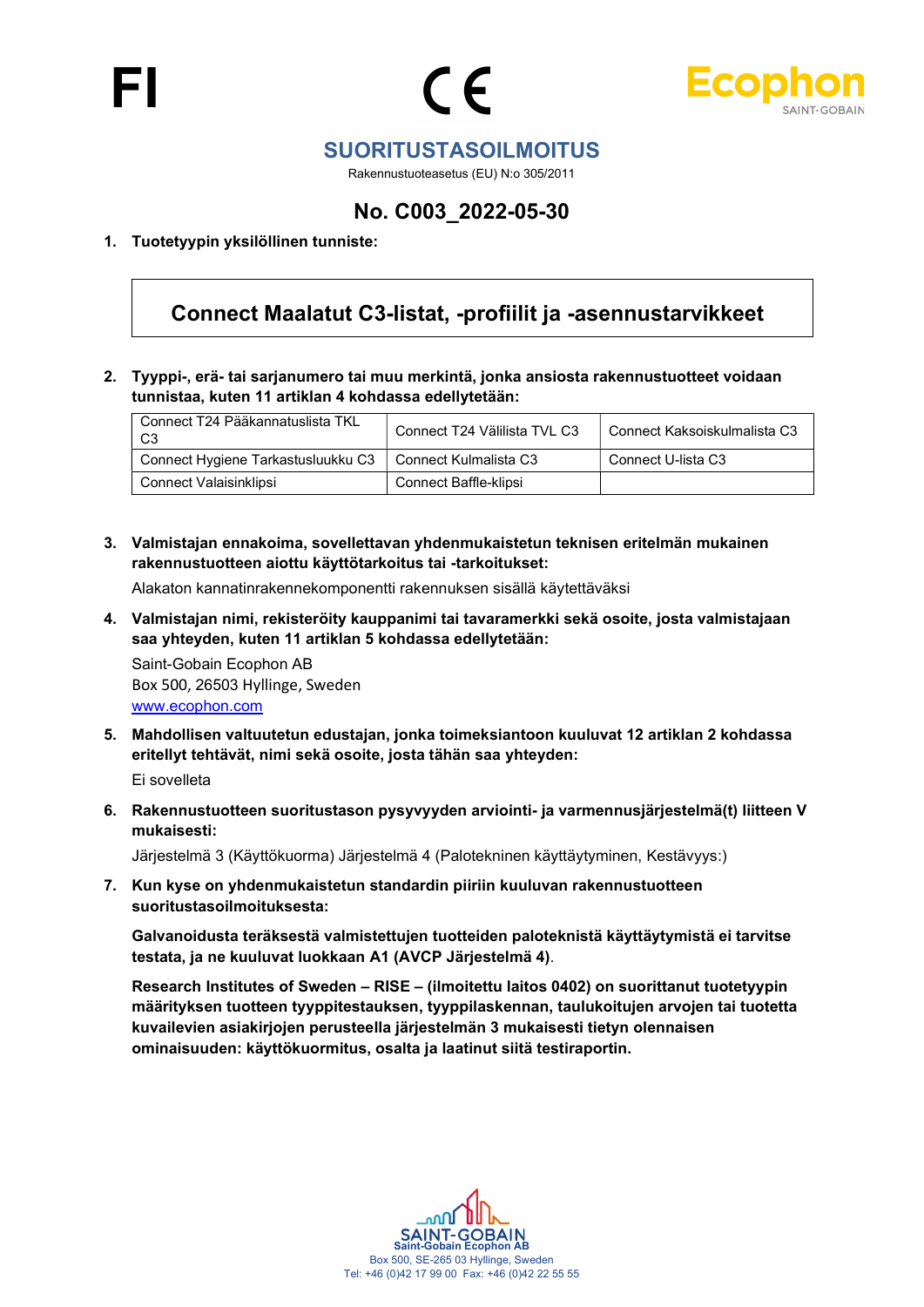





Tuotetyypin määritys tuotteen tyyppitestauksen, tyyppilaskennan, taulukoitujen arvojen tai tuotetta kuvailevien asiakirjojen perusteella järjestelmän 4 mukaisesti tietyn ominaisuuden eli kestävyyden osalta on suoritettu. Ei tehtäviä ilmoitetulle laitokselle.

8. Kun kyse on suoritustasoilmoituksesta, joka koskee rakennustuotetta, josta on annettu eurooppalainen tekninen arviointi: Ei sovelleta

9. Ilmoitetut suoritustasot

### Perusominaisuudet Suoritustaso Yhdenmukaistettu tekninen eritelmä Palotekninen käyttäytyminen: | A1 Kestävyys: Luokka D EN13964:2014 Asbestin vapautuminen: Ei sisältöä

Käyttökuorma (Yhdenmukaistettu tekninen eritelmä: EN13964:2014)

| Tuote                                          | Perusominaisuudet                       | <b>Suoritustaso</b> |
|------------------------------------------------|-----------------------------------------|---------------------|
| Connect T24 Pääkannatuslista TKL C3            | Käyttökuorma, jänneväli= 1200, Luokka 1 | 95 N                |
| Connect T24 Välilista TVL C3 (L=600-625)       | Käyttökuorma, jänneväli= 600, Luokka 1  | 85 N                |
| Connect T24 Välilista TVL C3 (L=1200-<br>1250) | Käyttökuorma, jänneväli= 1200, Luokka 1 | 58 N                |
| Connect Kaksoiskulmalista C3                   | Käyttökuorma, jänneväli= 200, Luokka 1  | 70 N                |
| Connect Kulmalista C3                          | Käyttökuorma, jänneväli= 200, Luokka 1  | 70 N                |
| Connect U-lista C3                             | Käyttökuorma, jänneväli= 600, Luokka 1  | 15 N                |
| Connect Valaisinklipsi                         | Käyttökuorma                            | 50 N                |
| Connect Baffle-klipsi                          | Käyttökuorma                            | 50 N                |
| Connect Hygiene Tarkastusluukku C3             | N/A                                     | <b>NPD</b>          |

Sarakkeeseen merkitään lyhenne "NPD" (No Performance Determined, suoritustasoa ei ole määritelty), kun suoritustasoa ei ilmoiteta;

#### 10. Edellä 1 ja 2 kohdassa yksilöidyn tuotteen suoritustasot ovat 9 kohdassa ilmoitettujen suoritustasojen mukaiset.

Tämä suoritustasoilmoitus on annettu 4 kohdassa ilmoitetun valmistajan yksinomaisella vastuulla: Valmistajan puolesta allekirjoittanut:

late ty

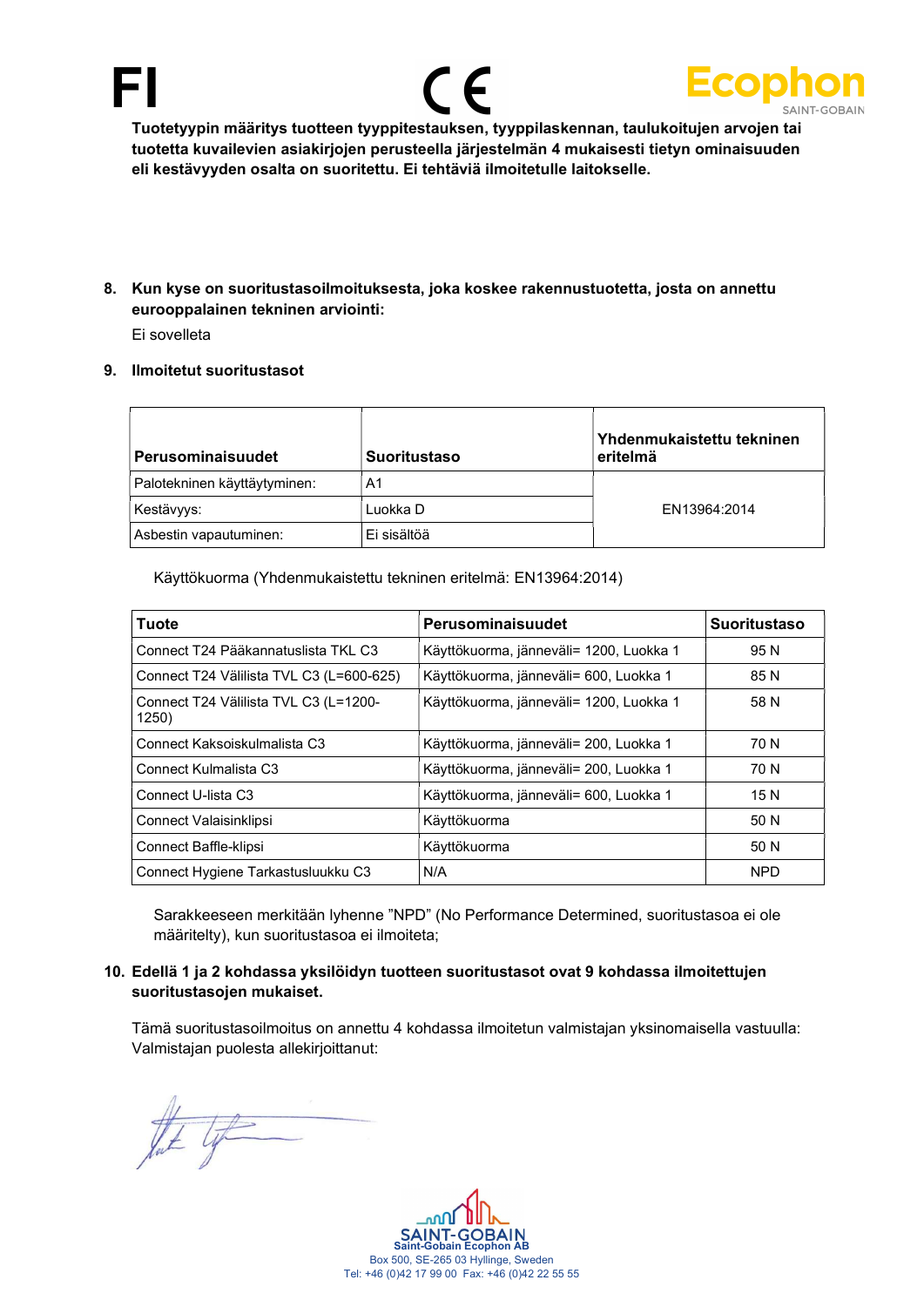



Martin Tykesson Product Engineer

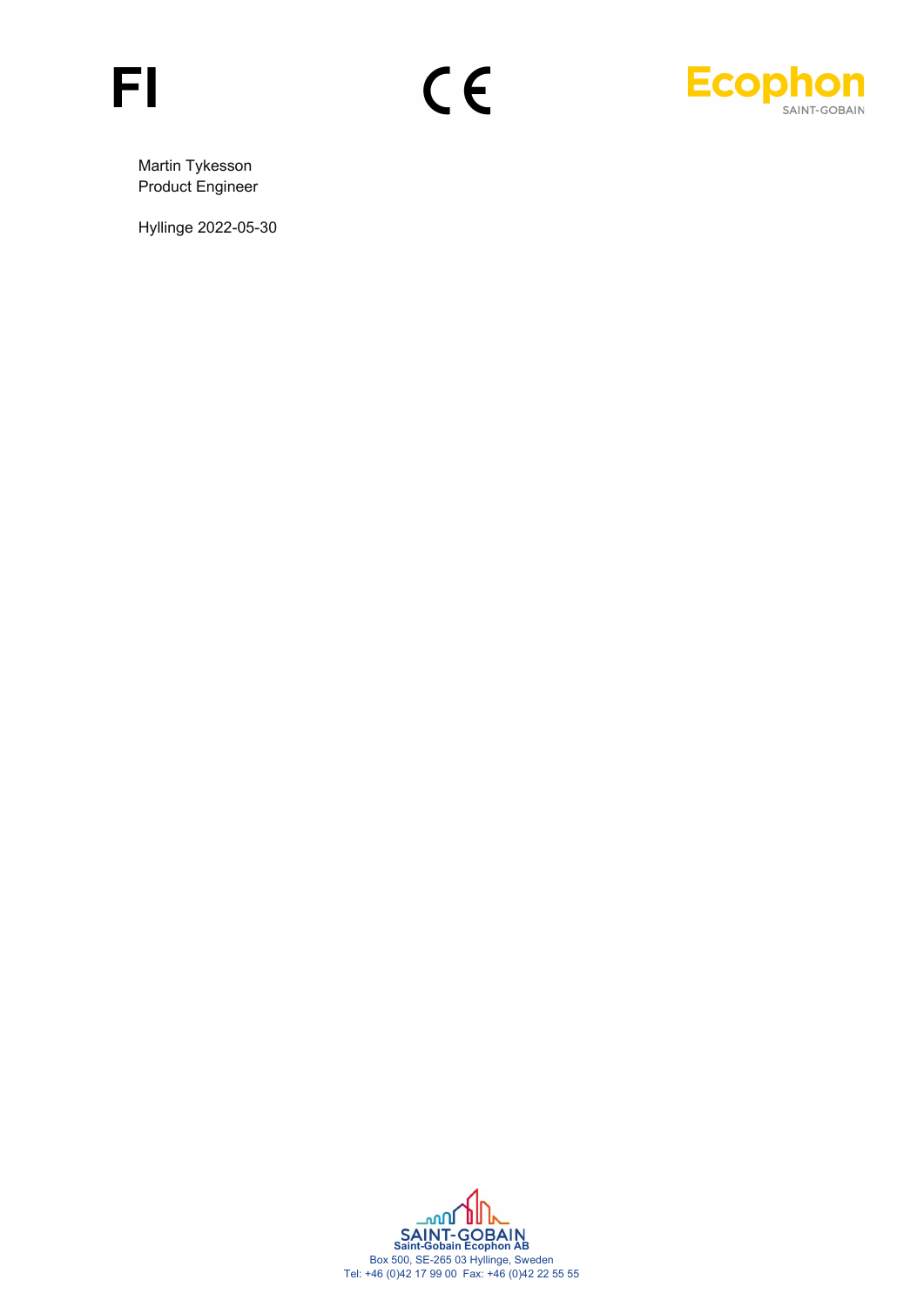



## DECLARAÇÃO DE DESEMPENHO

Regulamento de Produtos de Construção (UE) No, 305/2011

## No. C003\_2022-05-30

1. Código de identificação único do produto-tipo:

## Connect painted C3 grids, perfis e acessórios

2. Número do tipo, do lote ou da série, ou quaisquer outros elementos que permitam a identificação do produto de construção:

| Connect T24 Main runner C3  | Connect T24 Cross tee C3 | Connect Shadow-line trim C3 |
|-----------------------------|--------------------------|-----------------------------|
| Connect Inspection hatch C3 | Connect Angle trim C3    | Connect Channel trim C3     |
| Connect Light fitting clip  | Connect Baffle clip      |                             |

3. Utilização ou utilizações previstas do produto de construção, de acordo com a especificação técnica harmonizada aplicável:

Componente de subestrutura de teto suspenso para uso interno em edifícios

4. Nome, designação comercial ou marca comercial registada e endereço de contato do fabricante:

Saint-Gobain Ecophon AB Box 500, 26503 Hyllinge, Sweden www.ecophon.com

- 5. Se aplicável, nome e endereço de contato do representante autorizado Não aplicável
- 6. Sistema ou sistemas de avaliação e verificação da regularidade do desempenho do produto de construção tal como previsto no anexo V:

Sistema 3 (Carga de serviço) Sistema 4 (Reação ao fogo, Durabilidade:)

7. No caso de uma declaração de desempenho relativa a um produto de construção abrangido por uma norma harmonizada:

Os produtos feitos de aço galvanizado não precisam ser testados quanto a reação ao fogo e são classificados como A1 (AVCP Sistema 4).

Os Institutos de Pesquisa da Suécia (organismo notificado 0402), realizaram uma determinação do tipo de produto baseado nos testes de tipo, cálculo de tipo, valores tabulados ou documentação descritiva do produto sob o Sistema 3 para a característica Carga de Serviço e emitiram um relatório de teste.

Uma determinação do produto-tipo foi realizada baseada nos testes de tipo, cálculo de tipo, valores tabulados ou documentação descritiva do produto sob o Sistema 4 para a característica Durabilidade. Sem tarefas para o organismo notificado.

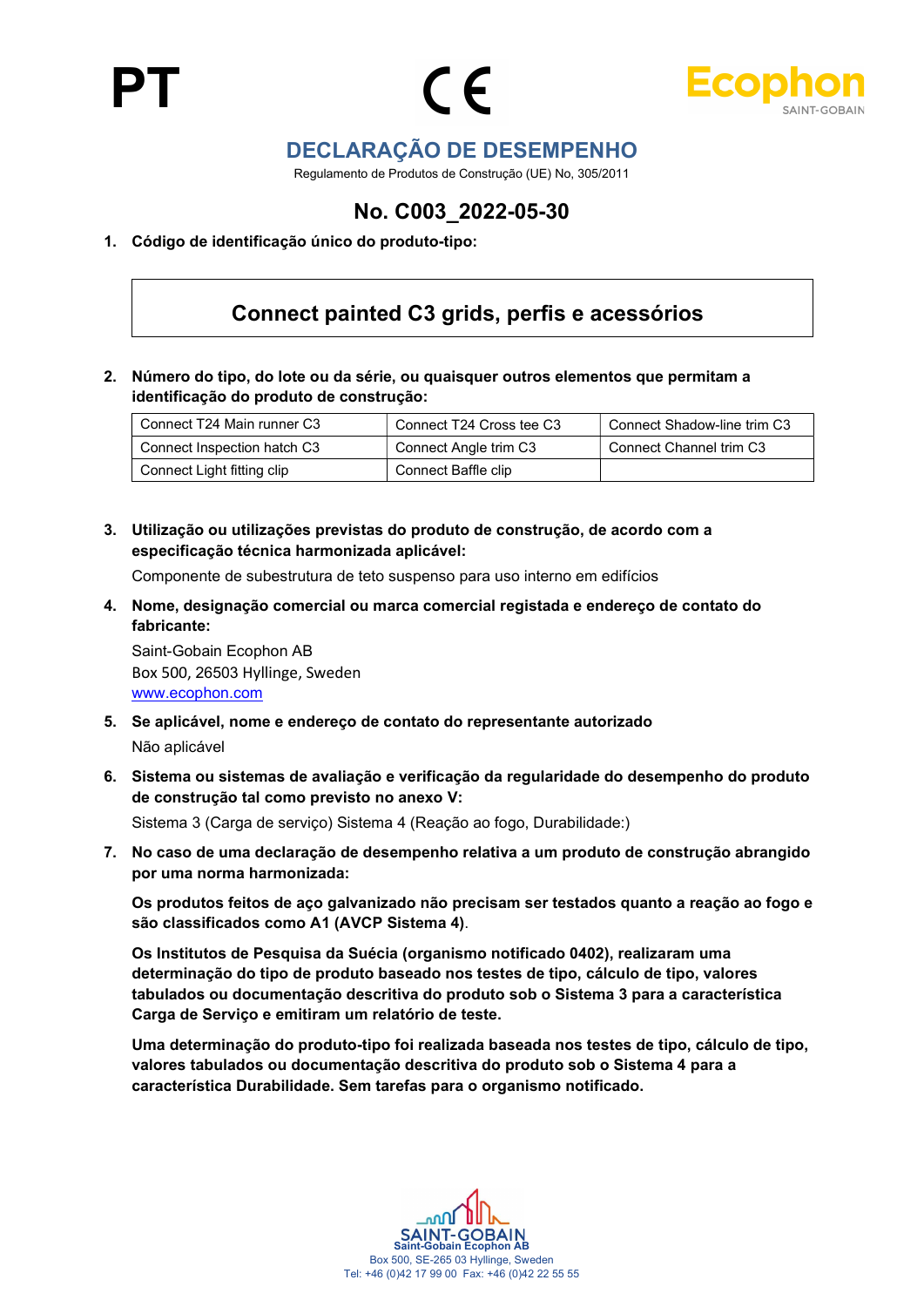# PT





8. No caso de uma declaração de desempenho relativa a um produto de construção para o qual tenha sido emitida uma Avaliação Técnica Europeia: Não aplicável

#### 9. Desempenho declarado:

| Características essenciais | <b>Desempenho</b> | <b>Especificação Técnica</b><br>Harmonizada |
|----------------------------|-------------------|---------------------------------------------|
| Reação ao fogo:            | A1                |                                             |
| Durabilidade:              | Classe D          | EN13964:2014                                |
| Liberação de amianto:      | Sem conteúdo      |                                             |

Carga de serviço (Especificação Técnica Harmonizada: EN13964:2014)

| <b>Produto</b>                         | Características essenciais              | <b>Desempenho</b> |
|----------------------------------------|-----------------------------------------|-------------------|
| Connect T24 Main runner C3             | Carga de serviço, palmo= 1200, Classe 1 | 95 N              |
| Connect T24 Cross tee C3 (L=600-625)   | Carga de serviço, palmo= 600, Classe 1  | 85 N              |
| Connect T24 Cross tee C3 (L=1200-1250) | Carga de serviço, palmo= 1200, Classe 1 | 58 N              |
| Connect Shadow-line trim C3            | Carga de serviço, palmo= 200, Classe 1  | 70 N              |
| Connect Angle trim C3                  | Carga de serviço, palmo= 200, Classe 1  | 70 N              |
| Connect Channel trim C <sub>3</sub>    | Carga de serviço, palmo= 600, Classe 1  | 15 N              |
| Connect Light fitting clip             | Carga de serviço                        | 50 N              |
| Connect Baffle clip                    | Carga de serviço                        | 50 N              |
| Connect Inspection hatch C3            | N/A                                     | <b>NPD</b>        |

Propriedades não listadas nas tabelas têm o valor NPD (No Performance Determined)

#### 10. O desempenho do produto identificado nos pontos 1 e 2 está em conformidade com o desempenho declarado no ponto 9.

A presente declaração de desempenho é emitida sob a exclusiva responsabilidade do fabricante identificado no ponto 4.

Assinado por e em nome do fabricante por:

Martin Tykesson Product Engineer

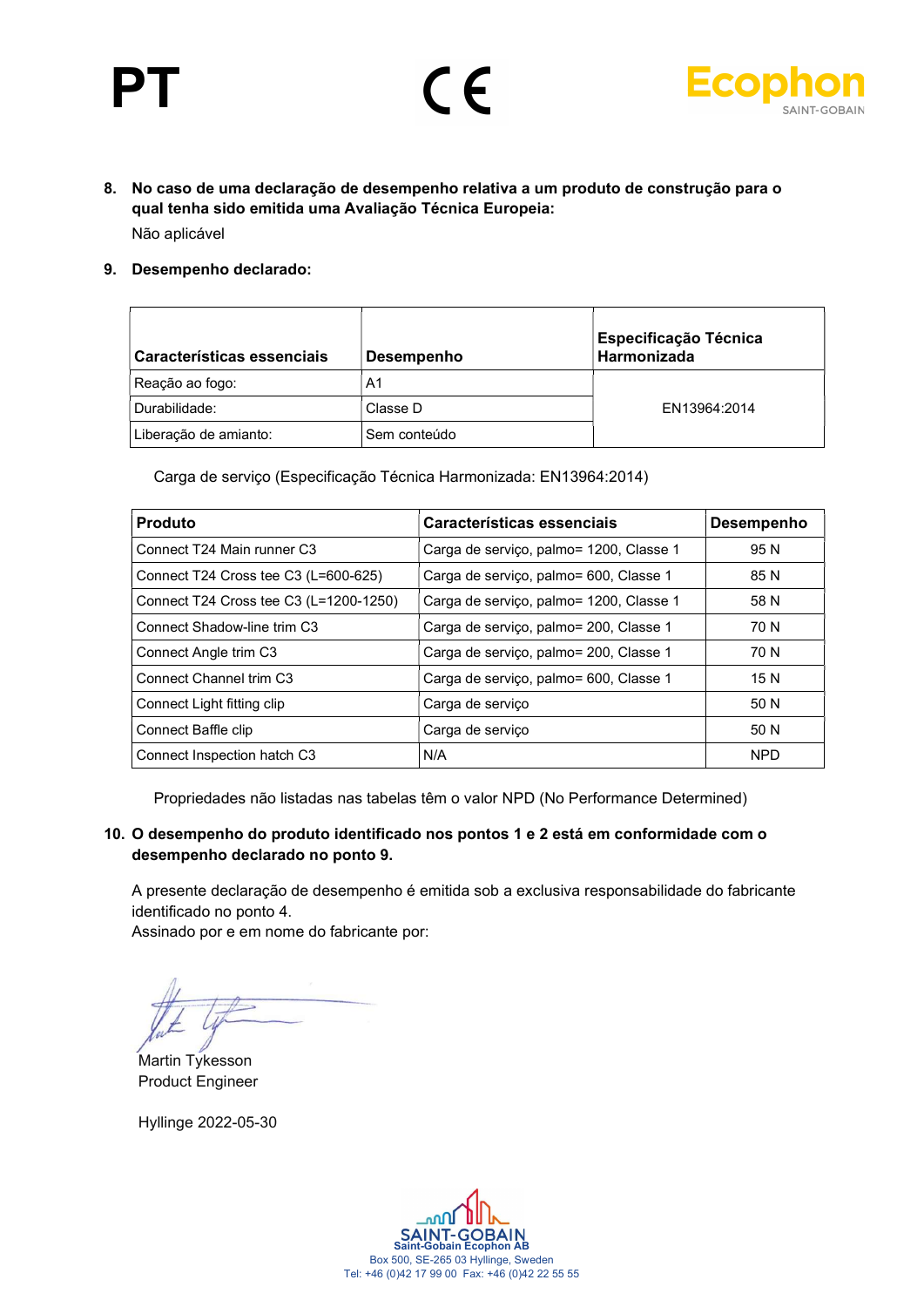





## DEKLARACJA WŁAŚCIWOŚCI UŻYTKOWYCH

Rozporządzenie w sprawie wyrobów budowlanych (UE) 305/2011 (CPR)

## No. C003\_2022-05-30

#### 1. Niepowtarzalny kod identyfikacyjny typu produktu:

## Connect system konstrukcji sufitowej C3, profile i akcesoria

2. Numer typu, partii lub serii lub jakikolwiek inny element umożliwiający identyfikację wyrobu budowlanego:

| Connect T24 Profil główny C3      | Connect T24 Profil poprzeczny<br>C <sub>3</sub> | Connect Listwa cieniowa C3 |
|-----------------------------------|-------------------------------------------------|----------------------------|
| Connect Właz inspekcyjny C3       | Connect Katownik przyścienny<br>C <sub>3</sub>  | Connect Profil ceowy C3    |
| Connect Uchwyt oprawy do oświetl. | <b>Connect Klips Baffle</b>                     |                            |

3. Zamierzone zastosowanie lub zastosowania wyrobu budowlanego zgodnie z mającą zastosowanie zharmonizowaną specyfikacją techniczną:

Element podkonstrukcji sufitu podwieszonego instalowany wewnątrz budynków

4. Nazwa, zastrzeżona nazwa handlowa i adres kontaktowy producenta:

Saint-Gobain Ecophon AB Box 500, 26503 Hyllinge, Sweden www.ecophon.com

- 5. Nazwa i adres kontaktowy upoważnionego przedstawiciela: Nie dotyczy
- 6. System(y) oceny i weryfikacji stałości właściwości użytkowych wyrobu budowlanego: System 3 (Obciążenie eksploatacyjne) System 4 (Reakcja na ogień, Trwałość:)
- 7. W przypadku deklaracji właściwości użytkowych dotyczącej wyrobu budowlanego objętego normą zharmonizowaną:

Produkty wykonane ze stali ocynkowanej nie wymagają badania reakcji na ogień i są klasyfikowane jako A1 (AVCP System 4).

Instytuty Badawcze Szwecji RISE (jednostka notyfikowana 0402) przeprowadziły określenie typu wyrobu na podstawie badań, obliczeń, wartości tabelarycznych lub dokumentacji opisowej wyrobu w ramach Systemu 3 dla właściwości Obciążenie eksploatacyjne i wydały sprawozdanie z badań.

Przeprowadzono określenie typu wyrobu na podstawie badań, obliczeń, wartości tabelarycznych lub dokumentacji opisowej wyrobu w ramach Systemu 4 dla właściwości Trwałość. Brak zadań dla jednostki notyfikowanej.

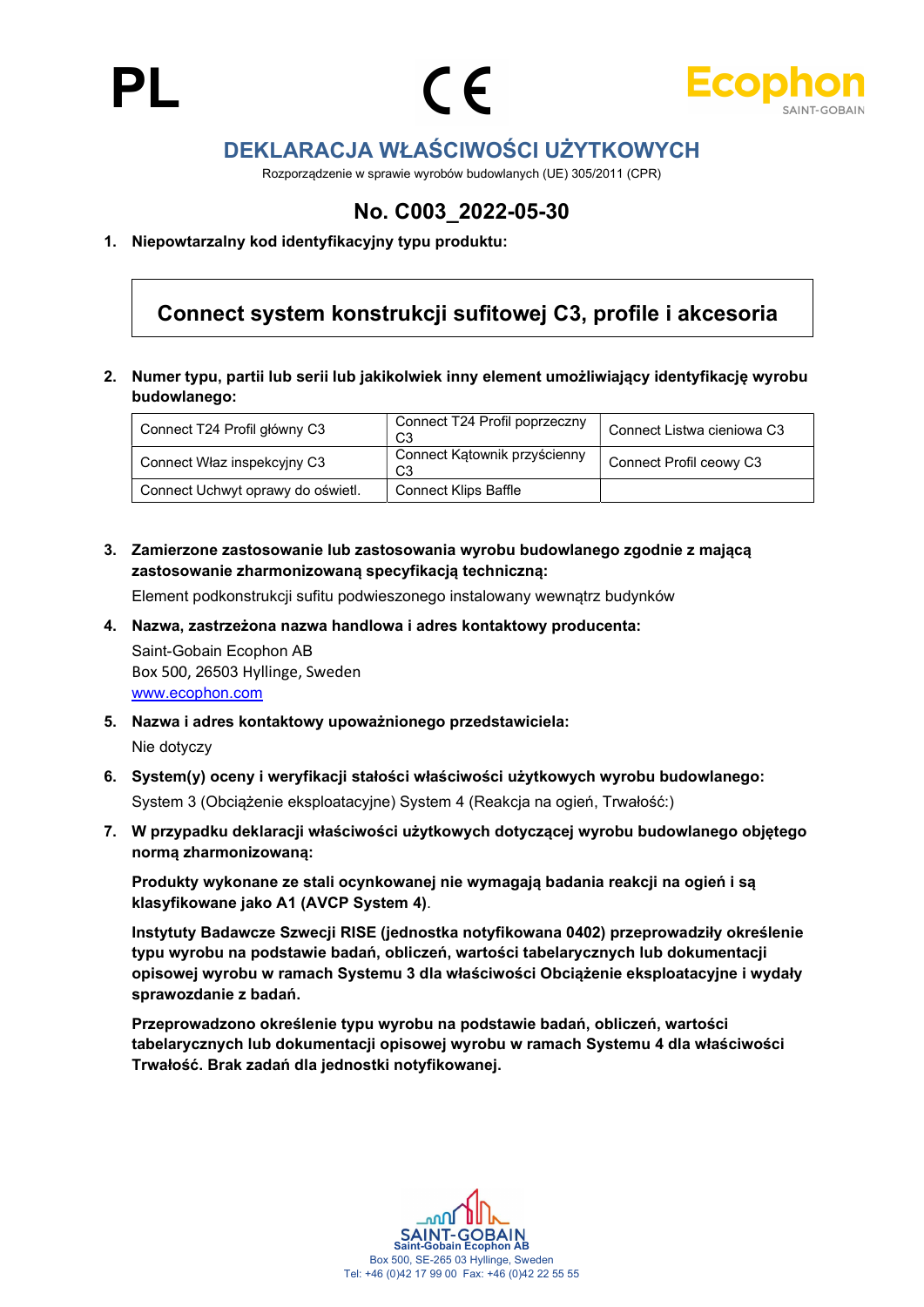

### 8. Przypadek wyrobu budowlanego, dla którego opublikowano Europejską Ocenę Techniczną: Nie dotyczy

 $\epsilon$ 

#### 9. Deklarowane właściwości użytkowe:

| Właściwości mechaniczne | Wartości    | Zharmonizowana<br>specyfikacja techniczna |
|-------------------------|-------------|-------------------------------------------|
| Reakcja na ogień:       | A1          |                                           |
| Trwałość:               | Klasa D     | EN13964:2014                              |
| Uwalnianie azbestu:     | Nie zawiera |                                           |

Obciążenie eksploatacyjne (Zharmonizowana specyfikacja techniczna: EN13964:2014)

| Typ wyrobu                                         | Właściwości mechaniczne                                  | Wartości   |
|----------------------------------------------------|----------------------------------------------------------|------------|
| Connect T24 Profil główny C3                       | Obciążenie eksploatacyjne, rozpiętości=<br>1200. Klasa 1 | 95 N       |
| Connect T24 Profil poprzeczny C3 (L=600-<br>625)   | Obciążenie eksploatacyjne, rozpiętości=<br>600, Klasa 1  | 85 N       |
| Connect T24 Profil poprzeczny C3 (L=1200-<br>1250) | Obciążenie eksploatacyjne, rozpiętości=<br>1200, Klasa 1 | 58 N       |
| Connect Listwa cieniowa C3                         | Obciążenie eksploatacyjne, rozpiętości=<br>200, Klasa 1  | 70 N       |
| Connect Katownik przyścienny C3                    | Obciążenie eksploatacyjne, rozpiętości=<br>200, Klasa 1  | 70 N       |
| Connect Profil ceowy C3                            | Obciążenie eksploatacyjne, rozpiętości=<br>600. Klasa 1  | 15 N       |
| Connect Uchwyt oprawy do oświetl.                  | Obciążenie eksploatacyjne                                | 50 N       |
| <b>Connect Klips Baffle</b>                        | Obciążenie eksploatacyjne                                | 50 N       |
| Connect Właz inspekcyjny C3                        | N/A                                                      | <b>NPD</b> |

Funkcje nie wymienione w tabeli mają wartość NPD (No Performance Determined, nie określono właściwości użytkowych)

#### 10. Właściwości użytkowe wyrobów wskazanych w punktach 1 i 2 są zgodne z zadeklarowanymi w punkcie 9

Niniejsza deklaracja właściwości użytkowych jest publikowana na wyłączną odpowiedzialność producenta wskazanego w punkcie 4. W imieniu producenta podpisał:

Martin Tykesson Product Engineer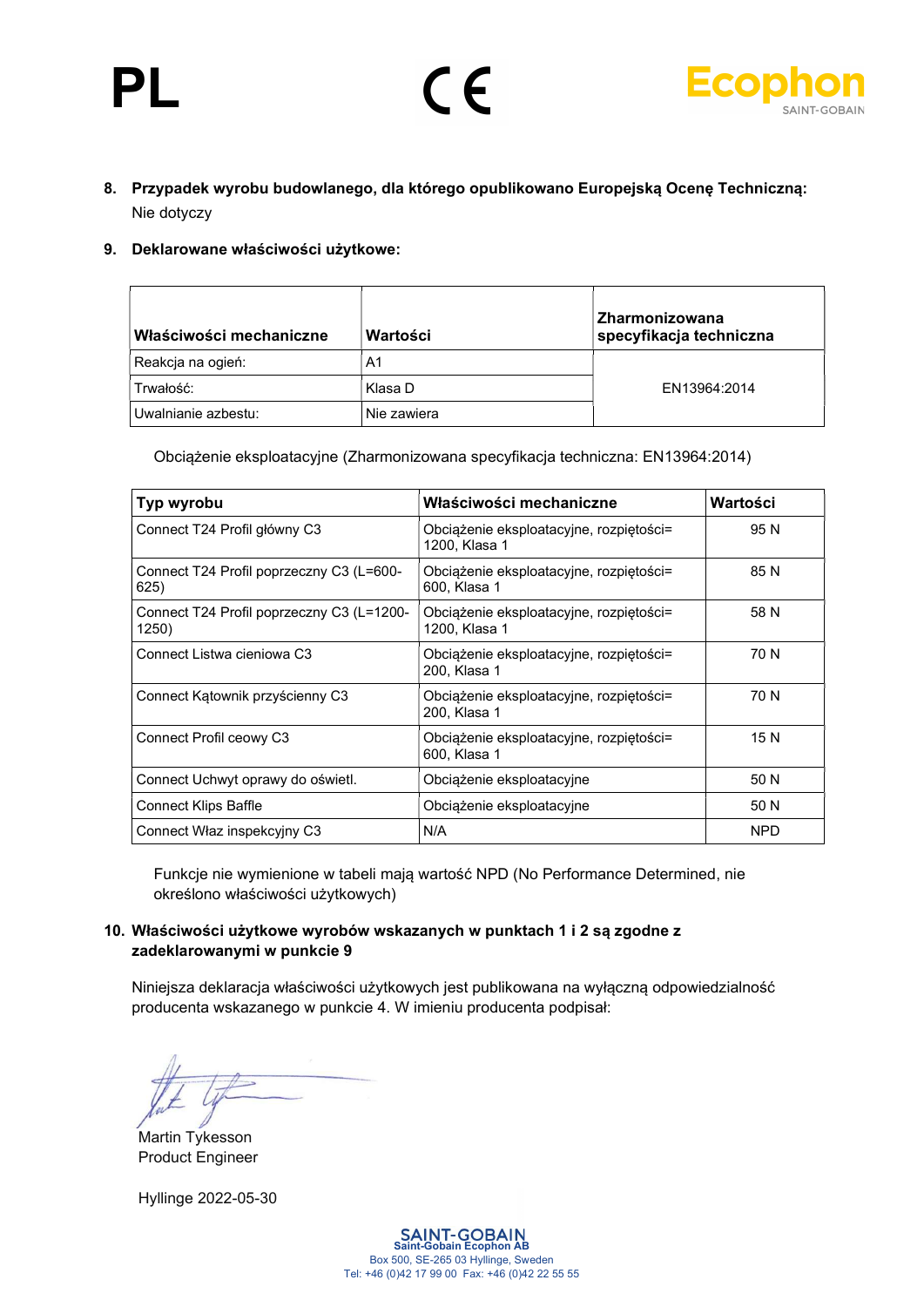# PL



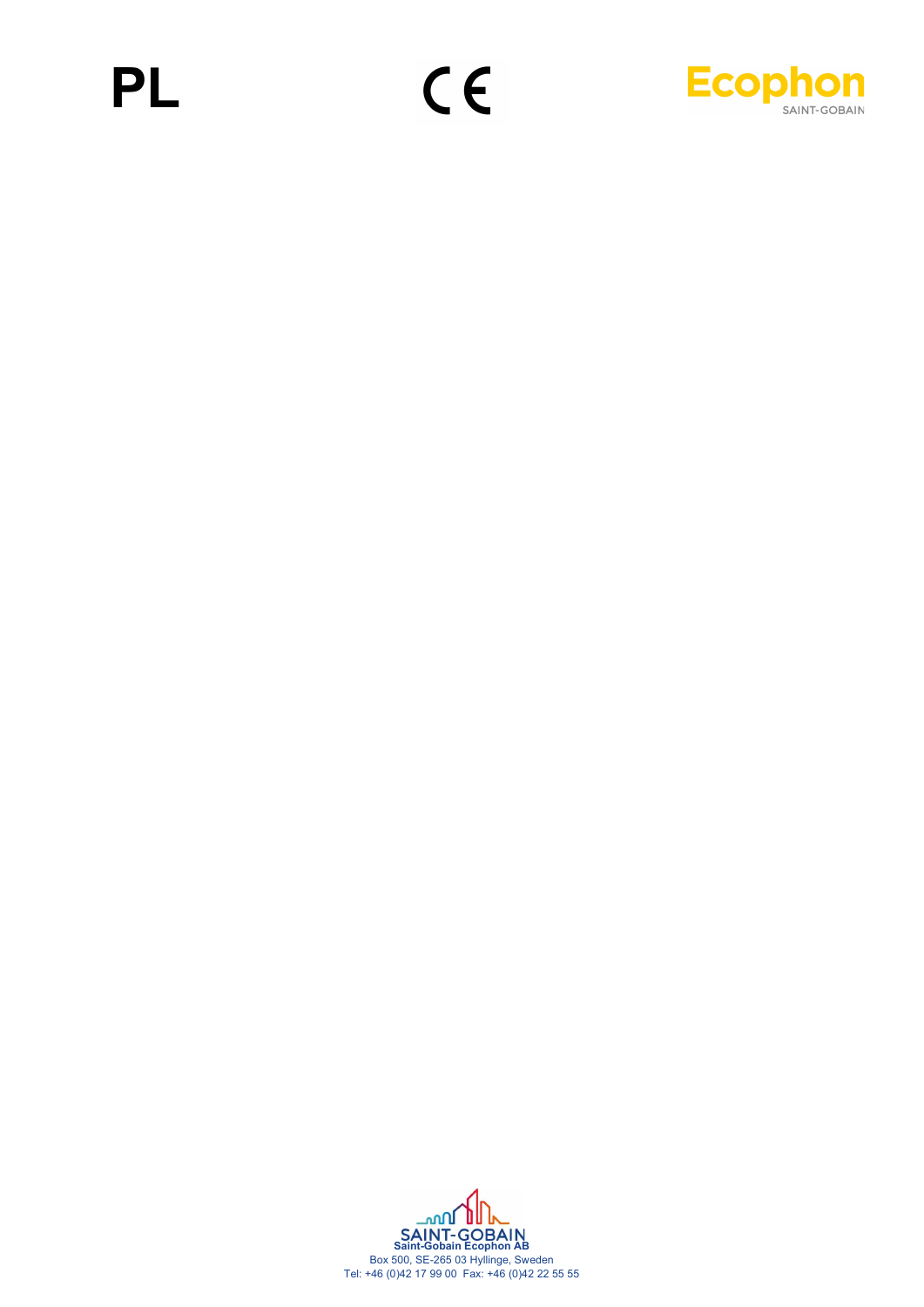



## PROHLÁŠENÍ O VLASTNOSTECH

Regulace stavebních povrchů (EU) No. 305/2011

## No. C003\_2022-05-30

#### 1. Jedinečný identifikační kód typu výrobku:

## Connect C3 natřené rastry, profily a příslušenství

2. Typ, série nebo sériové číslo nebo jakýkoli jiný prvek umožňující identifikaci stavebních výrobků:

| Connect T24 hlavní profil C3 | Connect T24 vedlejší profil C3 | Connect stínová lišta C3 |
|------------------------------|--------------------------------|--------------------------|
| Connect revizní dvířka C3    | Connect L obvodová lišta C3    | Connect U profil C3      |
| Connect klip pro svítidlo    | Connect Baffle klip            |                          |

3. Zamýšlené použití stavebního výrobku v souladu s příslušnou harmonizovanou technickou specifikací:

Součást stropního rastrového systému určený pro vnitřní použití

4. Jméno, firma nebo registrovaná obchodní známka a kontaktní adresa výrobce:

Saint-Gobain Ecophon AB Box 500, 26503 Hyllinge, Sweden www.ecophon.com

5. Jméno a kontaktní adresa zplnomocněného zástupce:

Nevztahuje se

6. Systém(y) posuzování a ověřování stálosti vlastností stavebních výrobků, jak je uvedeno v příloze V:

Systém 3 (Užitné zatížení) Systém 3 (Reakce na oheň, Trvanlivost:)

7. V případě prohlášení o vlastnostech týkajících se stavebního výrobku, na který se vztahuje harmonizovaná norma:

Výrobky vyrobené z pozinkové oceli nemusí být testované na třídu reakce na oheň a jsou klasifikované jako A1 (AVCP System 4)..

Švédské výzkumné ústavy RISE (autorizovaná osoba 0402) vykonaly hodnocení typu výrobku na základě typové zkoušky, výpočtu typu, tabulkových hodnot nebo popisné dokumentace produktu v rámci Systému 3 pro charakteristické Provozní zatížení a vydali protokol o zkoušce.

Bylo vykonáno hodnocení typu výrobku na základě typové zkoušky, výpočtu typu, tabulkových hodnott nebo popisné dokumentace produktu v rámci Systému 4 pro charakteristickou Třídu pevnosti. Certifikovaná osoba neměla žádnou úlohu v tomto hodnocení.

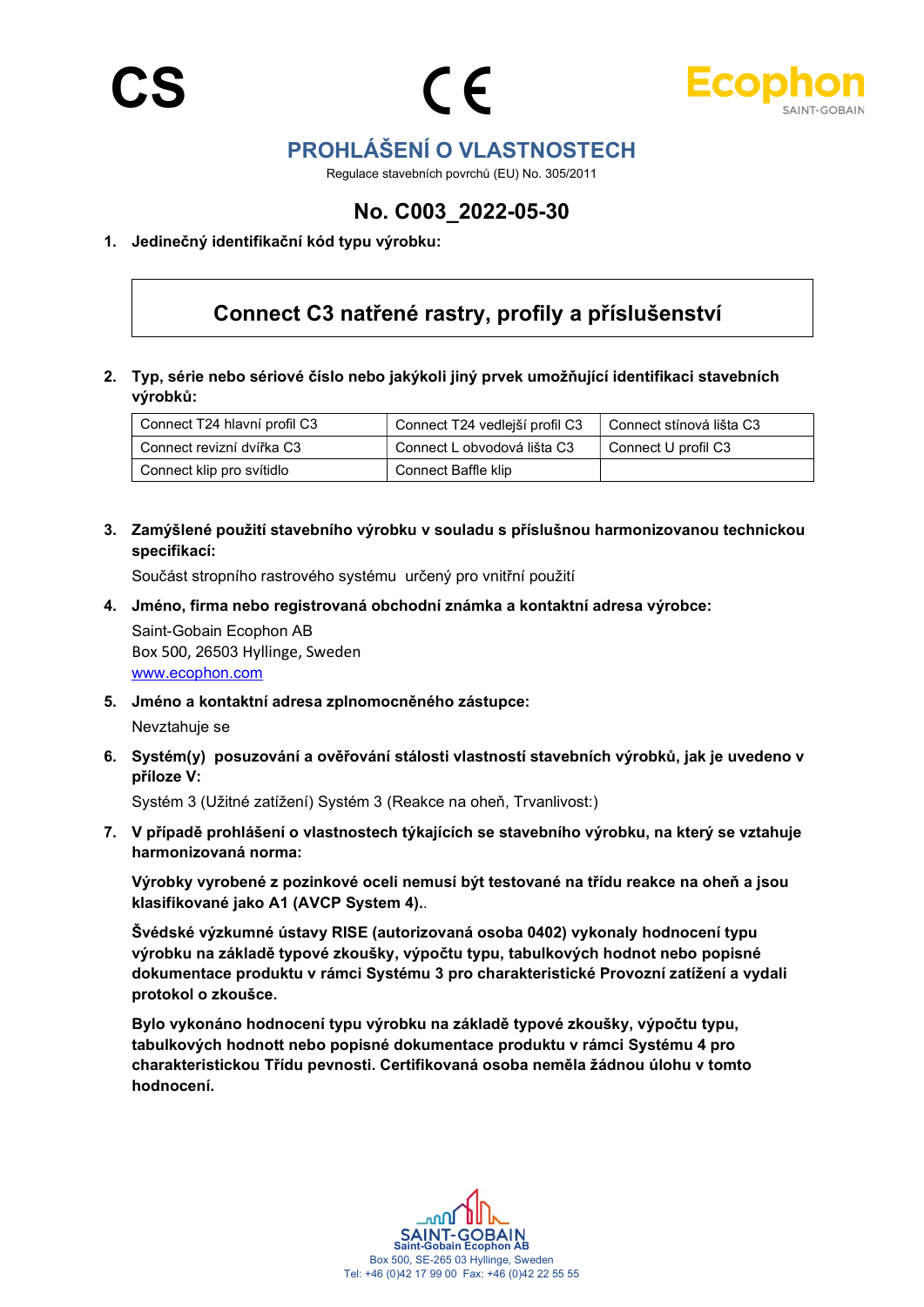# CS



### 8. V případě prohlášení o vlastnostech týkajících se stavebního výrobku, pro který bylo vydáno evropské technické posouzení: Nevztahuje se

 $\epsilon$ 

#### 9. Vlastnosti uvedené v prohlášení:

| Základní charakteristiky | Představení | Harmonizovaná technická<br>specifikace |
|--------------------------|-------------|----------------------------------------|
| Reakce na oheň:          | A1          |                                        |
| Trvanlivost:             | Třída D     | EN13964:2014                           |
| Uvolňování azbestu:      | Neobsahuje  |                                        |

Užitné zatížení (Harmonizovaná technická specifikace: EN13964:2014)

| Výrobek                                          | Základní charakteristiky                | Představení |
|--------------------------------------------------|-----------------------------------------|-------------|
| Connect T24 hlavní profil C3                     | Užitné zatížení, Rozpětí= 1200, Třída 1 | 95 N        |
| Connect T24 vedlejší profil C3 (L=600-625)       | Užitné zatížení, Rozpětí= 600, Třída 1  | 85 N        |
| Connect T24 vedlejší profil C3 (L=1200-<br>1250) | Užitné zatížení, Rozpětí= 1200, Třída 1 | 58 N        |
| Connect stínová lišta C3                         | Užitné zatížení, Rozpětí= 200, Třída 1  | 70 N        |
| Connect L obvodová lišta C3                      | Užitné zatížení, Rozpětí= 200, Třída 1  | 70 N        |
| Connect U profil C3                              | Užitné zatížení, Rozpětí= 600, Třída 1  | 15 N        |
| Connect klip pro svítidlo                        | Užitné zatížení                         | 50 N        |
| Connect Baffle klip                              | Užitné zatížení                         | 50 N        |
| Connect revizní dvířka C3                        | N/A                                     | <b>NPD</b>  |

Vlastnosti, které nejsou uvedeny v tabulce (třepení, tepelná vodivost a trvanlivost mají hodnotu NPD (tj. nezjištěno).

#### 10. Vlastnost výrobku uvedená v bodě 1 a 2 je ve shodě s vlastností uvedenou v bodě 9.

Toto prohlášení o vlastnostech se vydává na výhradní odpovědnost výrobce uvedeného v bodě 4.

Martin Tykesson Product Engineer

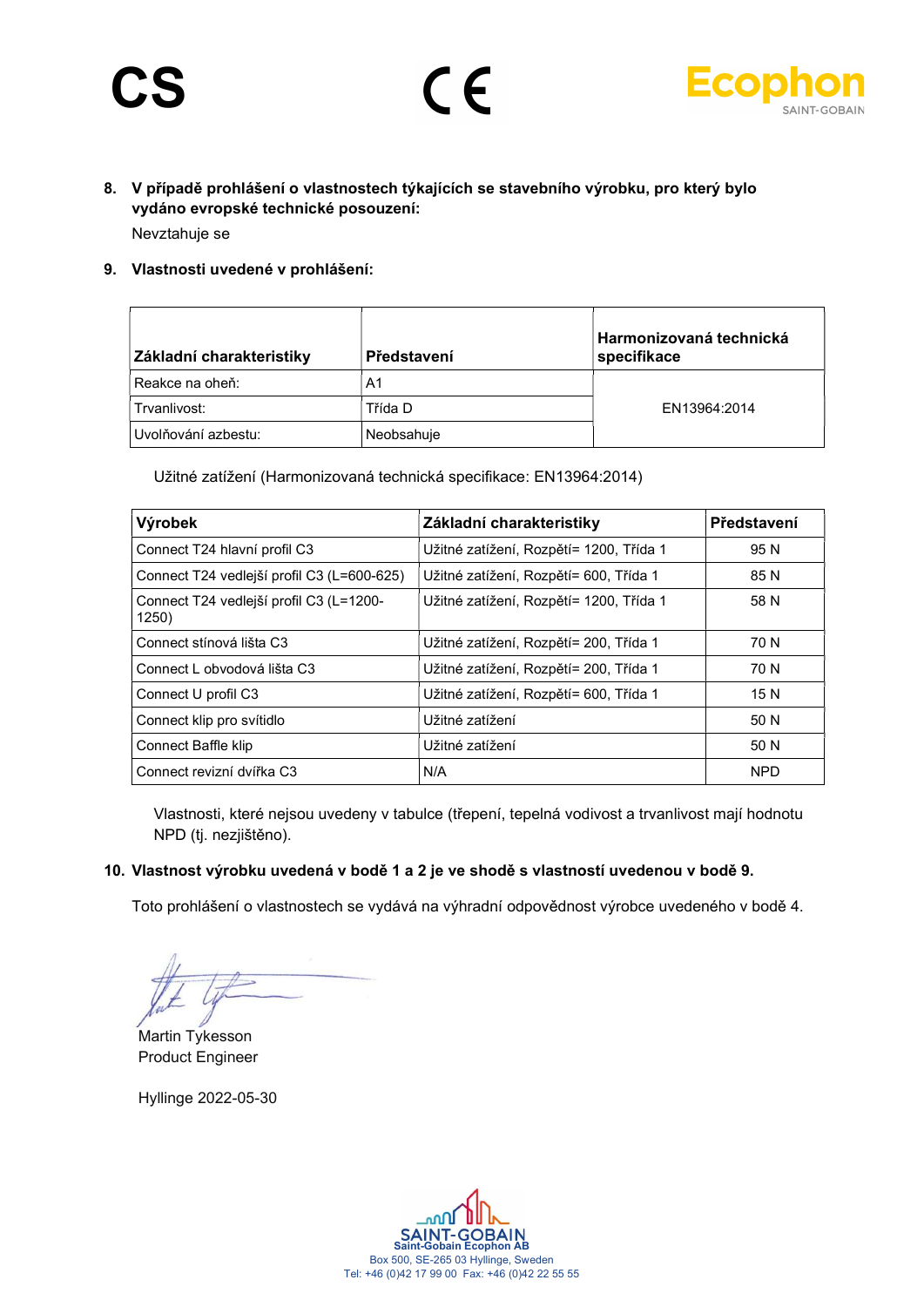



## VYHLÁSENIE O PARAMETROCH

Nariadenie Európskeho parlamentu a Rady (EÚ) č. 305/2011)

## No. C003\_2022-05-30

#### 1. Jedinečný identifikačný kód typu výrobku:

## Connect C3 natreté rastre, profily a príslušenstvo

2. Typ, číslo výrobnej dávky alebo sériové číslo, alebo akýkoľvek iný prvok umožňujúci identifikáciu stavebného výrobku:

| Connect T24 hlavný profil C3 | Connect T24 vedľajší profil C3 | Connect tieňová lišta C3 |
|------------------------------|--------------------------------|--------------------------|
| Connect revízne dvierka C3   | Connect L obvodová lišta C3    | Connect U profil C3      |
| Connect klip pre svietidlo   | Connect Baffle klip            |                          |

3. Zamýšľané použitia stavebného výrobku, v súlade s uplatniteľnou harmonizovanou technickou špecifikáciou:

Časť podpornej konštrukcie zaveseného podhľadu pre vnútorné použitie v budovách

4. Meno, registrované obchodné meno alebo registrovaná ochranná známka a kontaktná adresa výrobcu:

Saint-Gobain Ecophon AB Box 500, 26503 Hyllinge, Sweden www.ecophon.com

- 5. V prípade potreby meno a kontaktná adresa splnomocneného zástupcu: Nevzťahuje sa
- 6. Systém alebo systémy posudzovania a overovania nemennosti parametrov stavebného výrobku, ako sa uvádzajú v prílohe V: Systém 3 (Prevádzkové zaťaženie) Systém 4 (Trieda reakcie na oheň, Trvanlivosť:)

7. V prípade vyhlásenia o parametroch týkajúceho sa stavebného výrobku, na ktorý sa

vzťahuje harmonizovaná norma: Výrobky vyrobené z pozinkovanej ocele nemusia byť testované na triedu reakcie na oheň a sú klasifikované ako A1 (AVCP System 4)..

Výskumné ústavy RISE vo Švédsku (autorizovaná osoba 0402) vykonali určenie typu výrobku na základe skúšky typu, výpočtu typu, tabuľkových hodnôt alebo popisnej dokumentácie produktu v rámci systému 3 pre charakteristické prevádzkové zaťaženie a vydali protokol o skúške.

Uskutočnilo sa stanovenie typu výrobku na základe skúšky typu, výpočtu typu, tabulkových hodnôt alebo popisnej dokumentácie výrobku v rámci systému 4 pre stanovenie triedy odolnosti. Žiadne úlohy pre autorizovanú osobu.

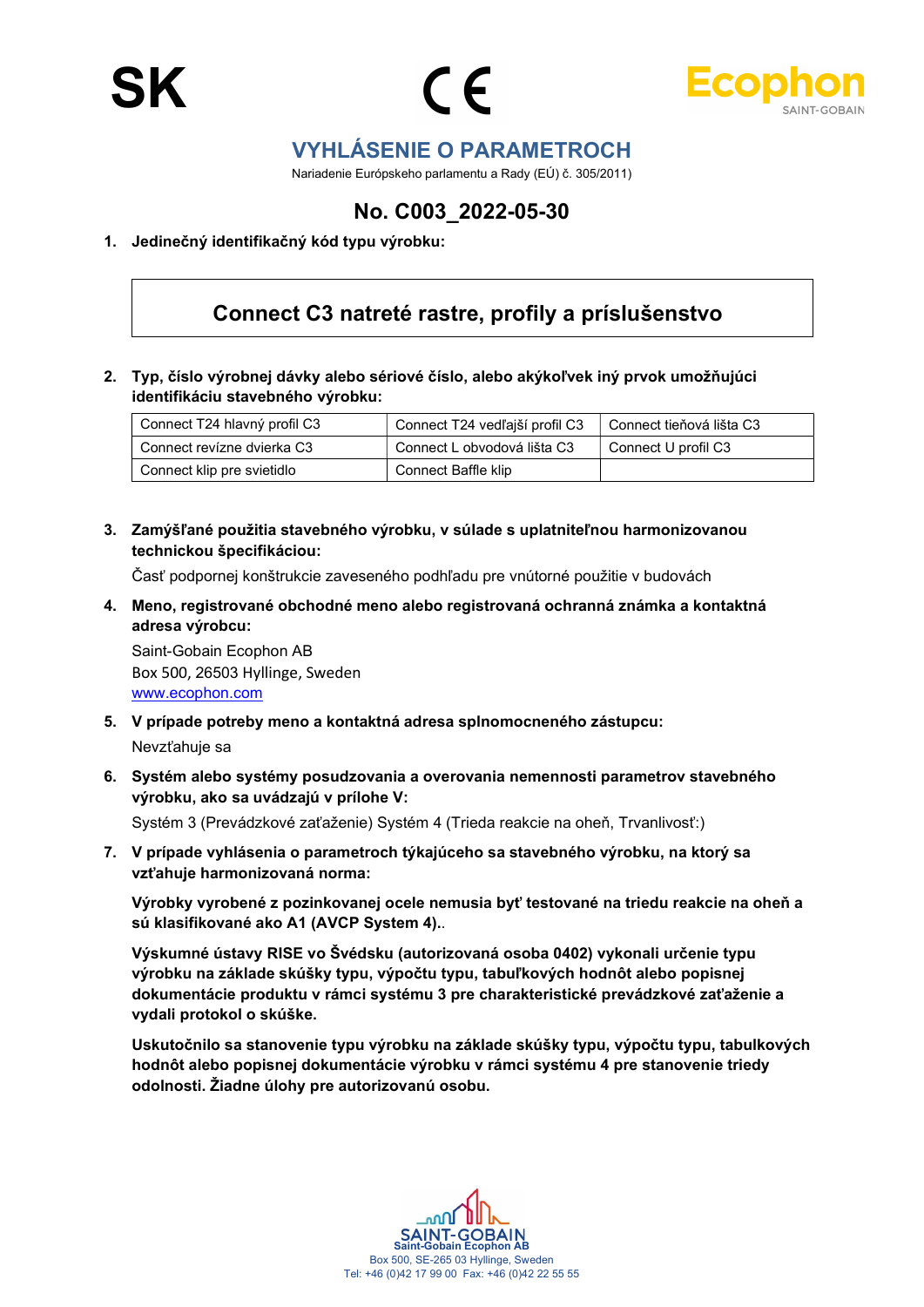# **SK**



### 8. V prípade vyhlásenia o parametroch týkajúceho sa stavebného výrobku, na ktorý bolo vypracované európske technické posúdenie: Nevzťahuje sa

 $\epsilon$ 

#### 9. Deklarované parametre:

| Základné charakteristiky | <b>Parameter</b> | Harmonizovaná technická<br>špecifikácia |
|--------------------------|------------------|-----------------------------------------|
| Trieda reakcie na oheň:  | A1               |                                         |
| Trvanlivosť:             | Trieda D         | EN13964:2014                            |
| Uvoľnovanie azbestu:     | Žiadne           |                                         |

Prevádzkové zaťaženie (Harmonizovaná technická špecifikácia: EN13964:2014)

| <b>Produkt</b>                                   | Základné charakteristiky                           | <b>Parameter</b> |
|--------------------------------------------------|----------------------------------------------------|------------------|
| Connect T24 hlavný profil C3                     | Prevádzkové zaťaženie, Rozpätie= 1200,<br>Trieda 1 | 95 N             |
| Connect T24 vedľajší profil C3 (L=600-625)       | Prevádzkové zaťaženie, Rozpätie= 600,<br>Trieda 1  | 85 N             |
| Connect T24 vedľajší profil C3 (L=1200-<br>1250) | Prevádzkové zaťaženie, Rozpätie= 1200,<br>Trieda 1 | 58 N             |
| Connect tieňová lišta C3                         | Prevádzkové zaťaženie, Rozpätie= 200,<br>Trieda 1  | 70 N             |
| Connect L obvodová lišta C3                      | Prevádzkové zaťaženie, Rozpätie= 200,<br>Trieda 1  | 70 N             |
| Connect U profil C3                              | Prevádzkové zaťaženie, Rozpätie= 600,<br>Trieda 1  | 15 N             |
| Connect klip pre svietidlo                       | Prevádzkové zaťaženie                              | 50 N             |
| Connect Baffle klip                              | Prevádzkové zaťaženie                              | 50 N             |
| Connect revízne dvierka C3                       | N/A                                                | <b>NPD</b>       |

Vlastnosti, ktoré nie sú uvedené v tabuľke majú hodnotu NPD (t.j. nezistené)

#### 10. Parametre výrobku uvedené v bodoch 1 a 2 sú v zhode s deklarovanými parametrami v bode 9.

Toto vyhlásenie o parametroch sa vydáva na výhradnú zodpovednosť výrobcu uvedeného v bode 4.

Martin Tykesson Product Engineer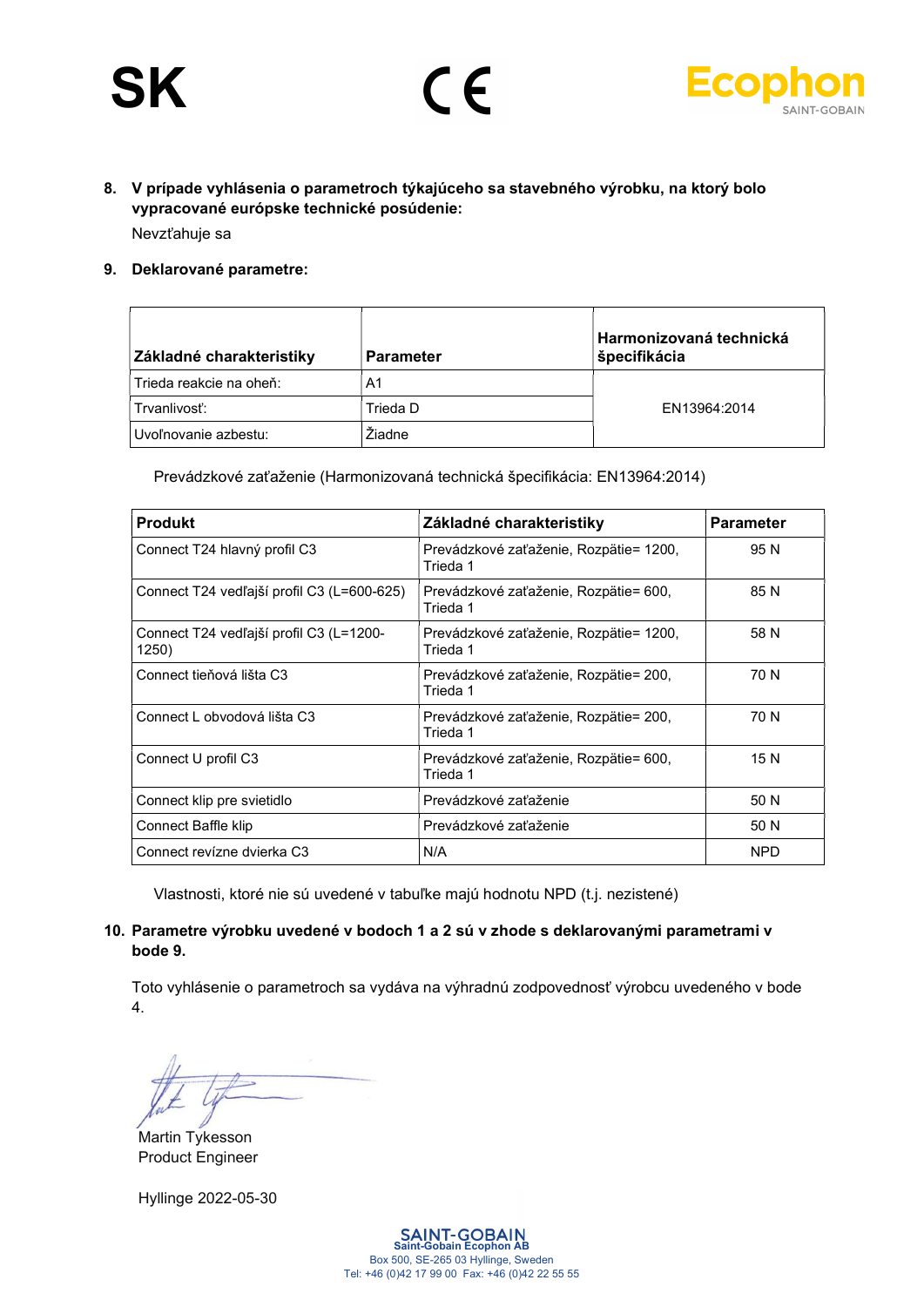

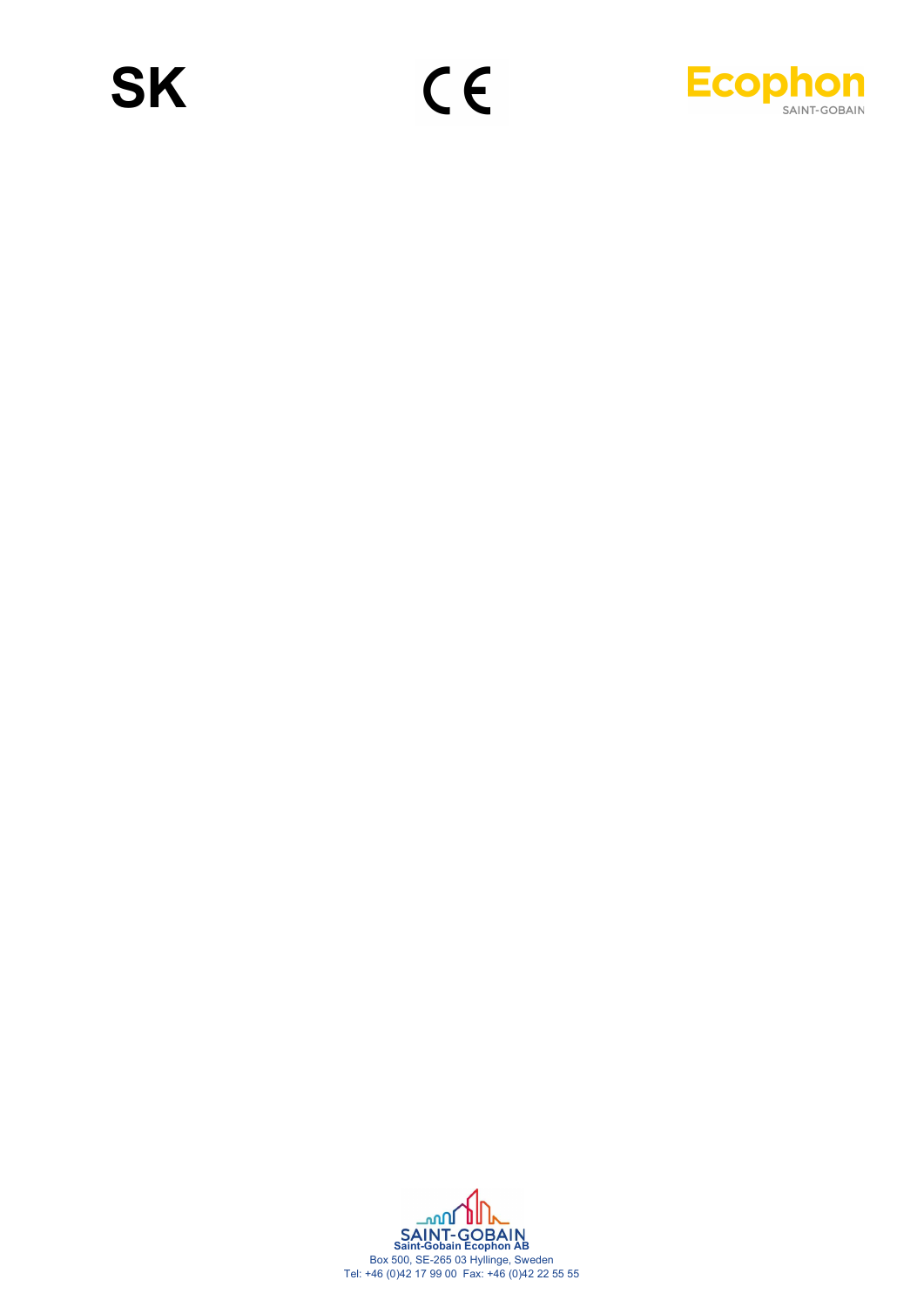



### TOIMIVUSDEKLARATSIOON

Ehitustoodete määrus (EL) Nr. 305/2011

## No. C003\_2022-05-30

#### 1. Tootetüübi kordumatu identifitseerimiskood:

## Connect C3 värvitud liistud, profiilid ja lisatarvikud

#### 2. Element, mis võimaldab ehitustoote indentifitseerimist:

| Connect T24 kandur C3       | Connect T24 vaheliist C3 | Connect topelt L-servaliist C3 |
|-----------------------------|--------------------------|--------------------------------|
| Connect Inspection hatch C3 | Connect L-servaliist C3  | Connect U-liist C3             |
| Connect valgustiklips       | Connect Baffle klips     |                                |

- 3. Kavandatud kasutusotstarve (vastavalt ühtlustatud tehnilisele kirjeldusele): Siseruumides kasutatatav ripplae karkassi komponent
- 4. Tootja nimi, registreeritud kaubanimi ja kontaktaadress: Saint-Gobain Ecophon AB Box 500, 26503 Hyllinge, Sweden

www.ecophon.com

5. Volitatud esindaja nimi ja kontaktaadress:

Ei ole kohaldatav

- 6. Ehitustoote toimivuse püsivuse hindamise ja kontrollimise süsteem või süsteemid: Süsteem 3 (Kandevõime) Süsteem 4 (Tuletundlikkus, Vastupidavus:)
- 7. Ühtlustatud standardiga hõlmatud ehitustoote toimivusdeklaratsiooni korral:

Tsingitud terasest tooted ei vaja tuletundlikkuse testimist ja on klassifitseeritud A1 (AVCP süsteem 4).

Rootsi RISE uurimisinstituudid (teavitatud asutus 0402) määrasid toote tüübi testimise, tüübi arvutamise, tabelis toodud väärtuste või toote kirjeldava dokumentatsiooni põhjal süsteemi 3 alusel iseloomuliku teeninduskoormuse alusel tooteliigi ja andsid välja katsearuande.

Tooteliik määrati tüübikatsetuste, tüübi arvutamise, tabelina esitatud väärtuste või toote kirjeldava dokumentatsiooni alusel süsteemi 4. süsteemi omaduste järgi. Teavitatud asutusel ei ole ülesandeid.

8. Euroopa tehnilise hinnangu (ETA) saanud ehitustoote korral:

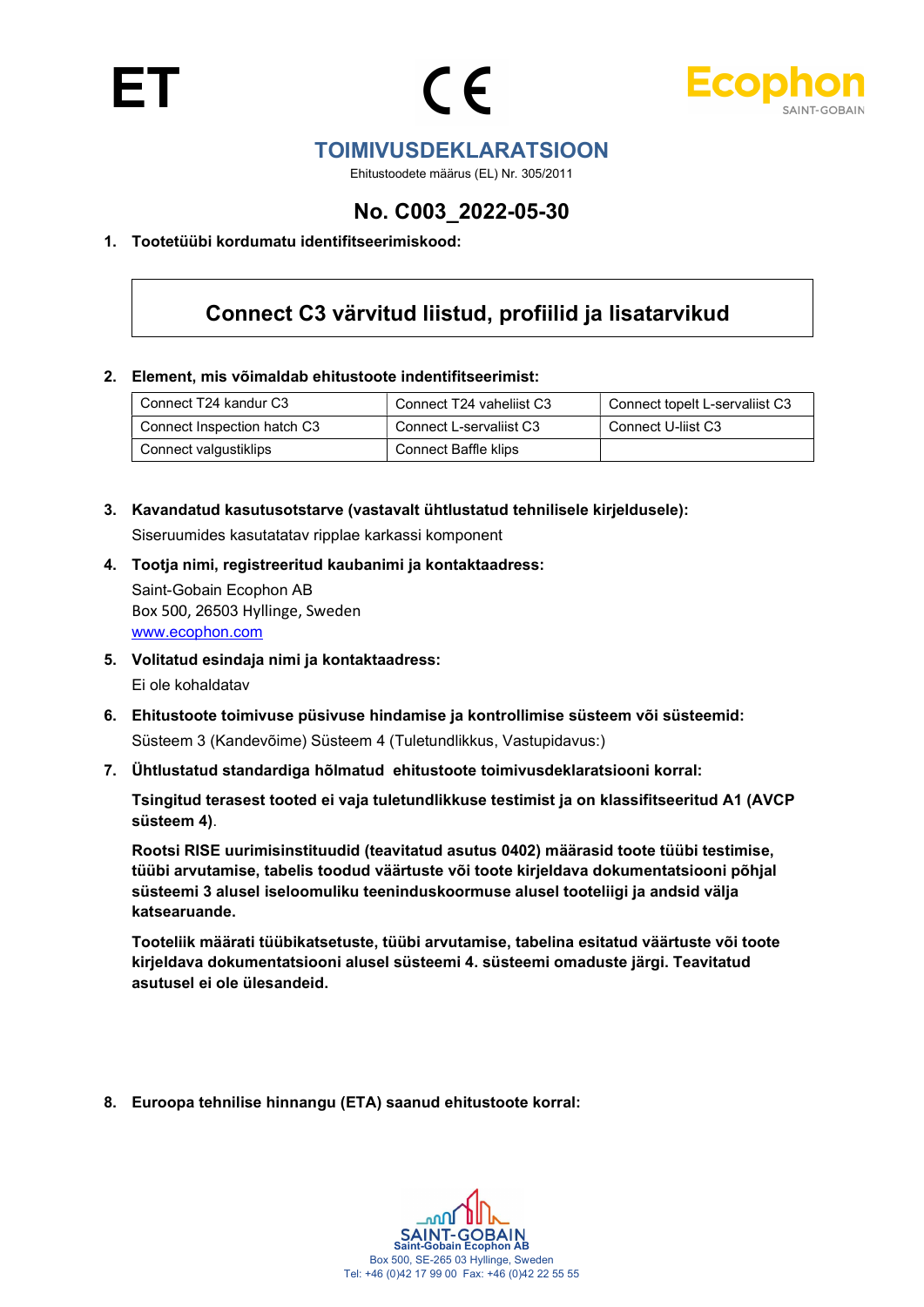





#### 9. Deklareeritud toimivus:

| Põhiomadused        | <b>Toimivus</b> | Ühtlustatud tehniline kirjeldus |
|---------------------|-----------------|---------------------------------|
| Tuletundlikkus:     | A1              |                                 |
| Vastupidavus:       | Klass D         | EN13964:2014                    |
| Asbesti eraldumine: | Sisu puudub     |                                 |

Kandevõime (Ühtlustatud tehniline kirjeldus: EN13964:2014)

| Toode                                  | Põhiomadused                              | <b>Toimivus</b> |
|----------------------------------------|-------------------------------------------|-----------------|
| Connect T24 kandur C3                  | Kandevõime, mõõteintervall= 1200, Klass 1 | 95 N            |
| Connect T24 vaheliist C3 (L=600-625)   | Kandevõime, mõõteintervall= 600, Klass 1  | 85 N            |
| Connect T24 vaheliist C3 (L=1200-1250) | Kandevõime, mõõteintervall= 1200, Klass 1 | 58 N            |
| Connect topelt L-servaliist C3         | Kandevõime, mõõteintervall= 200, Klass 1  | 70 N            |
| Connect L-servaliist C3                | Kandevõime, mõõteintervall= 200, Klass 1  | 70 N            |
| Connect U-lijst C3                     | Kandevõime, mõõteintervall= 600, Klass 1  | 15N             |
| Connect valgustiklips                  | Kandevõime                                | 50 N            |
| <b>Connect Baffle klips</b>            | Kandevõime                                | 50 N            |
| Connect Inspection hatch C3            | N/A                                       | <b>NPD</b>      |

Tabelis kajastamata omadused on väärtusega NPD (toimivus kindlaksmääramata).

#### 10. Punktides 1 ja 2 kindlaksmääratud toote toimivus on kooskõlas punktis 9 osutatud deklareeritud toimivusega.

Käesolev toimivusdeklaratsioon on välja antud punktis 4 kindlaksmääratud tootja ainuvastutusel. Tootja poolt ja nimel allkirjastanud:

Martin Tykesson Product Engineer

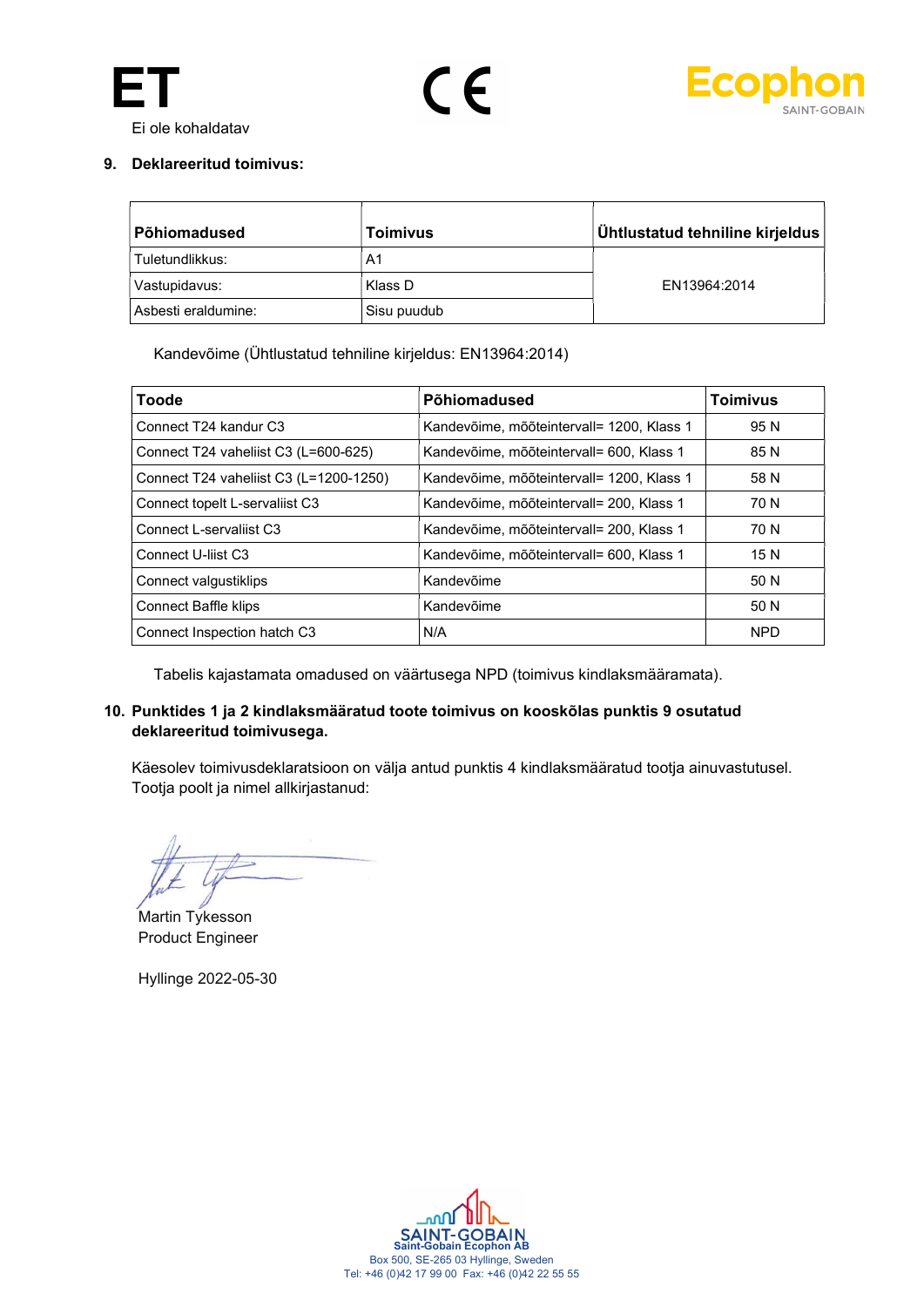



## EKSPLUATĀCIJAS ĪPAŠĪBU DEKLARĀCIJA

EIROPAS PARLAMENTA UN PADOMES REGULA (ES) Nr. 305/2011

## No. C003\_2022-05-30

#### 1. Unikāls izstrādājuma tipa identifikācijas numurs:

## Connect krāsotas C3 līstes, profili un piederumi

2. Tipa, partijas vai sērijas numurs vai kāds cits būvizstrādājuma identifikācijas elements:

| Connect T24 nesošā līste C3 | Connect T24 škērslīste C3                       | Connect perimetra enu profils<br>(dubulta L-forma) C3 |
|-----------------------------|-------------------------------------------------|-------------------------------------------------------|
| Connect Inspection hatch C3 | Connect perimetra lenka profils<br>(L-forma) C3 | Connect perimetra kanāla<br>profils (U-forma) C3      |
| Connect Light fitting skava | Connect Baffle skava                            |                                                       |

3. Būvizstrādājuma paredzētais izmantojums vai izmantojumi saskaņā ar piemērojamo saskaņoto tehnisko specifikāciju:

Iekštelpās izmantojamo iekaramo griestu segums

4. Ražotāja nosaukums, reģistrētais komercnosaukums vai reģistrētā preču zīme un kontaktadrese:

Saint-Gobain Ecophon AB Box 500, 26503 Hyllinge, Sweden www.ecophon.com

5. Pilnvarotā pārstāvja vārds un kontaktadrese:

Nav piemērojams

6. Būvizstrādājuma ekspluatācijas īpašību noturības novērtējuma un pārbaudes sistēma vai sistēmas:

Sistēma 3 (Slodze) Sistēma 4 (Reakcija uz uguni, Izturība:)

7. Gadījumā, ja ekspluatācijas īpašību deklarācija attiecas uz būvizstrādājumu, kuram ir saskaņotais standarts:

No cinkota tērauda izgatavoto izstrādājumu reakcija uz uguni nav jāpārbauda, un tie ir klasificēti A1 (AVCP 4. sistēma).

RISE Zviedrijas pētniecības institūti (pilnvarotā iestāde 0402) veica produkta tipa noteikšanu, pamatojoties uz tipa pārbaudi, tipa aprēķinu, tabulās norādītajām vērtībām vai produkta aprakstošo dokumentāciju saskaņā ar 3. sistēmu par paredzamo slodzi un izsniedza testa ziņojumu.

Tika veikta produkta tipa noteikšana, pamatojoties uz tipa pārbaudi, tipa aprēķinu, tabulās norādītām vērtībām vai produkta aprakstošo dokumentāciju saskaņā ar 4. sistēmu par raksturīgo izturību. Pilnvarotajai iestādei nav uzdevumu.

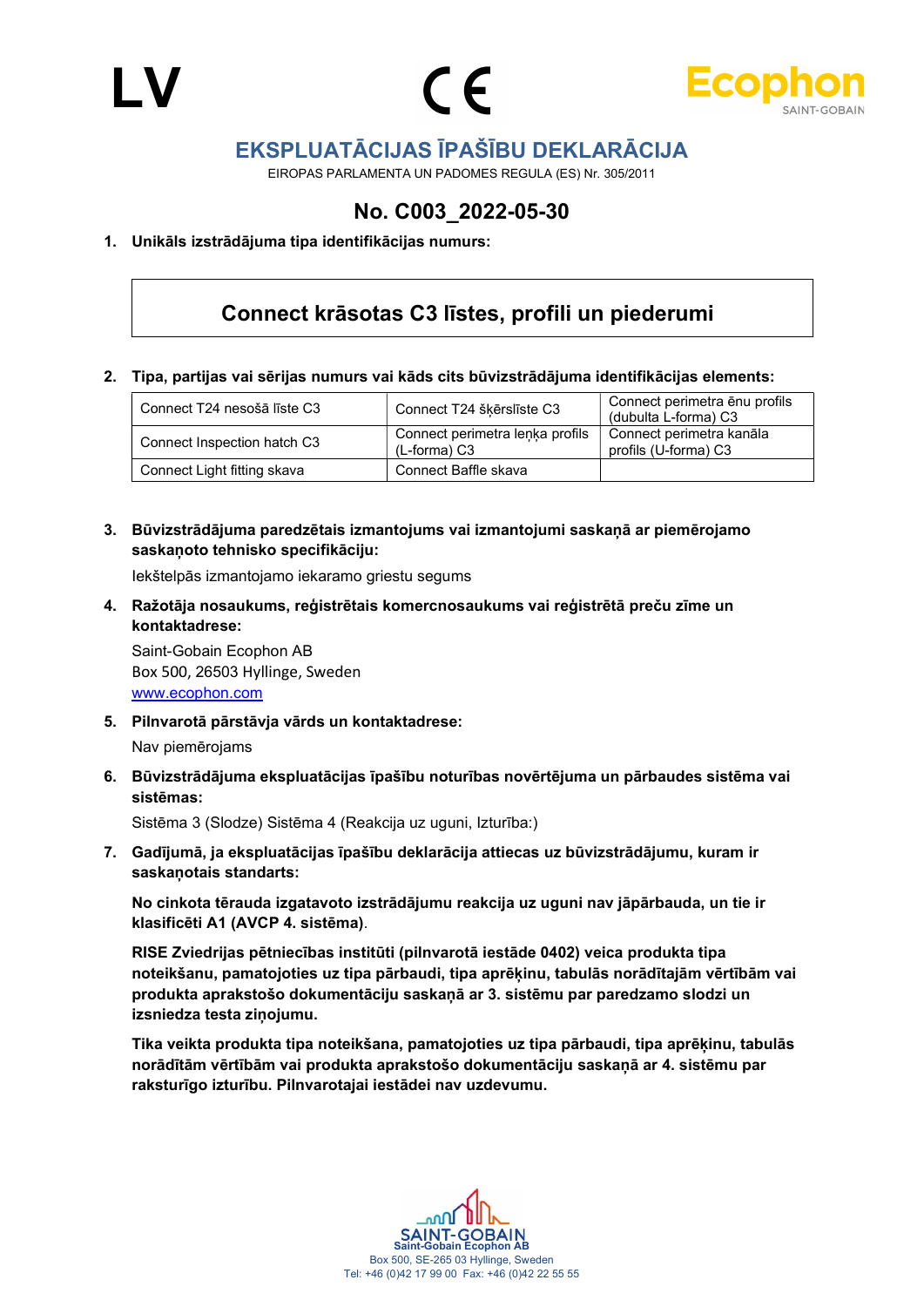# LV



### 8. Gadījumā, ja ekspluatācijas īpašību deklarācija attiecas uz būvizstrādājumu, kuram ir izdots Eiropas tehniskais novērtējums: Nav piemērojams

 $\epsilon$ 

#### 9. Deklarētās ekspluatācijas īpašības:

| Būtiskie raksturlielumi | Ekspluatācijas īpašības | Saskanota tehniskā<br>specifikācija |
|-------------------------|-------------------------|-------------------------------------|
| Reakcija uz uguni:      | A1                      |                                     |
| Izturība:               | Klase D                 | EN13964:2014                        |
| Azbesta izdalīšanās:    | Nav satura              |                                     |

Slodze (Saskaņota tehniskā specifikācija: EN13964:2014)

| <b>Produkts</b>                                                    | Būtiskie raksturlielumi                  | <b>Ekspluatācijas</b><br><b>T</b> pašības |
|--------------------------------------------------------------------|------------------------------------------|-------------------------------------------|
| Connect T24 nesošā līste C3                                        | Slodze, Kalpošanas ilgums= 1200, Klase 1 | 95 N                                      |
| Connect T24 šķērslīste C3 (L=600-625)                              | Slodze, Kalpošanas ilgums= 600, Klase 1  | 85 N                                      |
| Connect T24 škērslīste C3 (L=1200-1250)                            | Slodze, Kalpošanas ilgums= 1200, Klase 1 | 58 N                                      |
| Connect perimetra ēnu profils (dubulta L-<br>forma) C <sub>3</sub> | Slodze, Kalpošanas ilgums= 200, Klase 1  | 70 N                                      |
| Connect perimetra lenka profils (L-forma) C3                       | Slodze, Kalpošanas ilgums= 200, Klase 1  | 70 N                                      |
| Connect perimetra kanāla profils (U-forma)<br>C3                   | Slodze, Kalpošanas ilgums= 600, Klase 1  | 15 N                                      |
| Connect Light fitting skava                                        | Slodze                                   | 50 N                                      |
| Connect Baffle skava                                               | Slodze                                   | 50 N                                      |
| Connect Inspection hatch C3                                        | N/A                                      | <b>NPD</b>                                |

Īpašības, kas tabulās nav uzskaitītas: NPD ("ekspluatācijas īpašības nav noteiktas").

#### 10. Pielikuma 1. un 2. punktā norādītā izstrādājuma ekspluatācijas īpašības atbilst 9. punktā norādītajām deklarētajām ekspluatācijas īpašībām.

Par šo izdoto ekspluatācijas īpašību deklarāciju ir atbildīgs vienīgi 4. punktā norādītais ražotājs. Parakstīts ražotāja vārdā:

Martin Tykesson Product Engineer

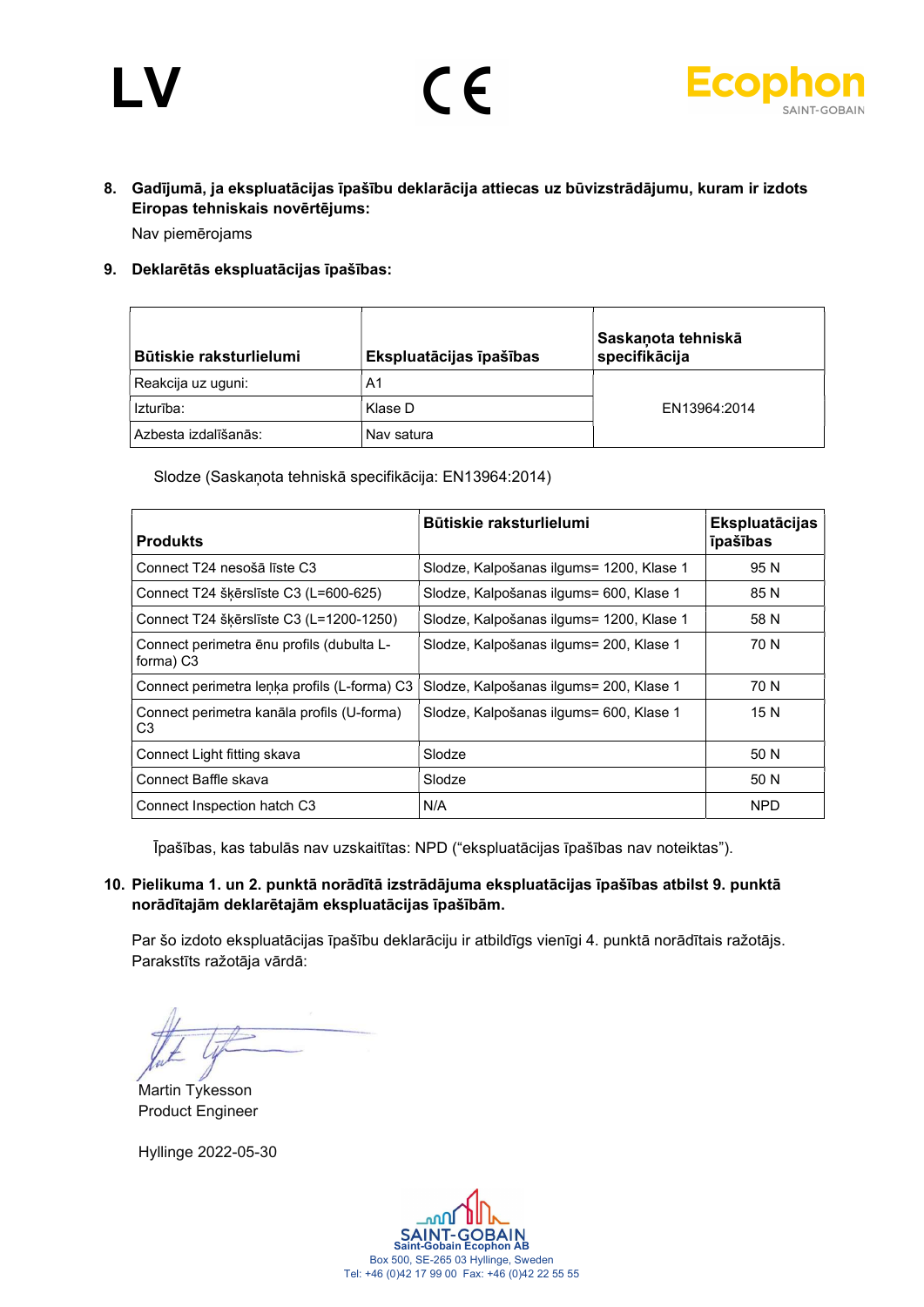LT





### EKSPLOATACINIŲ SAVYBIŲ DEKLARACIJA

EUROPOS PARLAMENTO IR TARYBOS REGLAMENTAS (ES) Nr. 305/2011

## No. C003\_2022-05-30

#### 1. Unikalus produkto tipo identifikacinis kodas:

## Connect antikorozinė sistema C3, profiliai ir aksesuarai

2. Tipo, partijos ar serijos numeris ar bet koks kitas elementas, pagal kurį galima identifikuoti statybos produktą:

| Connect T24 pagrindinis profilis C3 | Connect T24 skersinis profilis    | Connect Shadow-line trim C3 |
|-------------------------------------|-----------------------------------|-----------------------------|
| Connect Inspection hatch C3         | Connect Angle trim C3             | Connect Channel trim C3     |
| Connect Light fitting fiksatorius   | <b>Connect Baffle fiksatorius</b> |                             |

3. Gamintojo numatyta statybos produkto naudojimo paskirtis ar paskirtys pagal taikomą darniąją techninę specifikaciją:

Kabamųjų lubų konstrukcijos komponentai vidaus patalpoms

4. Gamintojo pavadinimas, registruotas komercinis pavadinimas arba registruotas prekės ženklas ir kontaktinis adresas:

Saint-Gobain Ecophon AB Box 500, 26503 Hyllinge, Sweden www.ecophon.com

- 5. Kai taikytina, įgaliotojo atstovo pavadinimas ir kontaktinis adresas: Netaikoma
- 6. Statybos produkto eksploatacinių savybių pastovumo vertinimo ir tikrinimo sistema ar sistemos

Sistema 3 (Apkrovumas) Sistema 4 (Reakcija į ugnį, Ilgaamžiškumas:)

7. Eksploatacinių savybių deklaracijos, susijusios su statybos produktu, kuriam taikomas darnusis standartas, atveju:

Iš cinkuoto plieno pagamintų gaminių reakcijos į ugnį testuoti nereikia ir jie yra klasifikuojami kaip A1 (AVCP sistema 4)..

RISE Švedijos mokslinių tyrimų institutai (notifikuotoji įstaiga 0402) nustatė gaminio tipą pagal eksploatacinę savybę "Eksploatacinė apkrova" ir parengė bandymo ataskaitą. Buvo taikoma 3 sistema ir remiamasi tipo bandymais, tipo apskaičiavimu, lentelėse pateiktomis vertėmis arba aprašomaisiais gaminio dokumentais.

Gaminio tipas pagal eksploatacinę savybę "Eksploatavimo ilgalaikiškumas" buvo nustatytas taikant 4 sistemą ir remiantis gaminio tipo bandymais, tipo apskaičiavimu, lentelėse pateiktomis vertėmis arba aprašomaisiais gaminio dokumentais.

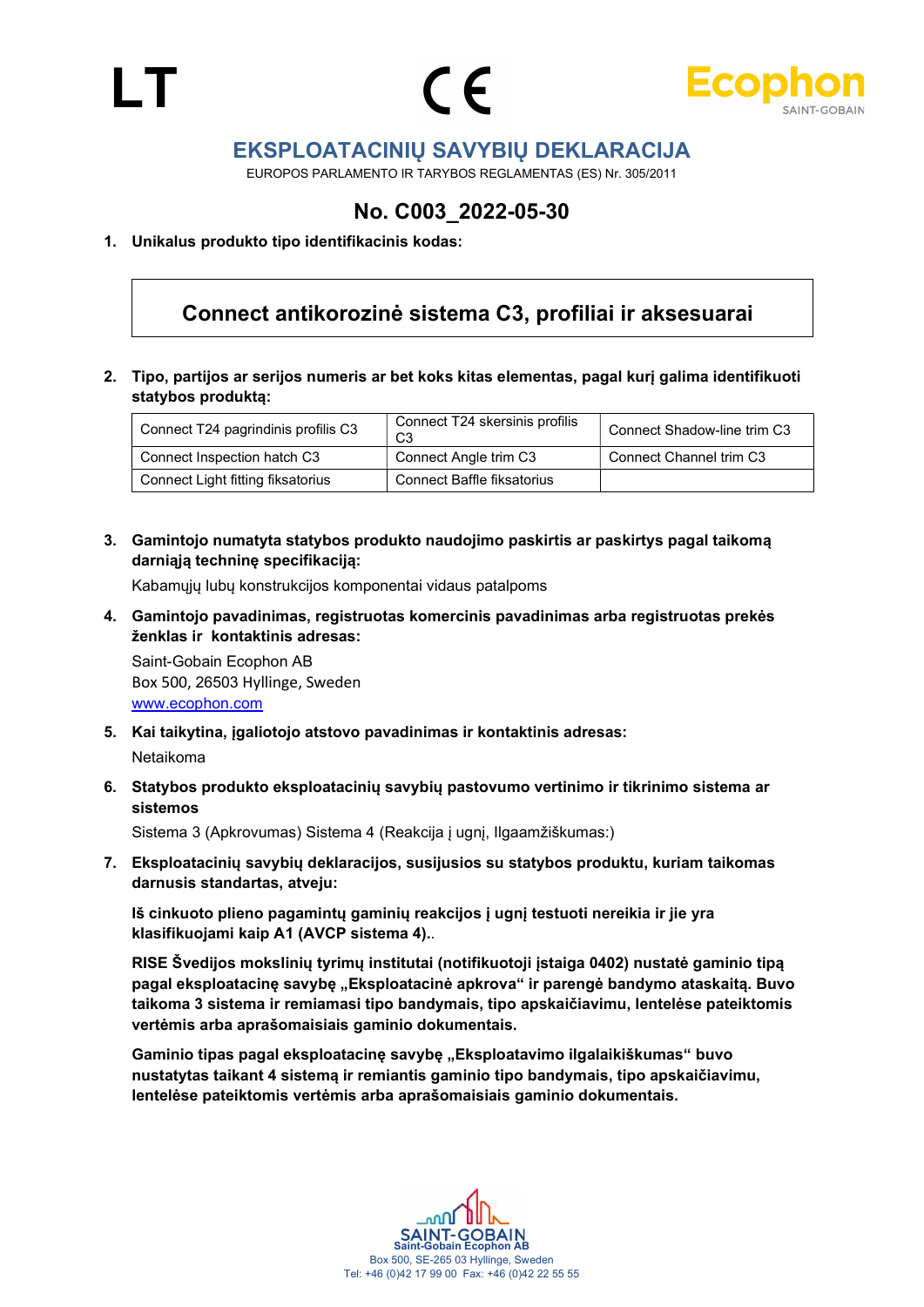# LT





- 8. Eksploatacinių savybių deklaracijos, susijusios su statybos produktu, kuriam buvo išduotas Europos techninis įvertinimas, atveju: Netaikoma
- 9. Deklaruojamos eksploatacinės savybės:

| Esminės charakteristikos     | Eksploatacinės savybės | Darnioji techninė specifikacija |
|------------------------------|------------------------|---------------------------------|
| Reakcija į ugnį:             | A1                     |                                 |
| Ilgaamžiškumas:              | Klasė D                | EN13964:2014                    |
| Asbesto išmetimas į aplinka: | Netaikoma              |                                 |

Apkrovumas (Darnioji techninė specifikacija: EN13964:2014)

| <b>Produktas</b>                                    | Esminės charakteristikos               | Eksploatacinė<br>s savybės |
|-----------------------------------------------------|----------------------------------------|----------------------------|
| Connect T24 pagrindinis profilis C3                 | Apkrovumas, tarpatramis= 1200, Klasė 1 | 95 N                       |
| Connect T24 skersinis profilis C3 (L=600-<br>625)   | Apkrovumas, tarpatramis= 600, Klasė 1  | 85 N                       |
| Connect T24 skersinis profilis C3 (L=1200-<br>1250) | Apkrovumas, tarpatramis= 1200, Klasė 1 | 58 N                       |
| Connect Shadow-line trim C3                         | Apkrovumas, tarpatramis= 200, Klasė 1  | 70 N                       |
| Connect Angle trim C3                               | Apkrovumas, tarpatramis= 200, Klasė 1  | 70 N                       |
| Connect Channel trim C3                             | Apkrovumas, tarpatramis= 600, Klasė 1  | 15N                        |
| Connect Light fitting fiksatorius                   | Apkrovumas                             | 50 N                       |
| <b>Connect Baffle fiksatorius</b>                   | Apkrovumas                             | 50 N                       |
| Connect Inspection hatch C3                         | N/A                                    | <b>NPD</b>                 |

Savybės neišvardytos šioje lentelėje turi vertę NPD (eksploatacinės savybės nenustatytos)

#### 10. 1 ir 2 punktuose nurodyto produkto eksploatacinės savybės atitinka 9 punkte deklaruojamas eksploatacines savybes.

Ši eksploatacinių savybių deklaracija išduota tik 4 punkte nurodyto gamintojo atsakomybe.

Martin Tykesson Product Engineer

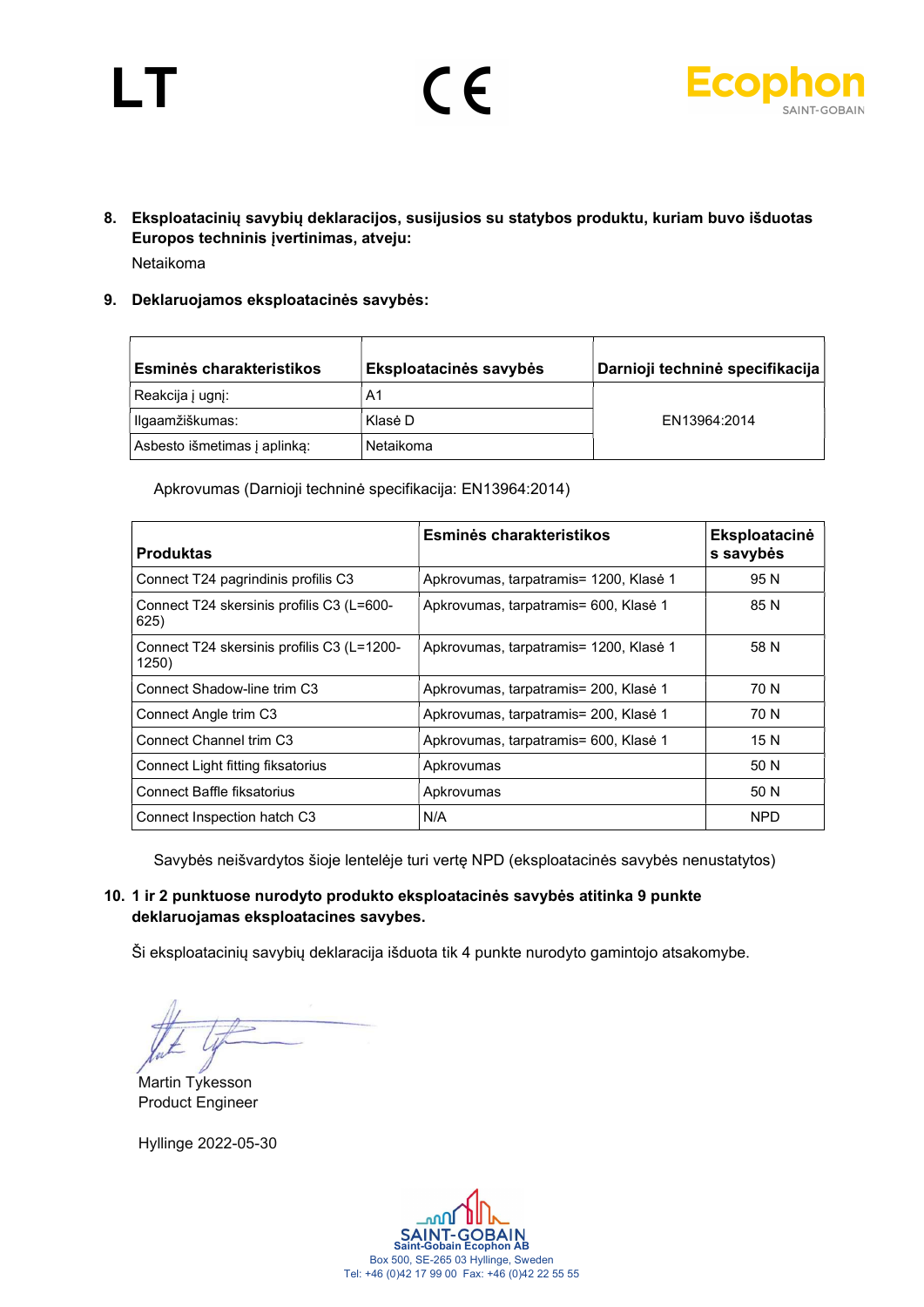



## TELJESÍTMÉNYNYILATKOZAT

Építési termékekre vonatkozó (EU) 305/2011 sz. rendelet

## No. C003\_2022-05-30

#### 1. A terméktípus egyedi azonosítója

# Connect festett C3 bordák, profilok és kiegészítők

#### 2. Elem, amely lehetővé teszi az építési termék azonosítását

| Connect T24 Main runner C3  | Connect T24 Cross tee C3 | Connect Shadow-line trim C3 |
|-----------------------------|--------------------------|-----------------------------|
| Connect Inspection hatch C3 | Connect Angle trim C3    | Connect Channel trim C3     |
| Connect Light fitting clip  | Connect Baffle clip      |                             |

#### 3. Az építési terméknek a gyártó által meghatározott rendeltetése az alkalmazandó harmonizált műszaki előírással összhangban

Álmennyezet tartószerkezeti részegysége épületekbeli belső használatra

- 4. A gyártó neve, bejegyzett kereskedelmi neve és értesítési címe Saint-Gobain Ecophon AB Box 500, 26503 Hyllinge, Sweden www.ecophon.com
- 5. Meghatalmazott képviselő neve és értesítési címe Nem alkalmazható
- 6. Építési termékeknek a teljesítmény állandóságának értékelésére és ellenőrzésére szolgáló rendszere(i)

3. rendszer (Névleges terhelés) 4. rendszer (Tűzzel szembeni viselkedés, Tartósság:)

7. Harmonizált szabványok által szabályozott építési termékekre vonatkozó teljesítménynyilatkozat esetén

A horganyzott acélból készült termékek esetében nem szükséges a tűzzel szembeni viselkedés vizsgálata, és ezek az A1 osztályba tartoznak (AVCP 4. rendszer).

A svédországi RISE kutatóintézet (0402 sz. bejelentett szerv) elvégezte a terméktípus meghatározását a termék típusvizsgálata, típusszámítás, táblázatba foglalt értékek vagy a termék leíró dokumentációja alapján a jellemző névleges terhelésre vonatkozó 3. rendszer alapján, és vizsgálati jelentést bocsátott ki.

Megtörtént a terméktípus meghatározása a termék típusvizsgálata, típusszámítás, táblázatba foglalt értékek vagy a termék leíró dokumentációja alapján a jellemző tartósságra vonatkozó 4. rendszer alapján. A bejelentett szervnek nincsenek feladatai.

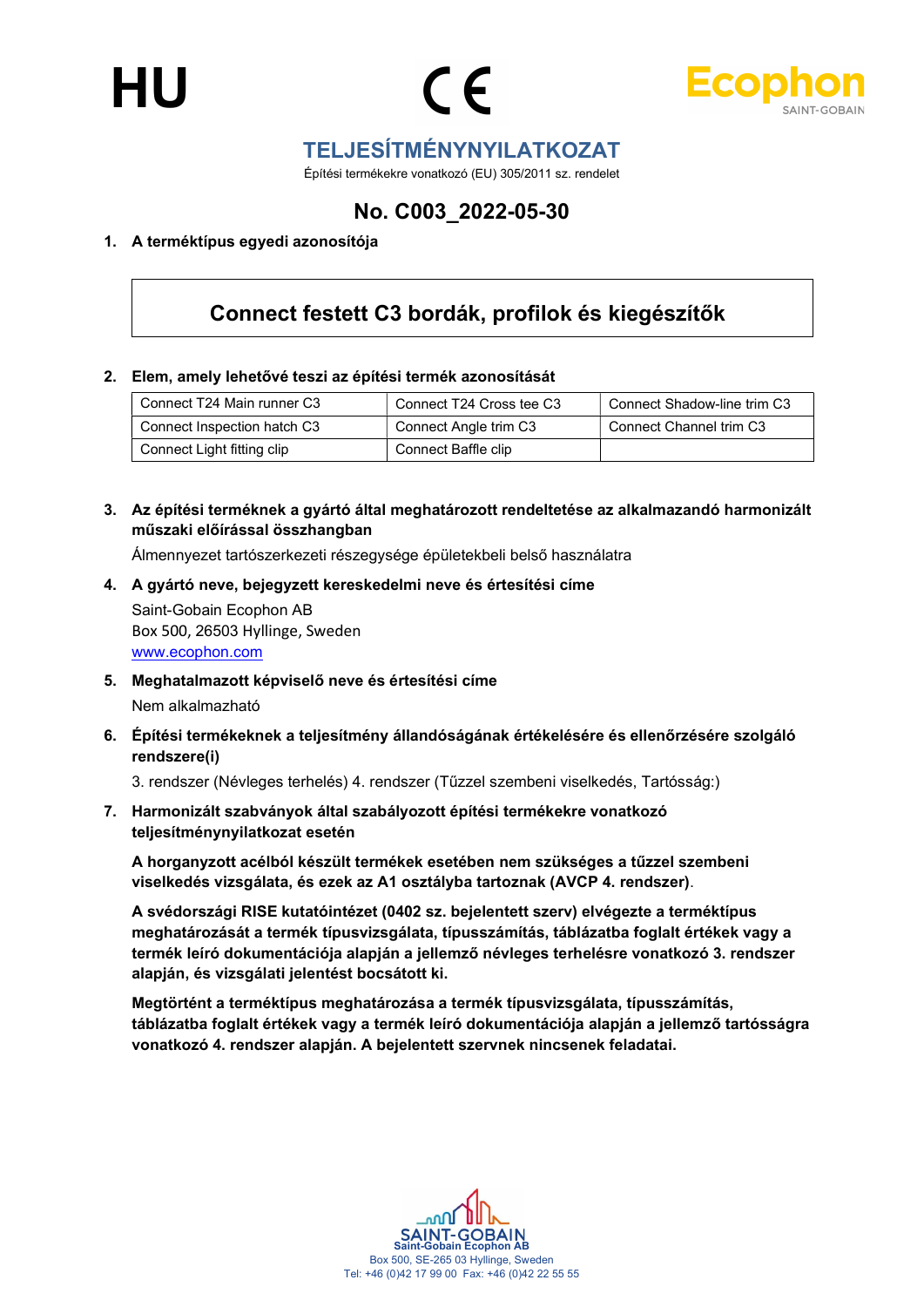# HU





#### 8. Olyan építési termékekre vonatkozó teljesítménynyilatkozat esetén, amelyekre európai műszaki értékelést adtak ki

Nem alkalmazható

#### 9. A nyilatkozat szerinti teljesítmény

| Alapvető jellemzők          | Teljesítmény   | Harmonizált műszaki<br>előírások |
|-----------------------------|----------------|----------------------------------|
| Tűzzel szembeni viselkedés: | A1             |                                  |
| Tartósság:                  | Osztály D      | FN13964:2014                     |
| Azbesztkibocsátás:          | Nincs tartalom |                                  |

Névleges terhelés (Harmonizált műszaki előírások: EN13964:2014)

| Termék                                 | Alapvető jellemzők                          | Teljesítmény |
|----------------------------------------|---------------------------------------------|--------------|
| Connect T24 Main runner C3             | Névleges terhelés, fesztáv= 1200, Osztály 1 | 95 N         |
| Connect T24 Cross tee C3 (L=600-625)   | Névleges terhelés, fesztáv= 600, Osztály 1  | 85 N         |
| Connect T24 Cross tee C3 (L=1200-1250) | Névleges terhelés, fesztáv= 1200, Osztály 1 | 58 N         |
| Connect Shadow-line trim C3            | Névleges terhelés, fesztáv= 200, Osztály 1  | 70 N         |
| Connect Angle trim C3                  | Névleges terhelés, fesztáv= 200, Osztály 1  | 70 N         |
| Connect Channel trim C3                | Névleges terhelés, fesztáv= 600, Osztály 1  | 15N          |
| Connect Light fitting clip             | Névleges terhelés                           | 50 N         |
| Connect Baffle clip                    | Névleges terhelés                           | 50 N         |
| Connect Inspection hatch C3            | N/A                                         | <b>NPD</b>   |

A táblázatban nem szereplő jellemzők: "NPD" (No Performance Determined – nincs meghatározott teljesítmény)

#### 10. Az 1. és 2. pontban meghatározott termék teljesítménye megfelel a 9. pontban feltüntetett, nyilatkozat szerinti teljesítménynek.

E teljesítménynyilatkozat kiadásáért kizárólag a 4. pontban meghatározott gyártó a felelős. A gyártó nevében és részéről aláíró személy:

Martin Tykesson Product Engineer

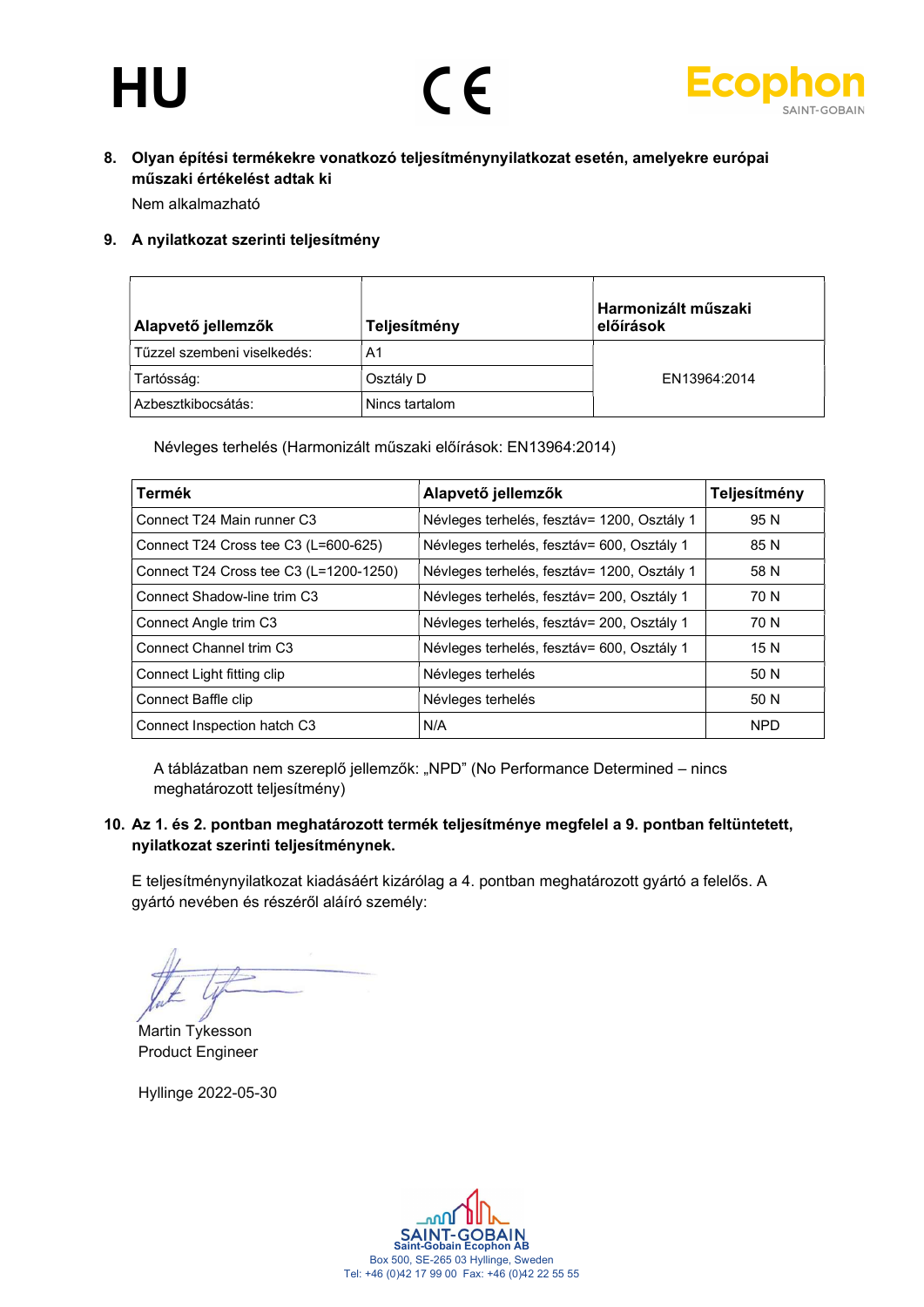



## DECLARAȚIE DE PERFORMANȚĂ

Regulamentul privind produsele pentru construcții (UE) Nr. 305/2011

## No. C003\_2022-05-30

#### 1. Identificarea unică a tipului de produs

## Conectați grilele, profilele și accesoriile vopsite C3

#### 2. Element care permite identificarea produsului pentru construcții

| Connect T24 Main runner C3  | Connect T24 Cross tee C3 | Connect Shadow-line trim C3 |
|-----------------------------|--------------------------|-----------------------------|
| Connect Inspection hatch C3 | Connect Angle trim C3    | Connect Channel trim C3     |
| Connect Light fitting clip  | Connect Baffle clip      |                             |

3. Utilizarea prevăzută a produsului pentru construcții, în conformitate cu specificația armonizată aplicabilă

Componentă a scheletului de tavan suspendat pentru utilizare internă în clădiri

- 4. Numele, denumirea comercială înregistrată și adresa de contact ale producătorului Saint-Gobain Ecophon AB Box 500, 26503 Hyllinge, Sweden www.ecophon.com
- 5. Numele și adresa de contact ale reprezentantului autorizat Nu se aplică
- 6. Sistemul(sistemele) de evaluare și verificare a constanței performanței produsului pentru construcții

Sistem 3 (Sarcina de serviciu) Sistem 4 (Reacția la foc, Durabilitate:)

7. În cazul declarației de performanță privind un produs pentru construcții acoperit de un standard armonizat

Produsele fabricate din oțel galvanizat nu trebuie testate pentru comportarea la foc și sunt clasificate A1 (Sistemul 4 AVCP).

Institutele de cercetare RISE din Suedia (organismul notificat 0402) au efectuat o determinare a tipului de produs pe baza testării de tip, a calculului de tip, a valorilor tabelare sau a documentației descriptive a produsului, în cadrul Sistemului 3, pentru sarcina de serviciu caracteristică și au emis un raport de încercare.

A fost efectuată o determinare a tipului de produs pe baza încercării de tip, a calculului de tip, a valorilor tabelare sau a documentației descriptive a produsului, în cadrul Sistemului 4, pentru durabilitatea caracteristică. Nu există sarcini pentru organismul notificat.

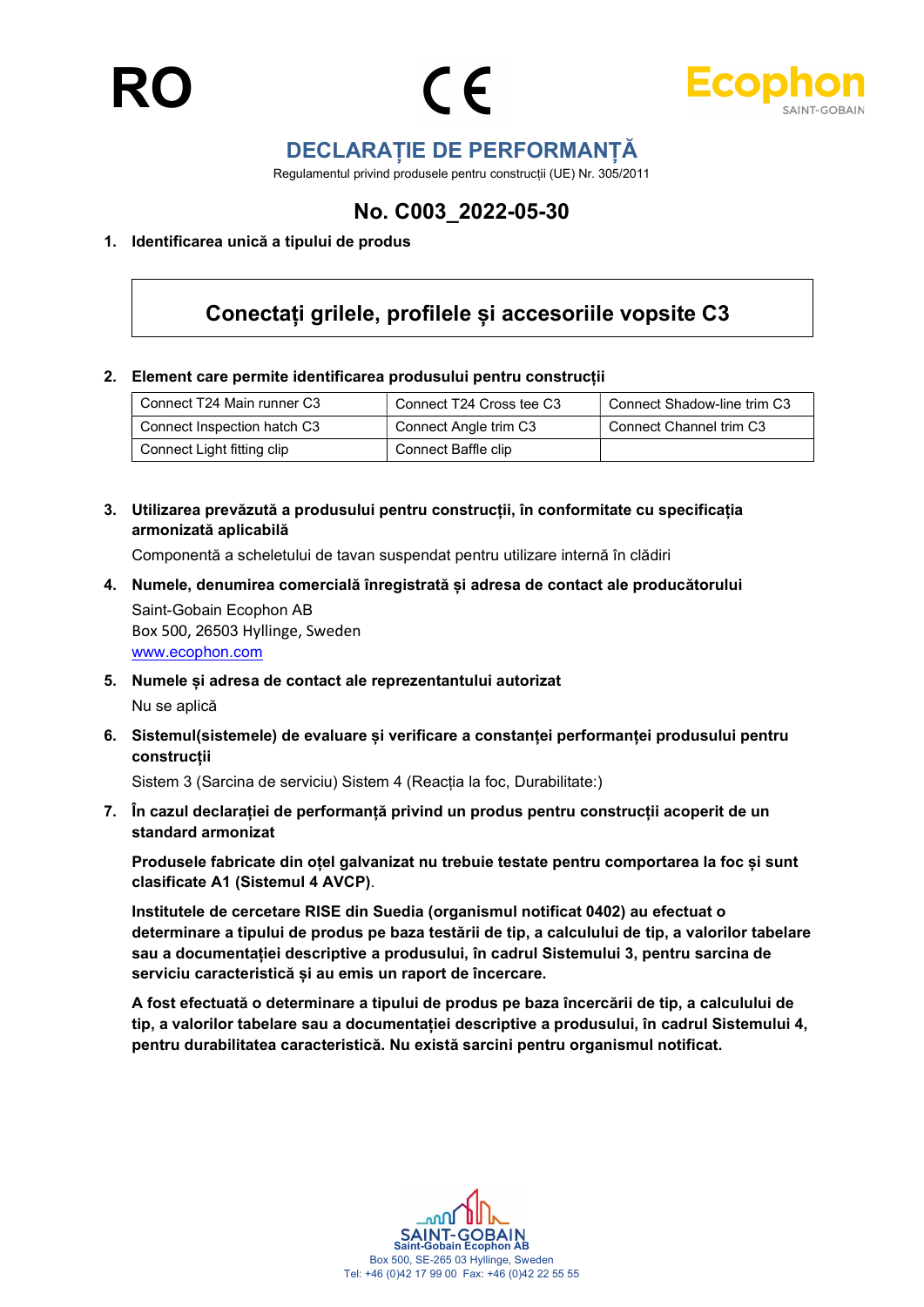# R





### 8. În cazul declarației de performanță privind un produs pentru construcții pentru care s-a emis o evaluare tehnică europeană

Nu se aplică

#### 9. Performanță declarată

| Caracteristici esențiale | Performanță        | Specificație tehnică<br>armonizată |
|--------------------------|--------------------|------------------------------------|
| 'Reactia la foc:         | A <sub>1</sub>     |                                    |
| Durabilitate:            | Clasă D            | EN13964:2014                       |
| Eliberarea azbestului:   | Nu există continut |                                    |

Sarcina de serviciu (Specificație tehnică armonizată: EN13964:2014)

| <b>Produs</b>                          | Caracteristici esentiale                     | Performantă |
|----------------------------------------|----------------------------------------------|-------------|
| Connect T24 Main runner C3             | Sarcina de serviciu, interval= 1200, Clasă 1 | 95 N        |
| Connect T24 Cross tee C3 (L=600-625)   | Sarcina de serviciu, interval= 600, Clasă 1  | 85 N        |
| Connect T24 Cross tee C3 (L=1200-1250) | Sarcina de serviciu, interval= 1200, Clasă 1 | 58 N        |
| Connect Shadow-line trim C3            | Sarcina de serviciu, interval= 200, Clasă 1  | 70 N        |
| Connect Angle trim C3                  | Sarcina de serviciu, interval= 200, Clasă 1  | 70 N        |
| Connect Channel trim C3                | Sarcina de serviciu, interval= 600, Clasă 1  | 15 N        |
| Connect Light fitting clip             | Sarcina de serviciu                          | 50 N        |
| Connect Baffle clip                    | Sarcina de serviciu                          | 50 N        |
| Connect Inspection hatch C3            | N/A                                          | <b>NPD</b>  |

Proprietăți care nu sunt enumerate în tabele: NPD (Nicio performanță determinată).

#### 10. Performanța produsului identificat la punctele 1 și 2 este în conformitate cu performanța declarată la punctul 9

Această declarație de performanță este emisă pe răspunderea exclusivă a producătorului identificat la punctul 4. Semnată pentru și în numele producătorului:

Martin Tykesson Product Engineer

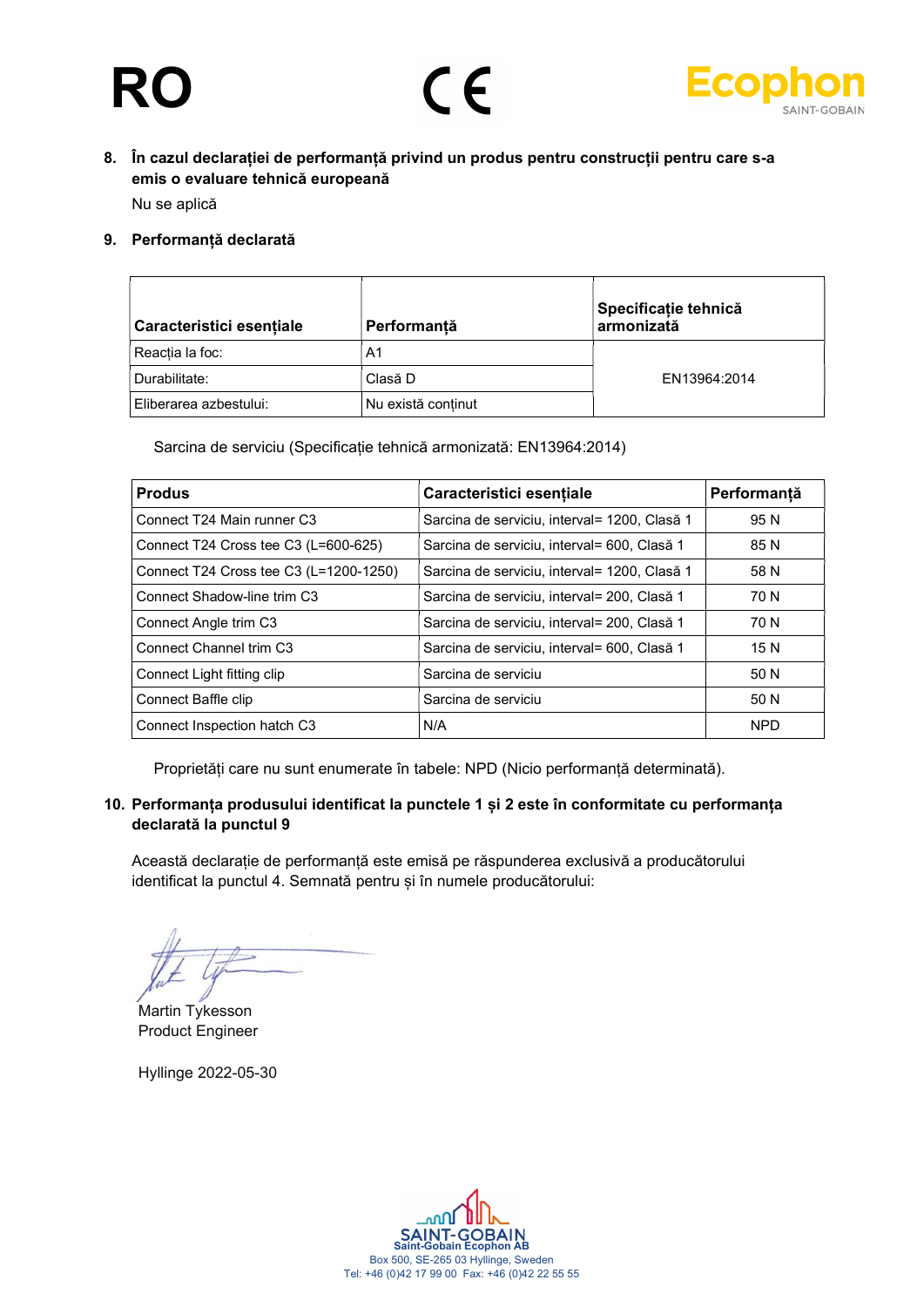



## ΔΗΛΩΣΗ ΑΠΟΔΟΣΗΣ

Κανονισμός για τα προϊόντα του τομέα των δομικών κατασκευών (ΕΕ) αριθ. 305/2011

## No. C003\_2022-05-30

1. Μοναδικός κωδικός ταυτοποίησης του τύπου του προϊόντος

## Βαμμένοι μεταλλικοί σκελετοί, προφίλ και εξαρτήματα Connect C3

2. Στοιχείο που επιτρέπει την ταυτοποίηση του προϊόντος του τομέα δομικών κατασκευών

| Connect T24 Main runner C3  | Connect T24 Cross tee C3 | Connect Shadow-line trim C3 |
|-----------------------------|--------------------------|-----------------------------|
| Connect Inspection hatch C3 | Connect Angle trim C3    | Connect Channel trim C3     |
| Connect Light fitting clip  | Connect Baffle clip      |                             |

3. Προτεινόμενη χρήση του προϊόντος του τομέα δομικών κατασκευών, σύμφωνα με τις ισχύουσες εναρμονισμένες προδιαγραφές

Στοιχείο υποδομής αναρτημένης οροφής για εσωτερική χρήση σε κτήρια

- 4. Όνομα, εμπορική επωνυμία και διεύθυνση επικοινωνίας κατασκευαστή Saint-Gobain Ecophon AB Box 500, 26503 Hyllinge, Sweden www.ecophon.com
- 5. Όνομα και διεύθυνση επικοινωνίας εξουσιοδοτημένου αντιπροσώπου Δεν ισχύει
- 6. Σύστημα ή συστήματα αξιολόγησης και επαλήθευσης της σταθερότητας της απόδοσης του προϊόντος του τομέα δομικών κατασκευών

Σύστημα 3 (Φορτίο λειτουργίας) Σύστημα 4 (Αντίδραση στη φωτιά, Ανθεκτικότητα:)

7. Στην περίπτωση δήλωσης απόδοσης σχετικά με προϊόν του τομέα δομικών κατασκευών που εμπίπτει σε εναρμονισμένο πρότυπο

Τα προϊόντα που κατασκευάζονται από γαλβανισμένο χάλυβα δεν απαιτείται να υποβάλλονται σε δοκιμή αντίδρασης στη φωτιά και κατατάσσονται στην κλάση A1 (σύστημα 4 AVCP)..

Τα σουηδικά Ινστιτούτα Ερευνών RISE (κοινοποιημένος φορέας: 0402) διενήργησαν προσδιορισμό του τύπου προϊόντος βάσει της δοκιμής τύπου, του υπολογισμού τύπου, των πινακοποιημένων τιμών ή της περιγραφικής τεκμηρίωσης του προϊόντος υπό το σύστημα 3 για το χαρακτηριστικό του φορτίου λειτουργίας και κατάρτισαν έκθεση δοκιμής.

Διενεργήθηκε προσδιορισμός του τύπου προϊόντος βάσει της δοκιμής τύπου, του υπολογισμού τύπου, των πινακοποιημένων τιμών ή της περιγραφικής τεκμηρίωσης του προϊόντος υπό το σύστημα 4 για το χαρακτηριστικό της ανθεκτικότητας. Δεν ανατέθηκαν εργασίες στον κοινοποιημένο φορέα.

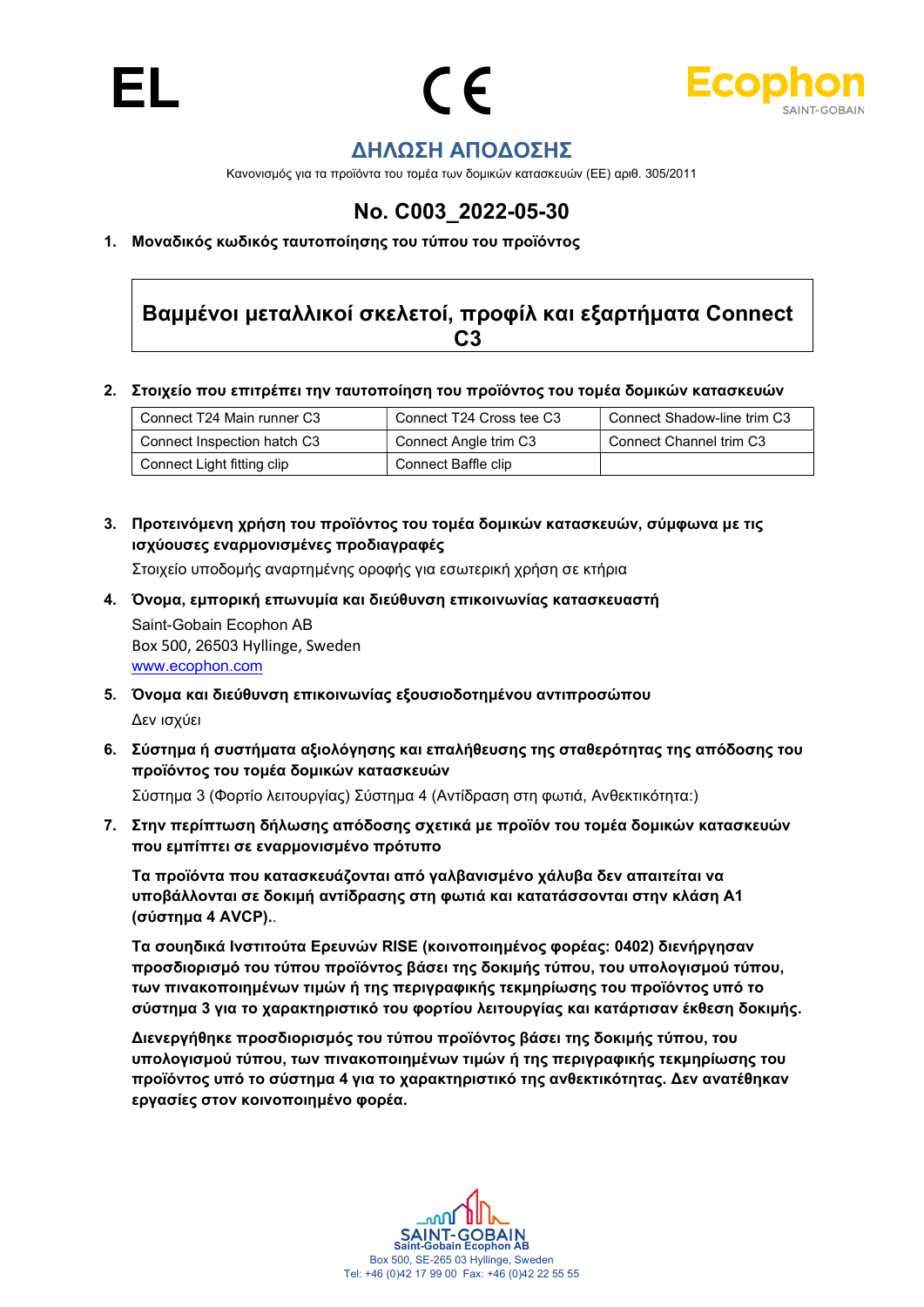# EL



8. Στην περίπτωση δήλωσης απόδοσης σχετικά με προϊόν του τομέα δομικών κατασκευών για το οποίο εκδόθηκε ευρωπαϊκή τεχνική αξιολόγηση Δεν ισχύει

#### 9. Δηλωμένη απόδοση

| Βασικά χαρακτηριστικά  | Απόδοση           | Εναρμονισμένη Τεχνική<br>Προδιαγραφή |
|------------------------|-------------------|--------------------------------------|
| Αντίδραση στη φωτιά:   | A1                |                                      |
| Ανθεκτικότητα:         | Κλάση D           | EN13964:2014                         |
| Απελευθέρωση αμιάντου: | Χωρίς περιεχόμενο |                                      |

Φορτίο λειτουργίας (Εναρμονισμένη Τεχνική Προδιαγραφή: EN13964:2014)

| Προϊόν                                 | Βασικά χαρακτηριστικά                      | Απόδοση    |
|----------------------------------------|--------------------------------------------|------------|
| Connect T24 Main runner C3             | Φορτίο λειτουργίας, διάστημα= 1200, Κλάση  | 95 N       |
| Connect T24 Cross tee C3 (L=600-625)   | Φορτίο λειτουργίας, διάστημα= 600, Κλάση 1 | 85 N       |
| Connect T24 Cross tee C3 (L=1200-1250) | Φορτίο λειτουργίας, διάστημα= 1200, Κλάση  | 58 N       |
| Connect Shadow-line trim C3            | Φορτίο λειτουργίας, διάστημα= 200, Κλάση 1 | 70 N       |
| Connect Angle trim C3                  | Φορτίο λειτουργίας, διάστημα= 200, Κλάση 1 | 70 N       |
| Connect Channel trim C3                | Φορτίο λειτουργίας, διάστημα= 600, Κλάση 1 | 15 N       |
| Connect Light fitting clip             | Φορτίο λειτουργίας                         | 50 N       |
| Connect Baffle clip                    | Φορτίο λειτουργίας                         | 50 N       |
| Connect Inspection hatch C3            | N/A                                        | <b>NPD</b> |

Ιδιότητες που δεν περιλαμβάνονται στους πίνακες: NPD (μη καθορισμένη απόδοση).

#### 10. Η απόδοση του προϊόντος που αναφέρεται στα σημεία 1 και 2 συμμορφώνεται με τη δηλωμένη απόδοση στο σημείο 9.

Η παρούσα δήλωση απόδοσης εκδίδεται με αποκλειστική ευθύνη του κατασκευαστή που αναφέρεται στο σημείο 4. Υπογραφή εκ μέρους και για λογαριασμό του κατασκευαστή:

Martin Tykesson Product Engineer

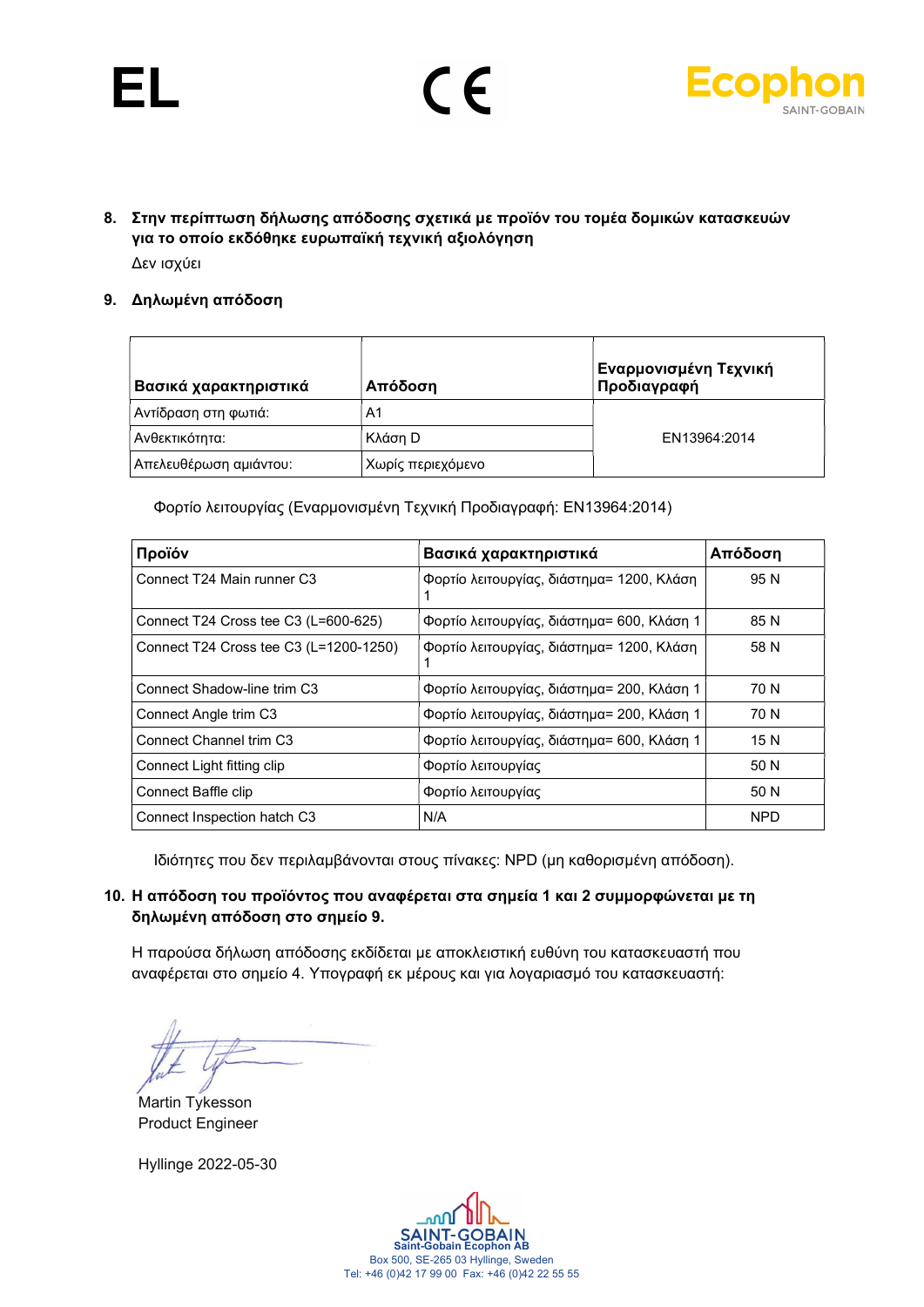



### IZJAVA O SVOJSTVIMA

Uredba (EU) o građevnim proizvodima br. 305/2011

## No. C003\_2022-05-30

#### 1. Jedinstvena identifikacijska oznaka vrste proizvoda

# Obojane mreže, profili i oprema Connect C3

#### 2. Element koji omogućuje identifikaciju građevnog proizvoda

| Connect T24 Main runner C3  | Connect T24 Cross tee C3 | Connect Shadow-line trim C3 |
|-----------------------------|--------------------------|-----------------------------|
| Connect Inspection hatch C3 | Connect Angle trim C3    | Connect Channel trim C3     |
| Connect Light fitting clip  | Connect Baffle clip      |                             |

3. Predviđena upotreba građevnog proizvoda, u skladu s primjenjivom usklađenom specifikacijom

Komponenta ovješene stropne konstrukcije za unutarnju upotrebu u građevinama

- 4. Naziv, registrirani trgovački naziv i kontaktna adresa proizvođača Saint-Gobain Ecophon AB Box 500, 26503 Hyllinge, Sweden www.ecophon.com
- 5. Naziv i kontaktna adresa ovlaštenog predstavnika Nije primjenjivo
- 6. Sustav(i) ocjenjivanja i provjere stalnosti svojstava građevnog proizvoda Sustav 3 (Radno opterećenje) Sustav 4 (Požarna otpornost, Izdržljivost:)
- 7. U slučaju izjave o svojstvima građevnog proizvoda obuhvaćenog usklađenim standardom

Proizvodi od pocinčanog čelika ne trebaju se ispitivati na reakciju na požar i klasificirani su kao A1 (AVCP sustav 4).

RISE istraživački institut u Švedskoj (imenovano certifikacijsko tijelo br. 0402) izvršio je određivanje vrste proizvoda na temelju ispitivanja tipa, izračuna tipa, tabličnih vrijednosti ili opisne dokumentacije proizvoda u okviru sustava 3 za karakteristiku servisnog opterećenja i izdao je izvještaj o ispitivanju.

Izvršeno je određivanje vrste proizvoda na temelju ispitivanja tipa, izračuna tipa, tabličnih vrijednosti ili opisne dokumentacije proizvoda u okviru sustava 4 za karakteristiku izdržljivosti. Nema zadaća za imenovano certifikacijsko tijelo.

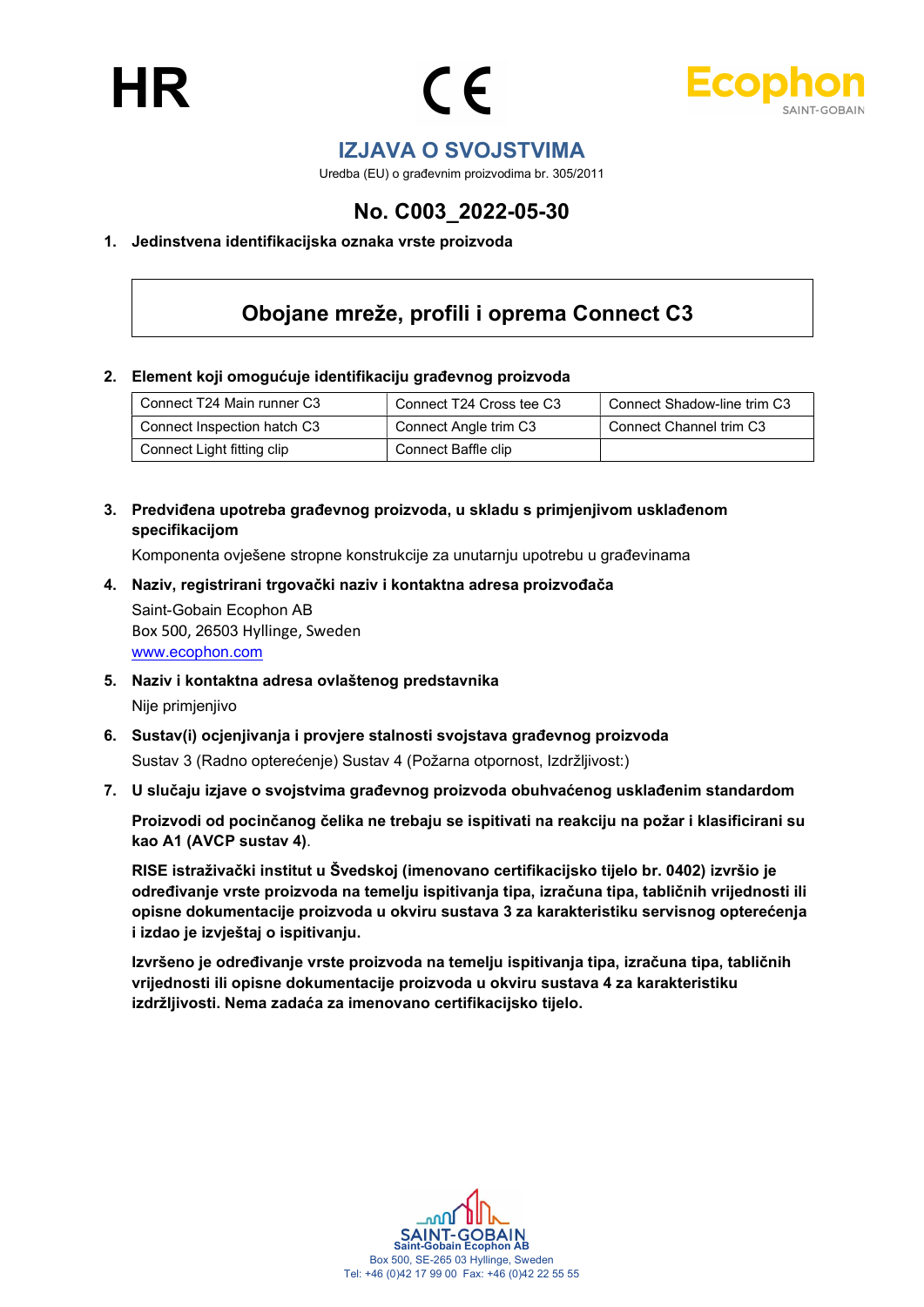# HR





### 8. Ako postoji izjava o svojstvima građevnog proizvoda za koji je izdana Europska tehnička ocjena

Nije primjenjivo

#### 9. Objavljena svojstva

| Osnovne karakteristike | Svojstva      | Usklađena tehnička<br>specifikacija |
|------------------------|---------------|-------------------------------------|
| Požarna otpornost:     | A1            |                                     |
| Izdržljivost:          | Razred D      | EN13964:2014                        |
| Otpuštanje azbesta:    | Nema sadržaja |                                     |

Radno opterećenje (Usklađena tehnička specifikacija: EN13964:2014)

| <b>Proizvod</b>                        | Osnovne karakteristike                    | Svojstva   |
|----------------------------------------|-------------------------------------------|------------|
| Connect T24 Main runner C3             | Radno opterećenje, raspon= 1200, Razred 1 | 95 N       |
| Connect T24 Cross tee C3 (L=600-625)   | Radno opterećenje, raspon= 600, Razred 1  | 85 N       |
| Connect T24 Cross tee C3 (L=1200-1250) | Radno opterećenje, raspon= 1200, Razred 1 | 58 N       |
| Connect Shadow-line trim C3            | Radno opterećenje, raspon= 200, Razred 1  | 70 N       |
| Connect Angle trim C3                  | Radno opterećenje, raspon= 200, Razred 1  | 70 N       |
| Connect Channel trim C3                | Radno opterećenje, raspon= 600, Razred 1  | 15 N       |
| Connect Light fitting clip             | Radno opterećenje                         | 50 N       |
| Connect Baffle clip                    | Radno opterećenje                         | 50 N       |
| Connect Inspection hatch C3            | N/A                                       | <b>NPD</b> |

Svojstva koja nisu navedena u tablicama: NPD (bez utvrđenog svojstva).

#### 10. Svojstva proizvoda navedena u točkama 1 i 2 u skladu su sa svojstvima navedenim u točki 9

Za ovu izjavu o svojstvima isključivo je odgovoran proizvođač naveden u točki 4. U ime proizvođača potpisuje:

Martin Tykesson Product Engineer

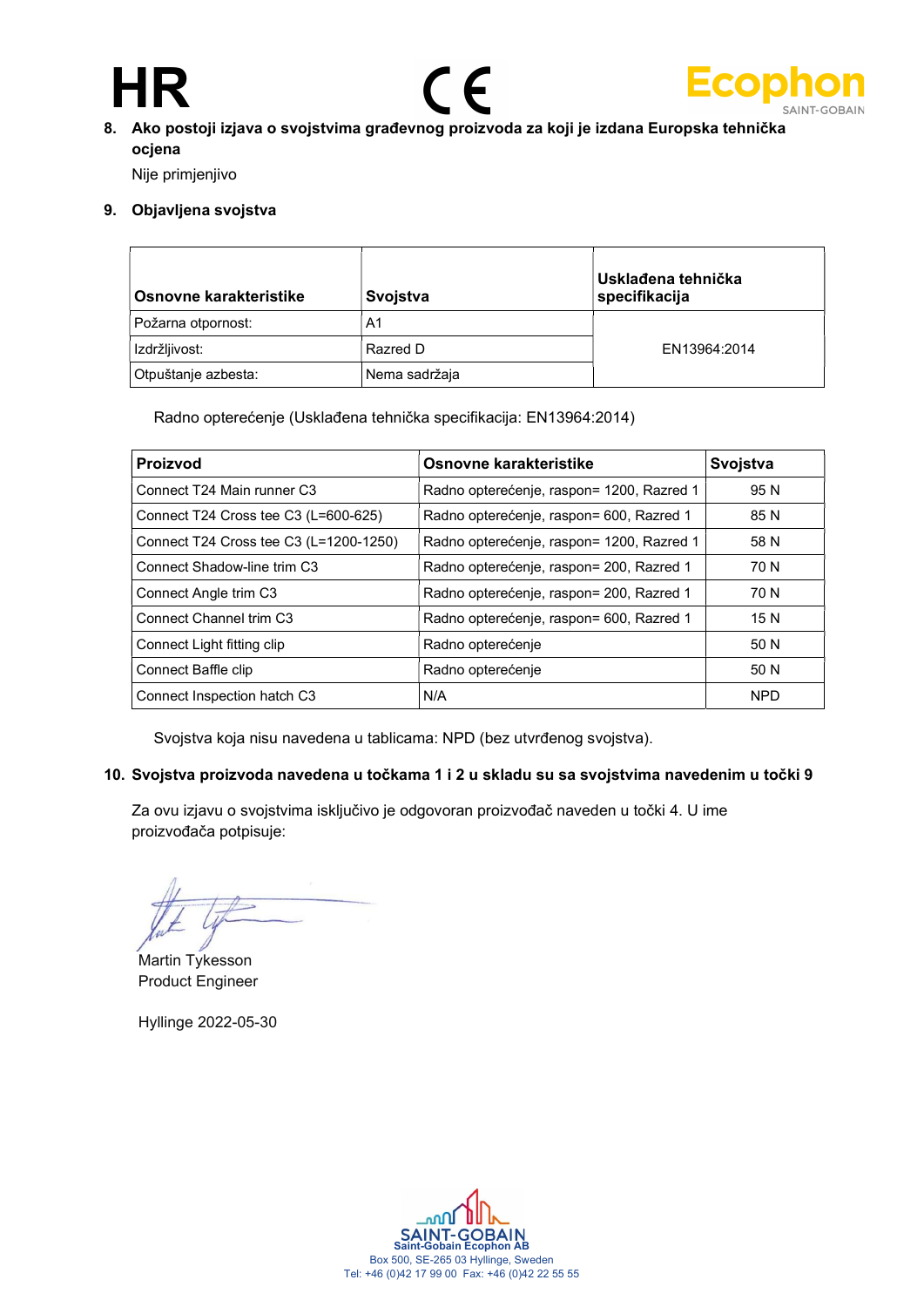



### IZJAVA O LASTNOSTIH

Uredba o gradbenih proizvodih (EU) št. 305/2011

## No. C003\_2022-05-30

#### 1. Enotna identifikacijska oznaka tipa proizvoda

## Barvani rastri, profili in pribor Connect C3

2. Element, na podlagi katerega je mogoče prepoznati gradbeni proizvod

| Connect T24 Main runner C3  | Connect T24 Cross tee C3 | Connect Shadow-line trim C3 |
|-----------------------------|--------------------------|-----------------------------|
| Connect Inspection hatch C3 | Connect Angle trim C3    | Connect Channel trim C3     |
| Connect Light fitting clip  | Connect Baffle clip      |                             |

- 3. Predvidena uporaba gradbenega proizvoda v skladu z veljavno harmonizirano specifikacijo Sestavni del podkonstrukcije spuščenega stropa za notranjo uporabo v stavbah
- 4. Ime, registrirano trgovsko ime in kontaktni naslov proizvajalca Saint-Gobain Ecophon AB Box 500, 26503 Hyllinge, Sweden www.ecophon.com
- 5. Ime in kontaktni naslov pooblaščenega zastopnika Se ne uporablja
- 6. Sistem(-i) ocenjevanja in preverjanja nespremenljivosti lastnosti gradbenega proizvoda Sistem 3 (Delovna obremenitev) Sistem 4 (Odziv na ogenj, Trajnost:)
- 7. Za izjavo o lastnostih glede gradbenega proizvoda, za katerega velja harmoniziran standard

Proizvodov iz pocinkanega jekla ni treba preskusiti glede odziva na ogenj in se klasificirajo kot A1 (AVCP, sistem 4).

Švedski raziskovalni inštitut RISE (priglašeni organ 0402) je izvedel določitev tipa proizvoda na podlagi preskušanja tipa, izračuna tipa, vrednosti iz preglednice ali opisne dokumentacije proizvoda v okviru sistema 3 za značilnost Delovna obremenitev in izdal poročilo o preskusu.

Izvedena je bila določitev tipa proizvoda na podlagi preskušanja tipa, izračuna tipa, vrednosti iz preglednice ali opisne dokumentacije proizvoda v okviru sistema 4 za značilnost Trajnost. Priglašeni organ nima nalog.

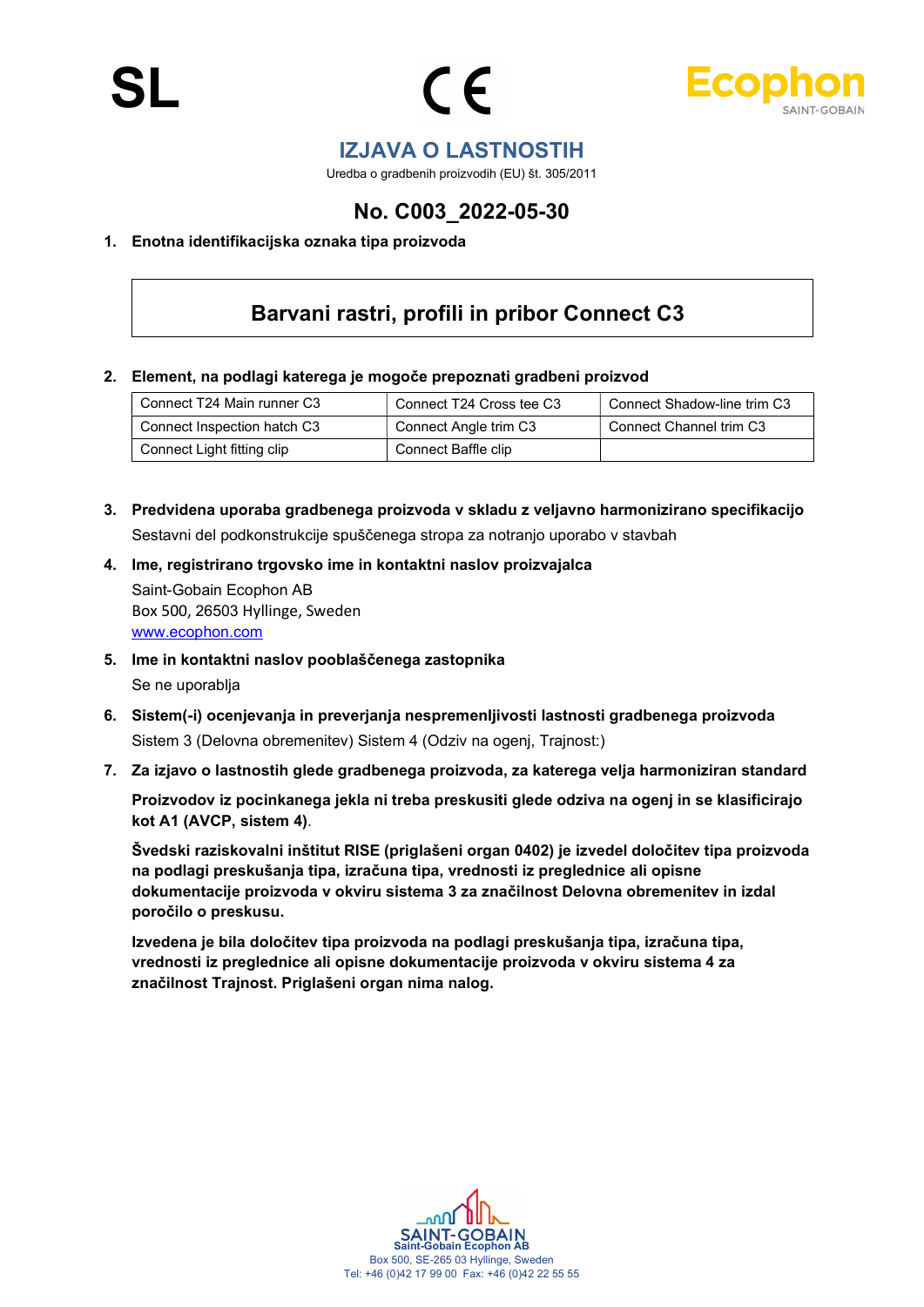# SL





### 8. Za izjavo o lastnostih glede gradbenega proizvoda, za katerega je bila izdana evropska tehnična ocena

Se ne uporablja

#### 9. Navedena lastnost

| Bistvene značilnosti | Lastnosti      | Harmonizirana tehnična<br>specifikacija |
|----------------------|----------------|-----------------------------------------|
| Odziv na ogenj:      | A1             |                                         |
| Trajnost:            | Razred D       | EN13964:2014                            |
| Sproščanje azbesta:  | Brez vsebnosti |                                         |

Delovna obremenitev (Harmonizirana tehnična specifikacija: EN13964:2014)

| <b>Proizvod</b>                        | Bistvene značilnosti                           | Lastnosti  |
|----------------------------------------|------------------------------------------------|------------|
| Connect T24 Main runner C3             | Delovna obremenitev, Razpon= 1200,<br>Razred 1 | 95 N       |
| Connect T24 Cross tee C3 (L=600-625)   | Delovna obremenitev, Razpon= 600, Razred       | 85 N       |
| Connect T24 Cross tee C3 (L=1200-1250) | Delovna obremenitev, Razpon= 1200,<br>Razred 1 | 58 N       |
| Connect Shadow-line trim C3            | Delovna obremenitev, Razpon= 200, Razred<br>1  | 70 N       |
| Connect Angle trim C3                  | Delovna obremenitev, Razpon= 200, Razred       | 70 N       |
| Connect Channel trim C3                | Delovna obremenitev, Razpon= 600, Razred       | 15 N       |
| Connect Light fitting clip             | Delovna obremenitev                            | 50 N       |
| Connect Baffle clip                    | Delovna obremenitev                            | 50 N       |
| Connect Inspection hatch C3            | N/A                                            | <b>NPD</b> |

Lastnosti, ki niso navedene v tabelah: NPD (lastnosti niso določene).

#### 10. Lastnosti proizvoda, navedenega v točki 1 in 2, so v skladu z navedenimi lastnostmi iz točke 9.

Za izdajo te izjave o lastnostih je odgovoren izključno proizvajalec, naveden v točki 4. Podpisal za in v imenu proizvajalca:

Martin Tykesson Product Engineer

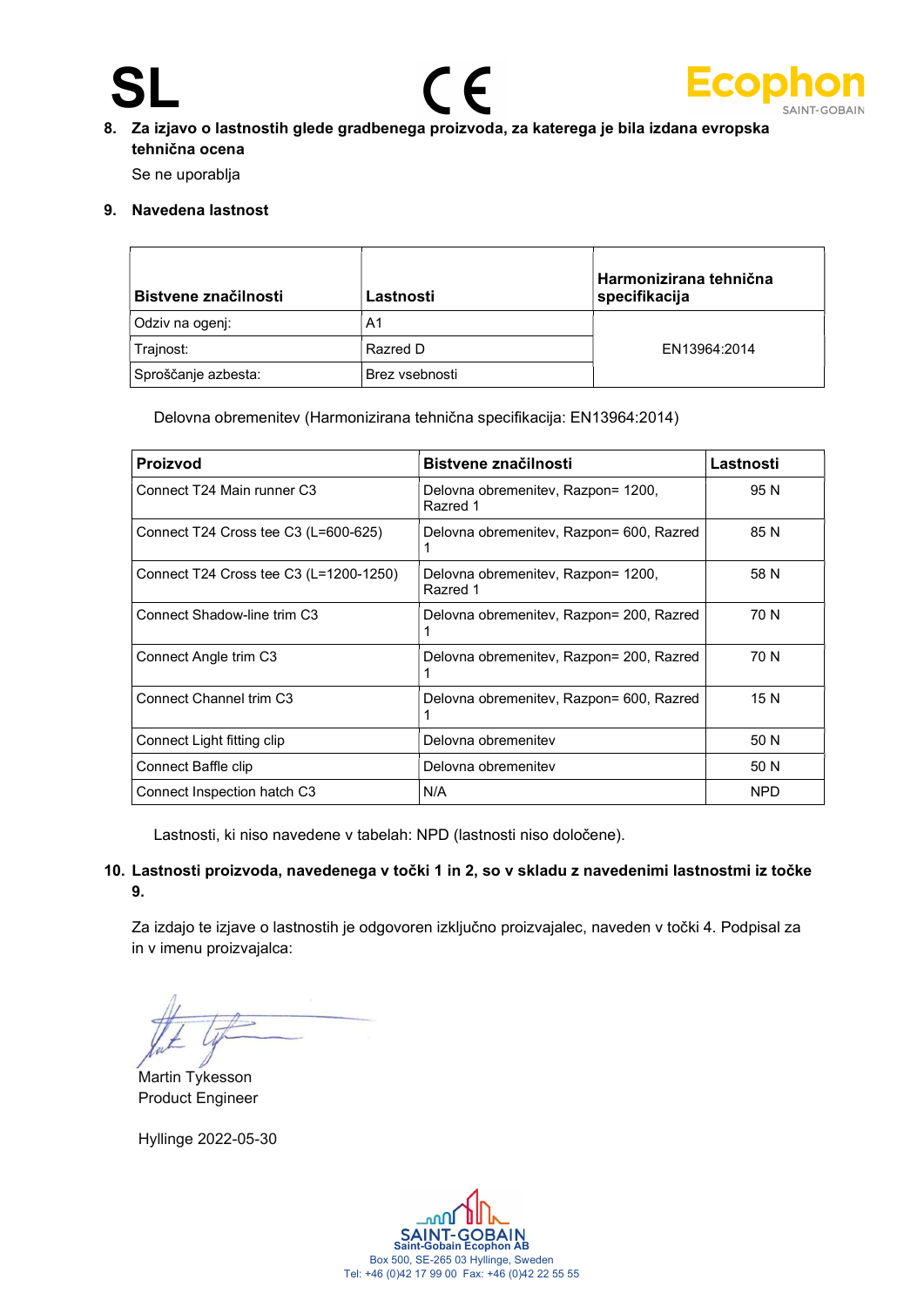MT





## DIKJARAZZJONI TA' PRESTAZZJONI

Construction Products Regulation (EU) No. 305/2011

## No. C003\_2022-05-30

#### 1. Kodiċi uniku ta' identifikazzjoni tat-tip tal-prodott:

# Connect miżbugħa C3 grilji, profili u aċċessorji

2. Tip, numru tal-lott jew tas-serje jew kwalunkwe element ieħor li jippermetti l-identifikazzjoni tal-prodott:

| Connect T24 Main runner C3  | Connect T24 Cross tee C3 | Connect Shadow-line trim C3 |
|-----------------------------|--------------------------|-----------------------------|
| Connect Inspection hatch C3 | Connect Angle trim C3    | Connect Channel trim C3     |
| Connect Light fitting clip  | Connect Baffle clip      |                             |

3. Użu jew użi intiżi tal-prodott għall-bini, f'konformità mal-ispeċifikazzjoni teknika armonizzata applikabbli:

Sospiżi komponent sottostruttura limitu għal użu internament fil-bini

4. Isem, isem tal-kummerċ irreġistrat jew it-trade mark irreġistrat u indirizz ta' kuntatt talmanifattur:

Saint-Gobain Ecophon AB Box 500, 26503 Hyllinge, Sweden www.ecophon.com

- 5. Fejn applikabbli, l-isem u l-indirizz ta' kuntatt tar-rappreżentant awtorizzat: Mhux applikabbli
- 6. Is-sistema jew sistemi ta' valutazzjoni u verifika tal-kostanza tal-prestazzjoni tal-prodott għall-bini kif stabbilit fl-Anness V:

Sistema 3 (Tagħbija servizz) Sistema 4 (Reazzjoni għan-nar, Durabilità:)

7. Fil-każ tad-dikjarazzjoni tal-prestazzjoni rigward prodott għall-bini kopert minn standard armonizzat:

Prodotti magħmula mill-azzar galvanizzat m'għandhomx bżonn jiġu ttestjati għar-reazzjoni għan-nar u huma kklassifikati A1 (Sistema AVCP 4).

L-Istituti ta' Riċerka RISE tal-Isvezja (korp notifikat 0402) wettqu determinazzjoni tat-tip ta' prodott fuq il-bażi ta' ttestjar tat-tip, kalkolu tat-tip, valuri f'tabella jew dokumentazzjoni deskrittiva tal-prodott taħt is-Sistema 3 għat-Tagħbija tas-Servizz karatteristika u ħarġu rapport tat-test.

Twettqet determinazzjoni tat-tip ta' prodott fuq il-bażi ta' ttestjar tat-tip, kalkolu tat-tip, valuri f'tabella jew dokumentazzjoni deskrittiva tal-prodott taħt is-Sistema 4 għall-karatteristika Durabilità. Ebda kompiti għall-korp notifikat.

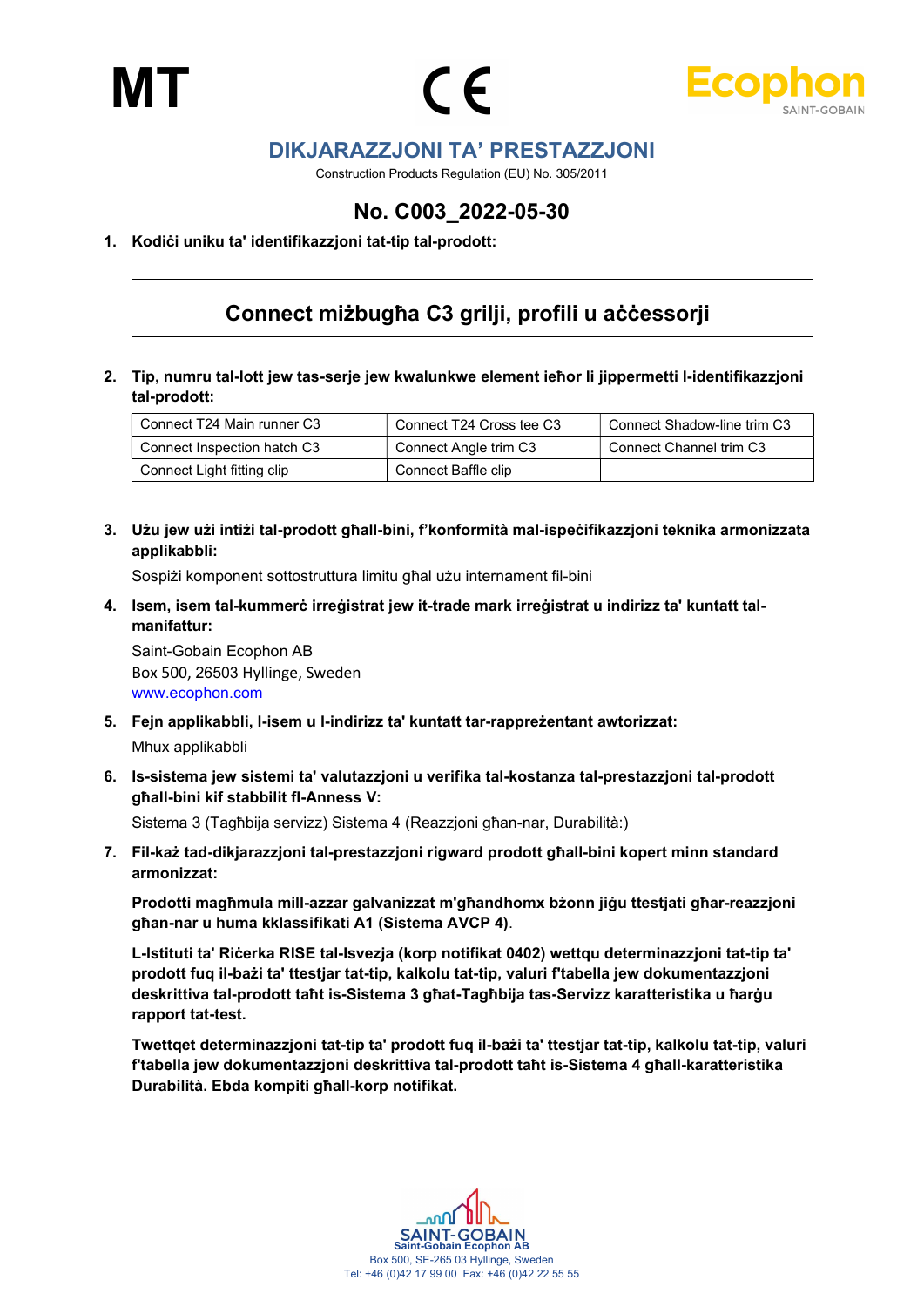# MT





### 8. Fil-każ tad-dikjarazzjoni tal-prestazzjoni rigward prodott għall-bini kopert li għalih tkun inħarġet Valutazzjoni Teknika Ewropea: Mhux applikabbli

9. Prestazzjoni ddikjarata:

| Karatteristići essenzjali | Prestazzjoni   | Specifikazzjoni Teknika<br>Armonizzata |
|---------------------------|----------------|----------------------------------------|
| Reazzjoni għan-nar:       | A <sub>1</sub> |                                        |
| Durabilità:               | Klassi D       | EN13964:2014                           |
| Rilaxx ta' asbestos:      | Ebda kontenut  |                                        |

Tagħbija servizz (

Speċifikazzjoni Teknika Armonizzata: EN13964:2014)

| <b>Prodott</b>                         | Karatteristići essenzjali              | Prestazzjoni |
|----------------------------------------|----------------------------------------|--------------|
| Connect T24 Main runner C3             | Tagħbija servizz, span= 1200, Klassi 1 | 95 N         |
| Connect T24 Cross tee C3 (L=600-625)   | Tagħbija servizz, span= 600, Klassi 1  | 85 N         |
| Connect T24 Cross tee C3 (L=1200-1250) | Tagħbija servizz, span= 1200, Klassi 1 | 58 N         |
| Connect Shadow-line trim C3            | Tagħbija servizz, span= 200, Klassi 1  | 70 N         |
| Connect Angle trim C3                  | Tagħbija servizz, span= 200, Klassi 1  | 70 N         |
| <b>Connect Channel trim C3</b>         | Tagħbija servizz, span= 600, Klassi 1  | 15 N         |
| Connect Light fitting clip             | Tagħbija servizz                       | 50 N         |
| Connect Baffle clip                    | Tagħbija servizz                       | 50 N         |
| Connect Inspection hatch C3            | N/A                                    | <b>NPD</b>   |

Proprjetajiet mhux elenkati fit-tabella għandhom il-valur NPD (No Performance Determined)

#### 10. Il-prestazzjoni tal-prodott identifikat fil-punti 1 u 2 hija f'konformità mal-prestazzjoni ddikjarata fil-punt 9.

Din id-dikjarazzjoni ta' prestazzjoni hi maħruġa taħt ir-responsabbiltà unika tal-manifattur identifikat fil-punt 4.

Iffirmat għal u f'isem il-manifattur minn:

Martin Tykesson Product Engineer

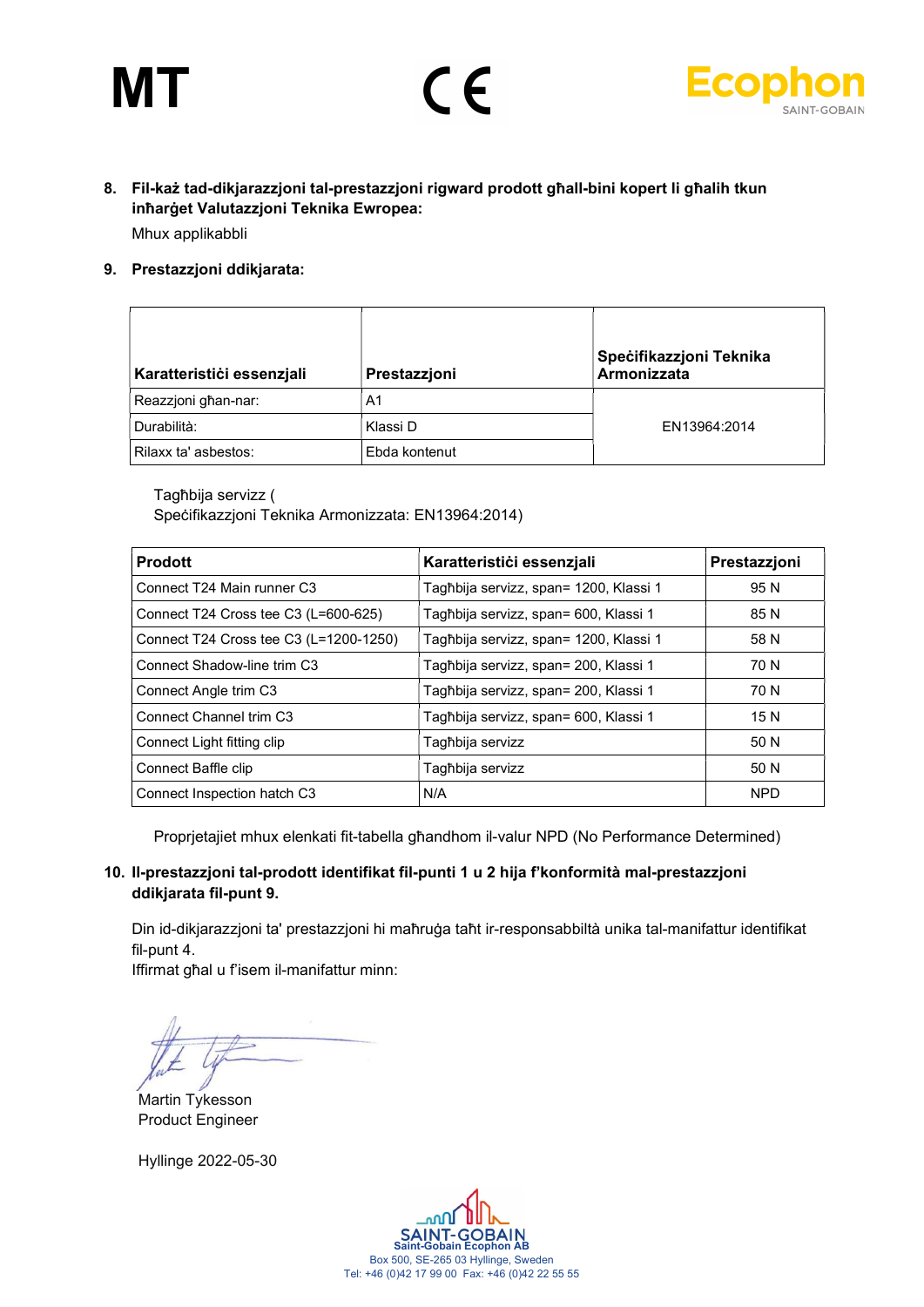



## DEKLARACIJA O PERFORMANSAMA

Regulativa o građevinskim proizvodima (EU) Br. 305/2011

## No. C003\_2022-05-30

#### 1. Jedinstvena identifikacija tipa proizvoda

## Obojene mreže, profili i oprema Connect C3

#### 2. Element koji dozvoljava identifikaciju građevinskog proizvoda

| Connect T24 Main runner C3  | Connect T24 Cross tee C3 | Connect Shadow-line trim C3 |
|-----------------------------|--------------------------|-----------------------------|
| Connect Inspection hatch C3 | Connect Angle trim C3    | Connect Channel trim C3     |
| Connect Light fitting clip  | Connect Baffle clip      |                             |

3. Namenjena upotreba građevinskog proizvoda u skladu sa primenljivom usaglašenom specifikacijom

Komponenta podstrukture spuštenog plafona za unutrašnju upotrebu u zgradama

4. Naziv, registrovani trgovački naziv i kontakt adresa proizvođača Saint-Gobain Ecophon AB

Box 500, 26503 Hyllinge, Sweden www.ecophon.com

- 5. Naziv i kontakt adresa ovlašćenog predstavnika Nije primenljivo
- 6. Sistem(i) procene i verifikacije konstantnosti performansi građevinskog proizvoda Sistem 3 (Raspon) Sistem 4 (Reakcija na požar, Izdržljivost:)
- 7. U slučaju da se deklaracija o performansama odnosi na građevinski proizvod koji je obuhvaćen usaglašenim standardom

Za proizvode od galvanizovanog čelika nije potrebno ispitivanje reakcije na požar i klasifikuju se kao A1 (AVCP Sistem 4).

RISE Švedski istraživački institut (ovlašćeno telo 0402) izvršio je klasifikaciju tipa proizvoda na osnovu ispitivanja tipa, proračuna tipa, tabuliranih vrednosti ili opisne dokumentacije proizvoda prema Sistemu 3 za karakteristiku Korisna nosivost i izdao je Izveštaj o ispitivanju.

Izvršena je klasifikacija tipa proizvoda na osnovu ispitivanja tipa, proračuna tipa, tabuliranih vrednosti ili opisne dokumentacije proizvoda prema Sistemu 4 za karakteristiku Izdržljivost. Ne postoje zadaci za ovlašćeno telo.

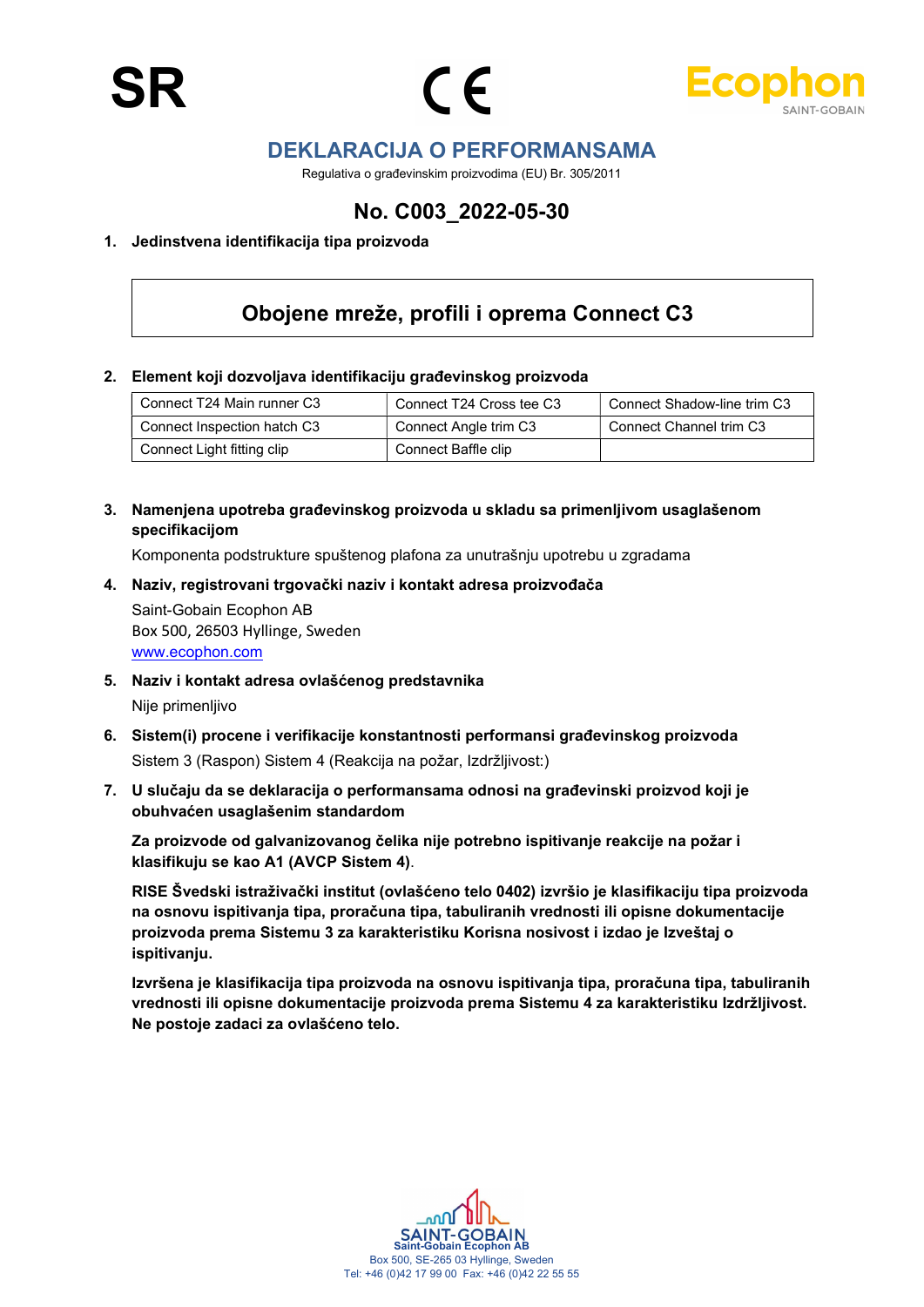# SR





8. U slučaju deklaracije o performansama koja se odnosi na građevinski proizvod za koji je izdata Evropska tehnička procena

Nije primenljivo

#### 9. Deklarisane performanse

| Suštinske karakteristike | <b>Performanse</b> | Usaglašena tehnička<br>specifikacija |
|--------------------------|--------------------|--------------------------------------|
| Reakcija na požar:       | A1                 |                                      |
| Izdržljivost:            | Klasa D            | EN13964:2014                         |
| Oslobađanje azbesta:     | Ne sadrži          |                                      |

Raspon (Usaglašena tehnička specifikacija: EN13964:2014)

| <b>Proizvod</b>                        | Suštinske karakteristike                  | Performanse |
|----------------------------------------|-------------------------------------------|-------------|
| Connect T24 Main runner C3             | Raspon, radnog opterećenja= 1200, Klasa 1 | 95 N        |
| Connect T24 Cross tee C3 (L=600-625)   | Raspon, radnog opterećenja= 600, Klasa 1  | 85 N        |
| Connect T24 Cross tee C3 (L=1200-1250) | Raspon, radnog opterećenja= 1200, Klasa 1 | 58 N        |
| Connect Shadow-line trim C3            | Raspon, radnog opterećenja= 200, Klasa 1  | 70 N        |
| Connect Angle trim C3                  | Raspon, radnog opterećenja= 200, Klasa 1  | 70 N        |
| Connect Channel trim C <sub>3</sub>    | Raspon, radnog opterećenja= 600, Klasa 1  | 15 N        |
| Connect Light fitting clip             | Raspon                                    | 50 N        |
| Connect Baffle clip                    | Raspon                                    | 50 N        |
| Connect Inspection hatch C3            | N/A                                       | <b>NPD</b>  |

Svojstva nisu navedena u tabelama: NPD (Ne postoje određene performanse).

#### 10. Performanse proizvoda identifikovane u tačkama 1 i 2 su u skladu sa deklarisanom performansom u tački 9

Ova izjava o performansama je izdata pod isključivom odgovornošću proizvođača identifikovanom u tački 4. Potpisano za i u ime proizvođača:

Martin Tykesson Product Engineer

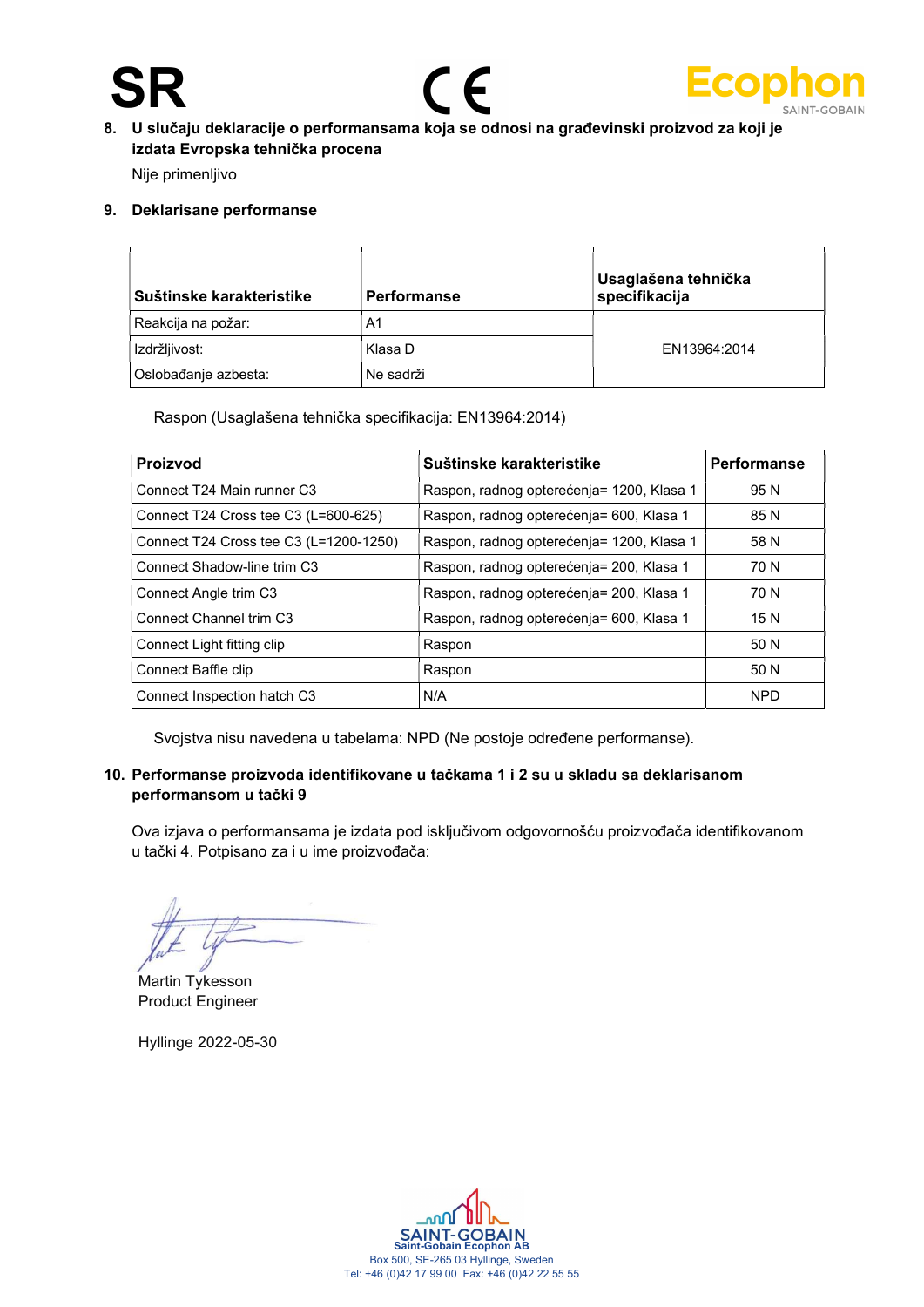



## DEARBHÚ FEIDHMÍOCHTA

Táirgí Tógála Rialachán (AE) Uimh. 305/2011

## No. C003\_2022-05-30

#### 1. Cód uathúil aitheantais an chineáil táirge:

## Connect greillí C3 péinteáilte, próifílí agus gabhálais

2. Uimhir chineáil, baiscuimhir nó uimhir sraithe nó aon eilimint eile lena bhféadfar táirge foirgníochta a shainaithint:

| Connect T24 Main runner C3  | Connect T24 Cross tee C3 | Connect Shadow-line trim C3 |
|-----------------------------|--------------------------|-----------------------------|
| Connect Inspection hatch C3 | Connect Angle trim C3    | Connect Channel trim C3     |
| Connect Light fitting clip  | Connect Baffle clip      |                             |

3. An úsáid nó na húsáidí atá beartaithe don táirge foirgníochta, i gcomhréir leis an tsonraíocht theicniúil chomhchuibhithe is infheidhme:

Fionraí chomhdhéanann í substructure uasteorainn lena n-úsáid go hinmheánach i bhfoirgnimh

4. Ainm, trádainm cláraithe nó trádmharc cláraithe agus seoladh an mhonaróra:

Saint-Gobain Ecophon AB Box 500, 26503 Hyllinge, Sweden www.ecophon.com

- 5. I gcás inarb infheidhme, ainm agus seoladh teagmhála an ionadaí údaraithe: Ní bhaineann le hábhar
- 6. Córas nó córais measúnaithe agus fíoraithe seasmhachta feidhmíochta an táirge foirgníochta mar atá leagtha amach in Iarscríbhinn V:

Córas 3 (Ualach seirbhíse) Córas 4 (Imoibriú le tine, Marthanacht:)

7. I gcás ina mbaineann an dearbhú feidhmíochta le táirge foirgníochta a chumhdaítear le caighdeán comhchuibhithe:

Ní gá táirgí déanta as cruach ghalbhánuithe a thástáil le haghaidh imoibriúcháin dóiteáin agus tá siad rangaithe A1 (Córas AVCP 4)..

Rinne Institiúidí Taighde RISE na Sualainne (comhlacht dá dtugtar fógra 0402) an cineál táirge a chinneadh ar bhonn cineál-tástála, cineál-áirimh, luachanna táblaithe nó doiciméadaithe tuairisciúla ar an táirge faoi Chóras 3 don Ualach Seirbhíse sainiúil agus d'eisigh siad tuarascáil tástála.

Rinneadh an cineál táirge a chinneadh ar bhonn cineál-tástála, cineál-áirimh, luachanna táblaithe nó doiciméadaithe tuairisciúla ar an táirge faoi Chóras 4 don saintréith Marthanachta. Níl aon chúraimí ar an gcomhlacht dá dtugtar fógra.

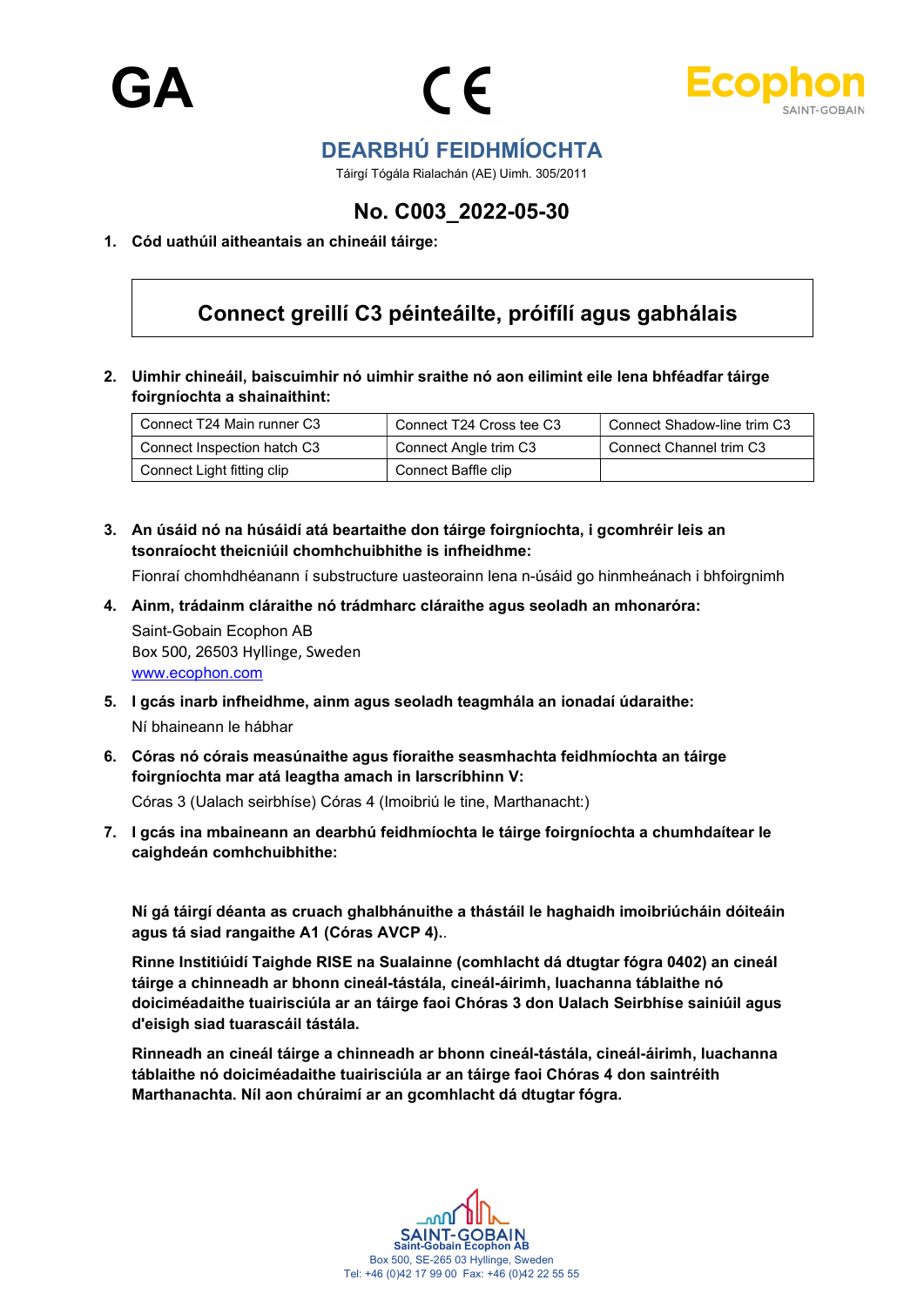# **GA**





- 8. I gcás ina mbaineann an dearbhú feidhmíochta le táirge foirgníochta ar eisíodh Measúnú Teicniúil Eorpach ina leith: Ní bhaineann le hábhar
- 9. An fheidhmíocht dhearbhaithe:

| Saintréithe sár-riachtanacha | Feidhmíocht | Sonraíocht Theicniúil<br><b>Chomhchuibhithe</b> |
|------------------------------|-------------|-------------------------------------------------|
| Imoibriú le tine:            | A1          |                                                 |
| Marthanacht:                 | Rang D      | EN13964:2014                                    |
| Scaoileadh aispeiste:        | Gan ábhar   |                                                 |

Ualach seirbhíse (

Sonraíocht Theicniúil Chomhchuibhithe: EN13964:2014)

| <b>Táirge</b>                          | Saintréithe sár-riachtanacha          | Feidhmíocht |
|----------------------------------------|---------------------------------------|-------------|
| Connect T24 Main runner C3             | Ualach seirbhíse, réise= 1200, Rang 1 | 95 N        |
| Connect T24 Cross tee C3 (L=600-625)   | Ualach seirbhíse, réise= 600, Rang 1  | 85 N        |
| Connect T24 Cross tee C3 (L=1200-1250) | Ualach seirbhíse, réise= 1200, Rang 1 | 58 N        |
| Connect Shadow-line trim C3            | Ualach seirbhíse, réise= 200, Rang 1  | 70 N        |
| Connect Angle trim C3                  | Ualach seirbhíse, réise= 200, Rang 1  | 70 N        |
| Connect Channel trim C3                | Ualach seirbhíse, réise= 600, Rang 1  | 15 N        |
| Connect Light fitting clip             | Ualach seirbhíse                      | 50 N        |
| Connect Baffle clip                    | Ualach seirbhíse                      | 50 N        |
| Connect Inspection hatch C3            | N/A                                   | <b>NPD</b>  |

Airíonna nach bhfuil liostaithe sna táblaí: NPD (Níor Chinneadh Feidhmíocht ar bith).

#### 10. Tá feidhmíocht an táirge a shainaithnítear i bpointe 1 agus i bpointe 2 i gcomhréir leis an bhfeidhmíocht dhearbhaithe i bpointe 9.

Is faoi fhreagracht an mhonaróra a shainaithnítear i bpointe 4 amháin a eisítear an dearbhú feidhmíochta seo.

Arna shíniú le haghaidh an mhonaróra agus thar a cheann ag:

Martin Tykesson Product Engineer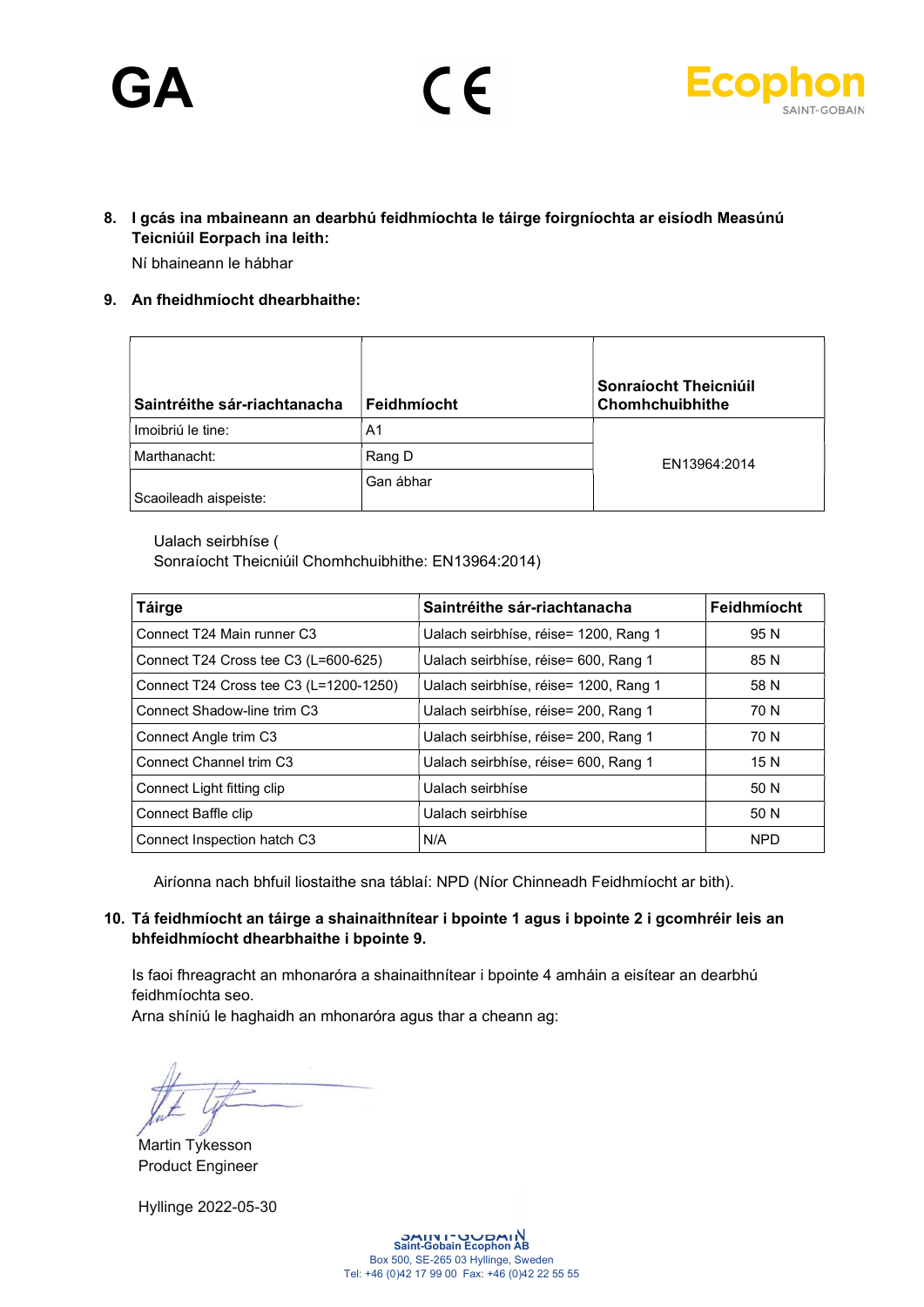

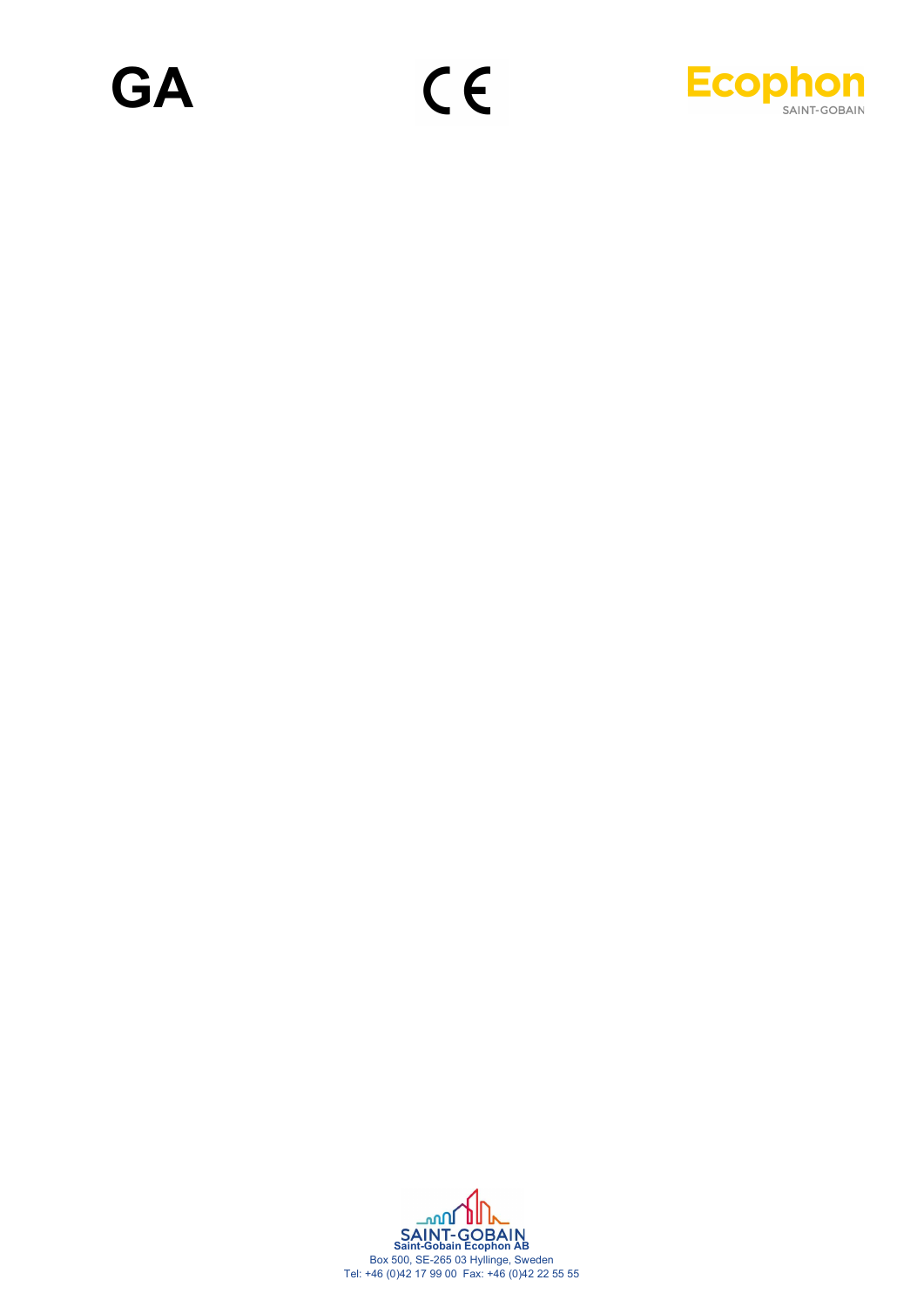





## ДЕКЛАРАЦИЯ ЗА ЕКСПЛОАТАЦИОННИ ПОКАЗАТЕЛИ

Регламент (ЕС) № 305/2011 относно строителните продукти

## No. C003\_2022-05-30

#### 1. Уникален идентификационен код на типа продукт

### Боядисани решетки, профили и аксесоари Connect C3

#### 2. Елемент, който позволява идентифициране на строителния продукт

| Connect T24 Main runner C3  | Connect T24 Cross tee C3 | Connect Shadow-line trim C3 |
|-----------------------------|--------------------------|-----------------------------|
| Connect Inspection hatch C3 | Connect Angle trim C3    | Connect Channel trim C3     |
| Connect Light fitting clip  | Connect Baffle clip      |                             |

#### 3. Предвидена употреба на строителния продукт в съответствие с приложимата хармонизирана спецификация

Подструктурен компонент на окачен таван за използване вътрешно в сгради

- 4. Име, регистрирано търговско наименование и адрес за контакт на производителя Saint-Gobain Ecophon AB Box 500, 26503 Hyllinge, Sweden www.ecophon.com
- 5. Име и адрес за контакт на упълномощения представител Не е приложимо
- 6. Система/и за оценяване и проверка на постоянството на експлоатационните показатели на строителния продукт

Система 3 (Работно натоварване) Система 4 (Реакция на огън, Трайност:)

7. В случай на декларация за експлоатационни показатели относно строителен продукт, обхванат от хармонизиран стандарт

Продуктите, изработени от поцинкована стомана, не се подлагат на изпитване за огнеустойчивост и са класифицирани А1 (AVCP система 4).

Шведските изследователски институти RISE (нотифициран орган 0402) извършиха определяне на типа продукт въз основа на изпитване на типа, изчисляване на типа, таблични стойности или описателна документация на продукта по Система 3 за характеристиката "Работно натоварване" и издадоха тестов доклад.

Извършено е определяне на типа продукт въз основа на изпитване на типа, изчисляване на типа, таблични стойности или описателна документация на продукта по Система 4 за характеристиката "Трайност". Няма задачи за нотифицирания орган.

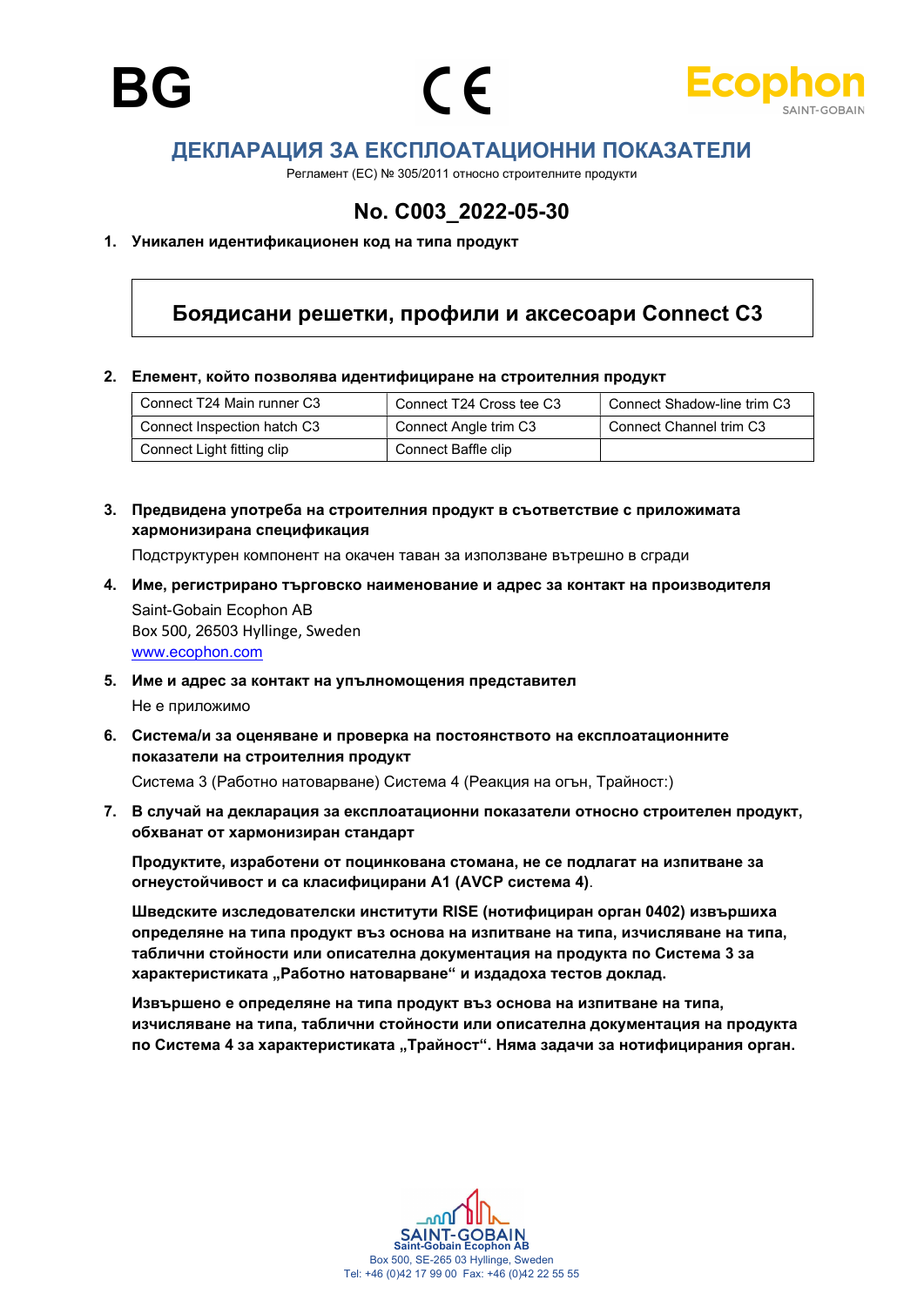



8. В случай на декларация за експлоатационни показатели относно строителен продукт, за който е издадена европейска техническа оценка

Не е приложимо

#### 9. Декларирани експлоатационни показатели

| Основни характеристики   | Експлоатационни<br>показатели | Хармонизирани технически<br>спецификации |
|--------------------------|-------------------------------|------------------------------------------|
| Реакция на огън:         | A1                            |                                          |
| Трайност:                | Клас D                        | EN13964:2014                             |
| Освобождаване на азбест: | Няма съдържание               |                                          |

Работно натоварване (Хармонизирани технически спецификации: EN13964:2014)

| Продукт                                | Основни характеристики                        | Експлоатацио<br>нни<br>показатели |
|----------------------------------------|-----------------------------------------------|-----------------------------------|
| Connect T24 Main runner C3             | Работно натоварване, дължина= 1200,<br>Клас 1 | 95 N                              |
| Connect T24 Cross tee C3 (L=600-625)   | Работно натоварване, дължина= 600,<br>Клас 1  | 85 N                              |
| Connect T24 Cross tee C3 (L=1200-1250) | Работно натоварване, дължина= 1200,<br>Клас 1 | 58 N                              |
| Connect Shadow-line trim C3            | Работно натоварване, дължина= 200,<br>Клас 1  | 70 N                              |
| Connect Angle trim C <sub>3</sub>      | Работно натоварване, дължина= 200,<br>Клас 1  | 70 N                              |
| Connect Channel trim C3                | Работно натоварване, дължина= 600,<br>Клас 1  | 15 N                              |
| Connect Light fitting clip             | Работно натоварване                           | 50 N                              |
| Connect Baffle clip                    | Работно натоварване                           | 50 N                              |
| Connect Inspection hatch C3            | N/A                                           | <b>NPD</b>                        |

Непосочени в таблиците свойства: NPD (неустановени експлоатационни показатели).

#### 10. Експлоатационните показатели на продукта, посочени в точки 1 и 2, съответстват на декларираните експлоатационни показатели в точка 9

Настоящата декларация за експлоатационни показатели се издава изцяло на отговорността на производителя, посочен в точка 4. Подписано за и от името на производителя:

Martin Tykesson Product Engineer